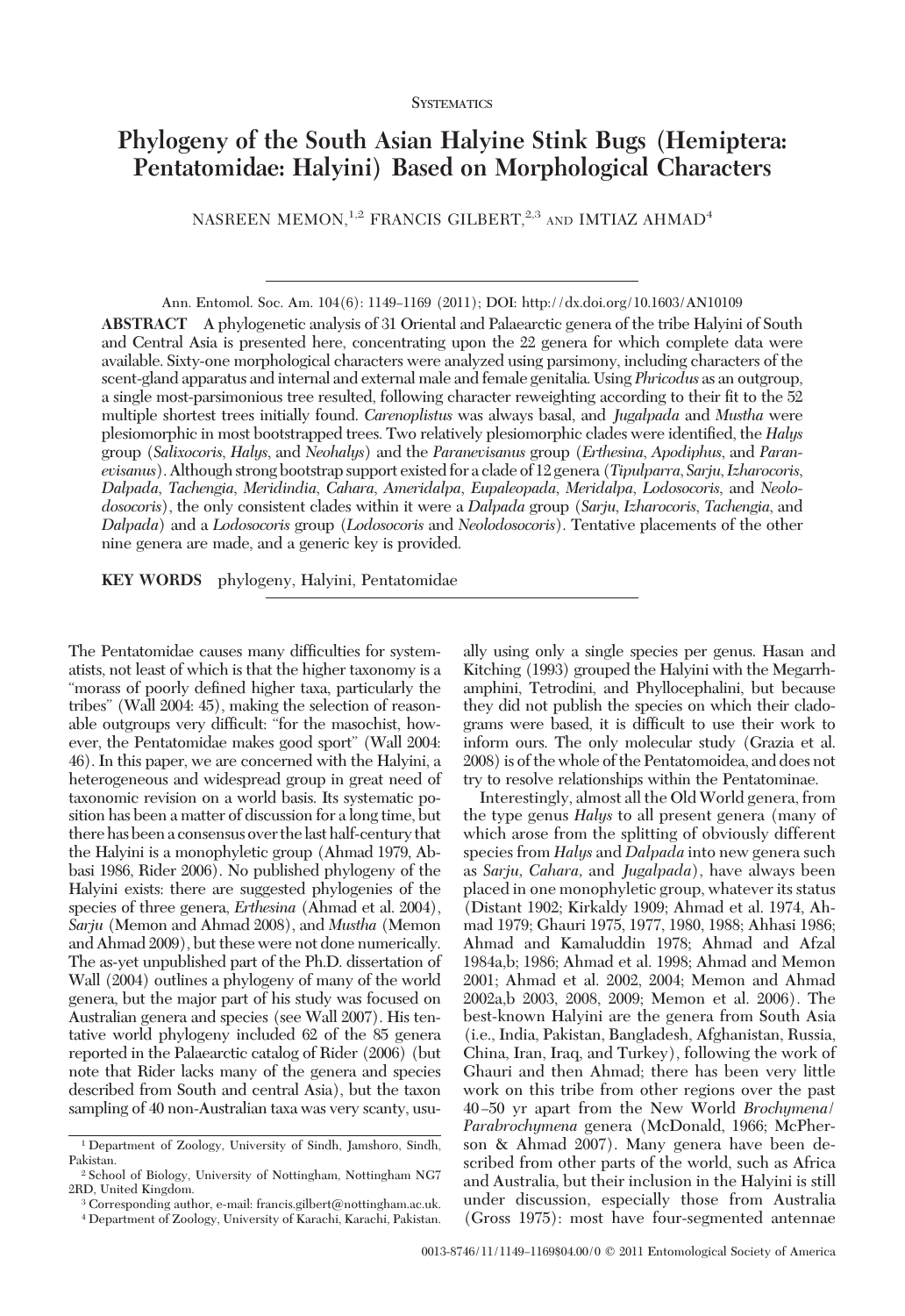and females with external genital plates, apparently closer to *Phricodus,* whereas almost all Asian halyine genera have beenincludedin the Halyini since Distant (1902, 1918) and Kirkaldy (1909). Given this emphasis, we concentrate on this fauna here.

In the Oriental and Palaearctic regions of South and Central Asia and some neighboring countries, the fauna of halyine stink bugs comprises 31 genera, with  $\approx 121$ described species, encompassing tremendous structural diversity. Since 1900, the status of many taxa has changed, and is still changing, with various work (Fabricius 1803; Spinola 1839; Amyot and Serville 1843; Dallas 1851, 1857; Spinola 1837, 1852;Walker 1867;Distant 1879, 1893, 1902, 1908, 1918; Jakovlev 1882; Atkinson 1888; Lethierry 1891; Kirkaldy 1909; Kiritshenko 1963; Hoberlandt 1959, 1995) adding many new species and genera, and synonymizing and transferring many species. However, their descriptions were based only on external morphology (coloration, length of antennal segment, length of labium of some species, length of body, habitus, and female external genital plate) and did not include anything about the male or internal female genitalia. This led to a high risk of species misidentification; hence, modern workers have spent a lot of time and effort on synonymization and transfer of species and genera (Abbasi and Ahmad 1971, 1976; Chopra 1974; Ghauri 1975a,b, 1977a,b,c, 1980, 1982a, 1988a,b; Afzal and Ahmad 1981; Ahmad and Parveen 1982; Ahmad and Kamaluddin 1978; Abbasi 1986; Ahmad and Ahmad 1993; Memon and Ahmad 1998, 1999, 2001, 2002a,b, 2003, 2008, 2009; Ahmad et al. 2002, 2003, 2004a,b; Memon et al. 2002, 2006; Rider 2006).

*Halys* is the most cosmopolitan genus, present in most parts of South and Central Asia. *Halys* species feed on a variety of host plants, and they show great structural variation with geography and ecology. Recently, Abdul Manan (unpublished) observed great variation in supposedly diagnostic characters (even in the male and female genitalia, previously considered diagnostic at both generic and species levels) among specimens within single populations, mostly from Sindh (Pakistan) but not across the whole of Pakistan and India, where these characters were very constant: DNA sequencing confirms that these were all a single species (Memon et al. 2006). The significance of this variation is not yet clear.

We define membership of the South Asian Halyini as the possession of a set of characters: the first antennal segment is shorter than the apex of the head; the antenna has five segments; the labium reaches or exceeds the hind coxae; the antero-lateral margins of the pronotum are distinctly denticulate; the scentgland apparatus is on the mesosternum and has a ventral, usually lobe-like structure, the peritreme; the spermathecal bulb (in females) has a process; and the abdomen is distinctly sulcate with a median carina. As noted by Wall (2004), these characters are homoplasious within the tribe and outside, and it is not possible to define the tribe with a synapomorphy, but Ahmad et al. (1974) used many of the characters that we use here for our phylogeny for the identification of the genera and species. Thus, all current researchers use the same set of characters: some play a vital role in

identification, whereas others are less important but still used in diagnosis.

Continuous or discrete external and internal morphological characters play a key role in identification, and can also be used for estimating phylogenetic relationships (Pereyra and Mound 2009). Among Asian halyine genera, many characters have been considered important in determining relationships: number and length of antennal segments, paraclypeal structure, head lengthto-width ratio, and head-to-pronotal length ratios. To these we can add characters of the external and internal male and female genitalia: the shape of the dorsal and ventral posterior margin of the male pygophor, the shape of the paramere (which has tremendous diversity among genera, particularlyin the blade, themost diagnostic trait in the identification of halyine species and genera), and even the male's inflated aedeagus varies among genera in the number, shape, and size of its dorsal conjunctival appendages, which together with the presence of penial lobes are diagnostic. The technique of inflating the aedeagus, and its use in identifying species was introduced by McDonald (1966), Gross (1975), Ahmad (1986), and Ahmad and McPherson (1990, 1998), used since by almost all researchers at both generic and species levels.

Among female genital characters, the shape of the posterior margin of the first gonocoxae, the posterior margin of the eighth paratergite, and the length of the ninth parartergite are all variable. Previously, internal female genital characters were not considered useful in diagnosis, but as a result of emphasis by Ahmad and colleagues, today we know that these traits are important and also could be useful in estimating phylogenetic relationships among genera, particularly the presence of bulb processes. As shown here, *Carenoplistus, Phricodus,* and the monotypic genus *Lodosocoris* all have a bulb without processes, unusual for Halyini because this state is supposed to be diagnostic for the tribe (Ghauri 1975, 1980, 1982; Ahmad and Afzal 1984, 1986; Ahmad and Memon 2001; Memon 2002a,b). The shape, size, and number of bulb processes is considered important both for estimating the phylogeny and species identification.

The goal of the current study is to estimate the phylogenetic relationships among the South Asian genera of the Halyini from morphological characters.

### **Materials and Methods**

All existing South and Central Asian genera within the tribe Halyini were included (see Appendix): *Agaeus* Dallas 1851 (f), *Ameridalpa* Ghauri 1982, *Apodiphus* Spinola 1837, *Asyla* Walker 1867 (f), *Cahara* Ghauri 1887, *Carenoplistus* Jakovlev 1882, *Dalpada* Amyot & Serville 1843, *Dendrites* Kirkaldy 1909 (f), *Erthesina* Spinola 1837, *Eupaleopada* Ghauri 1982, *Halys* Fabricius 1803, *Iskenderia* Kiritshenko 1963 (f), *Izharocoris* Afzal & Ahmad 1981, *Jugalpada* Ghauri 1975, *Lodosocoris* Ahmad & Afzal 1986, *Meridalpa* Ghauri 1982, *Meridindia* Ghauri 1982, *Mustha* Amyot & Serville 1843, *Neohalys* Ahmad & Parveen 1982, *Neolodosocoris* Memon & Ahmad 2002 (m), *Neonevisanus* Distant 1918 (f), *Nevisanus* Distant 1893 (f),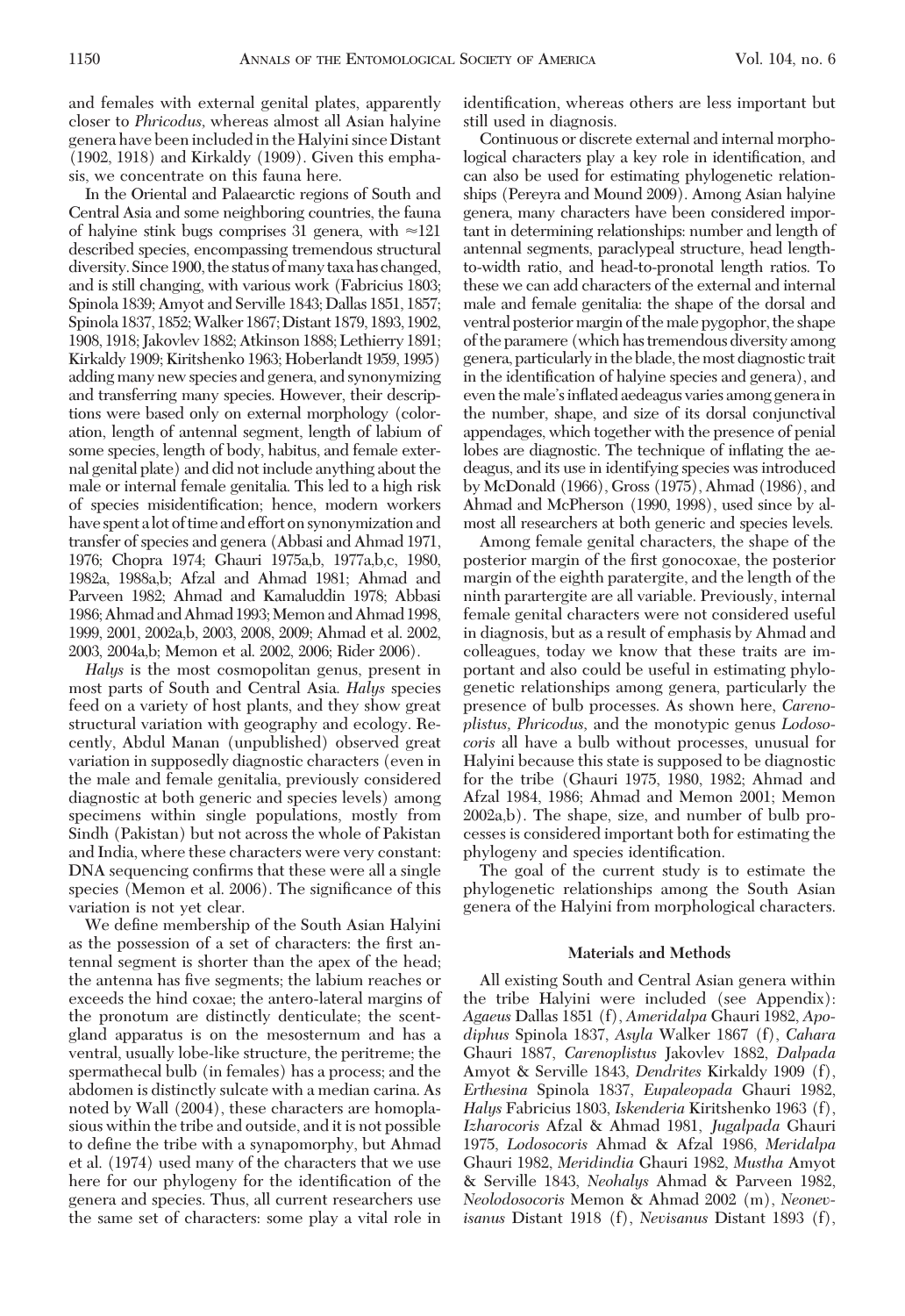#### **Table 1. Character table for characters scored on taxa, and reconstructed on the cladogram of Fig. 4**

|                | Character    |             |            |             |             |             |              |
|----------------|--------------|-------------|------------|-------------|-------------|-------------|--------------|
| Genus          | $\mathbf{1}$ | 11111111112 | 2222222223 | 3333333334  | 444444445   | 5555555556  | 6            |
|                | 1234567890   | 1234567890  | 1234567890 | 1234567890  | 1234567890  | 1234567890  | $\mathbf{1}$ |
| Phricodus      | 0000000006   | 3041010101  | 1411051001 | 2000000000  | 4000001100  | 0000100000  | $\theta$     |
| Carenoplistus  | 0012000200   | 3041000101  | 2000001001 | 0000011000  | 0000105800  | 0000020000  | 1            |
| Jugalpada      | 1000000203   | 3042001211  | 2100021001 | 2100000025  | 0120a01111  | 3310010131  | 1            |
| Surenus        | 1000000200   | 3041401011  | 0210001001 | 2100??????  | ??????????  | ???002????  | 1            |
| Mustha         | 1000000206   | 3041001211  | 2410051111 | 2100012000  | 3120f11012  | 0010200131  | 1            |
| Orthoschizops  | 1000000205   | 3041001211  | 1410051001 | 2100??????  | ??????????  | ???002????  | 1            |
| Agaeus         | 1034300200   | 3000101211  | 3100001000 | 1100??????  | ??????????  | ???0030141  | 1            |
| Iskenderia     | 1022000200   | 3020101211  | ?100001001 | 2100??????? | ??????????? | ??????????? | 1            |
| Halys          | 1001000203   | 3020101211  | 3100001001 | 2100011000  | 0110301011  | 0010000131  | 1            |
| Neohalys       | 1001000200   | 3020101211  | 3100001001 | 2100011000  | 0200201111  | 0010000111  | 1            |
| Salixocoris    | 1001000200   | 2020101211  | 3100001001 | 2100010000  | 0000504511  | 0010000131  | 1            |
| Asyla          | 1002000221   | 3020401211  | 2100110001 | 2100??????  | ??????????? | ???003????  | 1            |
| Nevisanus      | 1000100220   | 1020301011  | 1100001001 | 2100??????  | ??????????  | ???000????  | 1            |
| Neonevisanus   | 1000100222   | 0020301111  | 1100001001 | 2100??????? | ??????????? | ???000????  | 1            |
| Paranevisanus  | 1122020222   | 1020301111  | 3100001001 | 2100000010  | 0010b01200  | 4010011153  | 1            |
| Apodiphus      | 1123010222   | 1020301211  | 2100001001 | 2100012000  | 0110c00200  | 0010020131  | 1            |
| Sarju          | 1000200210   | 3120201211  | 2100131001 | 2100000010  | 1020703300  | 0211000131  | 1            |
| Cahara         | 1000200210   | 3130201211  | 3100121001 | 2100000023  | 0020701400  | 6012100131  | 1            |
| Izharocoris    | 1000200110   | 3120201211  | 2100121001 | 2100000122  | 0121703311  | 0110000131  | 1            |
| Lodosocoris    | 1000200210   | 3110201211  | 3100141001 | 2100000121  | 0110d02000  | 7010000000  | 1            |
| Neolodosocoris | 1000200210   | 3110101211  | 3100141001 | 2100000021  | 0000e01000  | 80????????? | 1            |
| Tipulparra     | 1000200110   | 3120201211  | 2100101001 | 2100000210  | 2120603600  | 5010000132  | 1            |
| Ameridalpa     | 1000200210   | 3110201011  | 2100121001 | 2100000024  | 1110701400  | 6010120111  | 1            |
| Meridindia     | 1000200210   | 3120201011  | 3100101001 | 2100100023  | 0100721600  | 2010100111  | 1            |
| Eupaleopada    | 1000200210   | 3120201211  | 2300101001 | 2100000025  | 0200901700  | 1010000111  | 1            |
| Meridalpa      | 1000200210   | 3120201211  | 2100101001 | 2100000010  | 0010601700  | 2010100121  | 1            |
| Dendritis      | 1000202210   | 3120201210  | 21001?1001 | 2100??????  | ??????????? | ??????????  | 1            |
| Dalpada        | 1000201210   | 3120201211  | 2100141001 | 2110000022  | 0000803311  | 0210100132  | 1            |
| Saontarana     | 1001000200   | 3020101211  | 1100001001 | 2100??????  | ??????????  | ???000????  | 1            |
| Erthesina      | 1142200200   | 3020101211  | 3100001001 | 2111210000  | 0000401000  | 0010020131  | 1            |
| Tachengia      | 1000201114   | 2030101211  | 1100141001 | 2100000026  | 0000803311  | 021???????  | 1            |
| 1              | 0000000200   | 3041000101  | 2000001001 | 2000000000  | 0000001100  | 0000000000  | 1            |
| $\mathfrak{2}$ | 1000000200   | 3041001211  | 2100001001 | 2100000000  | 0120201111  | 0010000131  | 1            |
| 3              | 1000000200   | 3041001211  | 2100001001 | 2100010000  | 0120201011  | 0010000131  | 1            |
| 4              | 1000000200   | 3020101211  | 3100001001 | 2100010000  | 0000201011  | 0010000131  | 1            |
| $\overline{5}$ | 1001000200   | 3020101211  | 3100001001 | 2100010000  | 0000201011  | 0010000131  | 1            |
| 6              | 1001000200   | 3020101211  | 3100001001 | 2100011000  | 0100201011  | 0010000131  | 1            |
| 7              | 1000200200   | 3020101211  | 3100001001 | 2100010000  | 0000401000  | 0010000131  | 1            |
| 8              | 1122200200   | 3020101211  | 3100001001 | 2100010000  | 0000401000  | 0010020131  | 1            |
| 9              | 1122010222   | 1020301211  | 3100001001 | 2100010000  | 0010b01200  | 0010020131  | 1            |
| 10             | 1000200210   | 3120201211  | 3100101001 | 2100000020  | 0000601000  | 0010000131  | 1            |
| 11             | 1000200210   | 3120201211  | 2100101001 | 2100000020  | 0000601600  | 0010000131  | 1            |
| 12             | 1000200110   | 3120201211  | 2100101001 | 2100000010  | 0020603600  | 0010000131  | 1            |
| 13             | 1000200110   | 3120201211  | 2100121001 | 2100000010  | 0020703300  | 0210000131  | 1            |
| 14             | 1000200110   | 3120201211  | 2100121001 | 2100000022  | 0020703311  | 0210000131  | 1            |
| 15             | 1000201110   | 3120201211  | 2100141001 | 2100000022  | 0000803311  | 0210100132  | 1            |
| 16             | 1000200210   | 3120201211  | 2100101001 | 2100000020  | 0000601600  | 2010100111  | 1            |
| 17             | 1000200210   | 3120201011  | 3100101001 | 2100000023  | 0100701600  | 2010100111  | 1            |
| 18             | 1000200210   | 3110201011  | 3100121001 | 2100000023  | 0110701400  | 6010100111  | 1            |
| 19             | 1000200210   | 3120201211  | 2100101001 | 2100000020  | 0000601700  | 2010100111  | 1            |
| 20             | 1000200210   | 3110201211  | 3100141001 | 2100000021  | 0000d01000  | 7010000000  | 1            |
|                |              |             |            |             |             |             |              |

*Orthoschizops* Spinola 1852 (f), *Paranevisanus* Distant 1908, *Phricodus* Spinola 1839, *Salixocoris* Ahmad & Abbasi 1974, *Saontarana* Distant 1918 (f), *Sarju* Ghauri 1977, *Surenus* Distant 1901 (f), *Tachengia* China 1925 (m), and *Tipulparra* Ghauri 1980. "f" indicates genera only known from females, and "m" those only known from males. We were unable to examine the three species of *Faizuda* Ghauri 1988, the monotypic *Ouscha* Distant 1921 (both from Vietnam) or the two species of *Sinometis* Zheng & Lin 1987 from China.

We examined the phylogenetic relationships among the genera using adult morphological characters, including the scent-gland apparatus, and external and internal male and female genitalia. The characters

were extracted from the literature and by observation of material including the holotype and paratype of species of all taxa. Literature data were essential in some cases: for example, *Asyla, Dendrites, Iskenderia, Nevisanus, Neonevisanus, Orthoschizops, Saontarana,* and *Surenus* are taxa described by many old authors, but not recorded or mentioned since, except in the catalog of Rider (2006). We used both presence/absence coding and true multistate characters, the latter because of the great structural diversity particularly in male and female genital characters. In total, 61 characters were used (see below: Table 1), most of them as far as is known constant among species within each genus.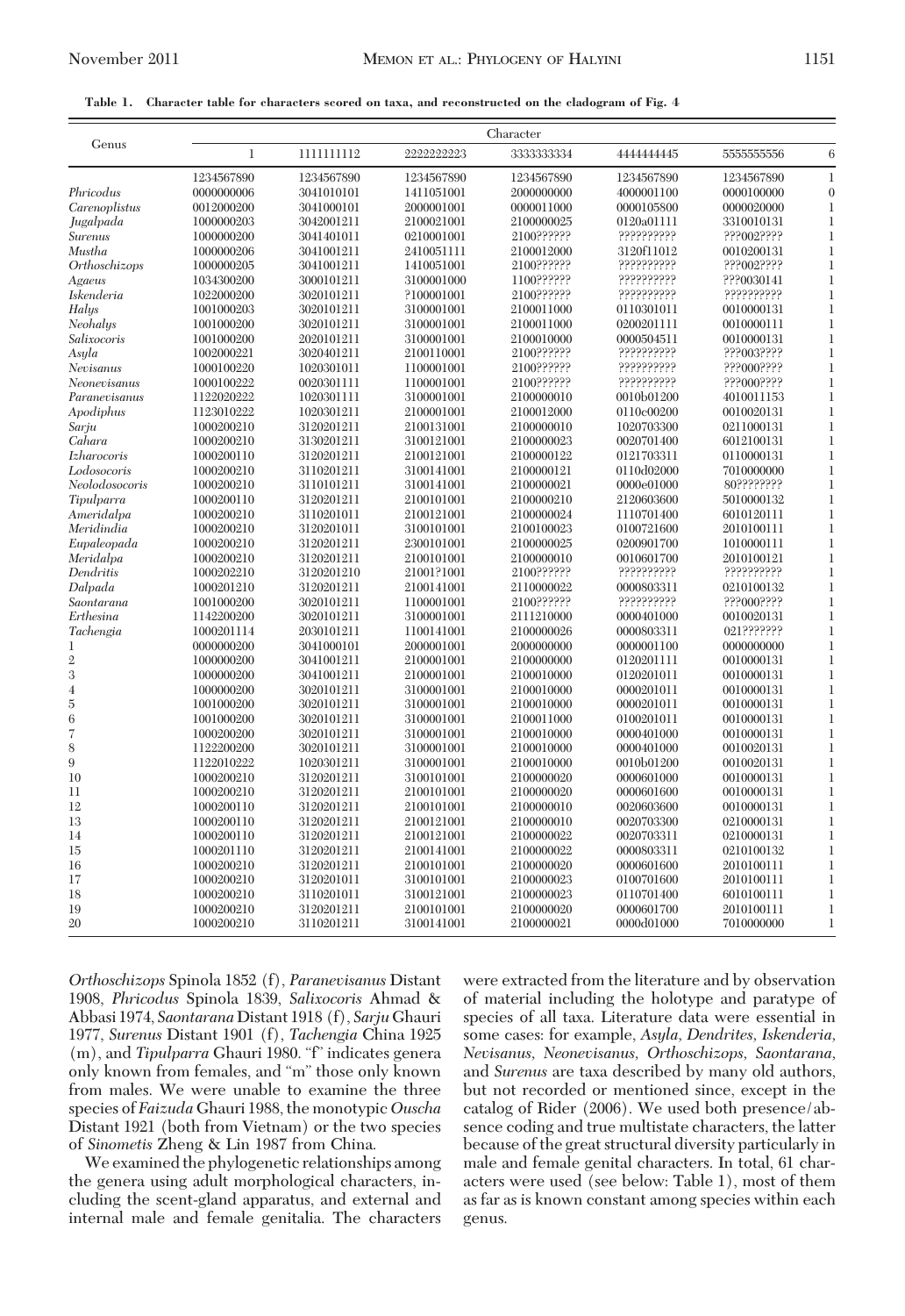In the data matrix (Table 1), *Agaeus, Asyla, Dendrites, Iskenderia, Nevisanus, Neonevisanus, Orthoschizops, Saontarana,* and *Surenus* contained missing data for 21 characters because they cannot be scored for male characters. Taxa with a large proportion of missing characters decrease the accuracy of phylogenetic inference (Huelsenbeck 1991; Novacek 1992; Wiens 2003). Thus, we conducted separate analyses on the 22 genera with more-or-less complete data, and the full set of 31 genera.

*Phricodus*was our chosen outgroup because this genus was included in the Halyini by Kirkaldy (1909) but then placed in its own tribe (Cachan 1952), albeit still in association with the Halyini (Göllner-Scheiding, 1999)  $(\text{fide Wall 2004})$ . Hamid  $(1974)$  and Memon and Ahmad (2003), following Kirkaldy (1909), described the genus *Phricodus* in the tribe Halyini.

Trees were found with PAUP, version 4.0 (Swofford 2003) under the parsimony criterion, by using heuristic search (HSEARCH) with the default settings  $(ADDSEQ = SIMPLE, SWAP = TBR, MULTREES =$ YES, RECONLIMIT = INFINITY, STEEPEST = NO); all character states were treated as unordered. There were numerous equally parsimonious trees: the characters were then reweighted (REWEIGHT, with  $default options INDEX = RC, FIT = MAXIMUM,$  $TRUNCATE = NO$ ,  $MINFORM = RANCE$ ) in relation to their fit to these trees, and the search started again. On the final single resulting tree, we used the Bootstrap command to assess confidence in each branch.

### **Results**

### **Characters**

In total, 61 characters were defined and scored (Table 1); 16 were parsimony uniformative but are included because they are important diagnostic characters for particular genera.

*Body Size.* (0) small  $(3.7–13 \text{ mm})$ ; (1) large  $(16–38$ mm). Although *Phricodus* is the smallest of all the genera, its species are also the most variable  $(3.7–6.5)$ mm); almost all species of *Carenoplistus* have similar body sizes of  $\approx$ 13 mm with only minor variation (both 0). All the other genera have large body sizes of 16-38 mm (1). This split is based on a distinct gap in the size spectrum.

*Body Surface.* (0) smooth, patterned; (1) mottled with raised ochraceous or bright yellow irregular spots. The body color of most genera is normally smooth and not raised, and the pattern is ochraceous, light brown, dark brown, or blackish brown (0). All species have dark punctures arranged in a pattern that is sometimes shared among a group of genera. There are three genera (*Erthesina, Apodiphus,* and *Paranevisanus*) that differ in having raised spots (1).

*Head.* (0) unicolored, with ochraceous, brown or black punctures; (1) three to four impunctate oblique ochraceous spots;  $(2)$  a median fine yellow line on the posterior part; (3) three pale stripes, two broad along the entire length of the head, and one thin; (4) a

marginal impunctate ochraceous stripe around the entire head, together with a median yellow line. In almost all included halyine genera the head is mostly unicoloured, usually with ochraceous or sometimes brown or black punctures (0). A few genera have a different pattern:*Carenoplistus* (1);*Apodiphus, Paranevisanus,* and*Iskenderia* (2);*Agaeus*has whatlookslike a modified version of state 1 (3); and *Erthesina* (4).

*Pronotum.* (0) smooth; (1) a wide ochraceous and brown stripe in the middle of anterior part of pronotum; (2) a wide yellow stripe in the middle of the anterior part of the pronotum; (3) four raised impunctate ochraceous spots, and a median line on the anterior part; and (4) 10 very prominent triangular black spots of various sizes. Most halyine genera have a smooth unicoloured pronotum without any pattern (0). A number of genera are different: *Halys, Neohalys, Salixocoris,* and *Saontarana* (1); *Carenoplistus, Iskenderia, Asyla, Paranevisanus,* and *Erthesina* (2); *Apodiphus* (3); and *Agaeus* (4).

*Scutellum Pattern.* (0) unicoloured; (1) two yellow, impunctate, almost round, relatively broad spots at the basal angles of the scutellum;  $(2)$  two to five yellow impunctate basal V-shaped or triangular spots; and (3) with two large, black, oval and two very small round spots. A large group of genera have a unicoloured scutellum with no pattern (0). Several genera differ from this: *Nevisanus* and *Neonevisanus* (1); a relatively large group of genera has state 2, sometimes variable in number and shape, mostly among the species of *Sarju* and *Dalpada;* and *Agaeus* (3).

*Connexivum Color.* (0) mostly unicoloured, light or dark brown; (1) smoky or black brown with square or rectangular ochraceous fascia; and (2) with yellow T-shaped fascia. Generally the color of the connexiva is not variable among included halyine species (0), except in two genera: *Apodiphus* (1) and *Paranevisanus* (2) where the variable thickness of the stem of the T-shaped fascai is diagnostic among species.

*Tibia Color.* (0) Usually ochraceous with lightbrown scattered spots; (1) brownish punctate with dark brown; and (2) black with broad pale medial annulus, the first segment of the tarsi is pale, and the rest black. Nearly all genera have ochraceous tibiae (0); *Dalpada* and *Tachengia* (1); and *Dendritis* (2).

*Length of Head.* (0) distinctly wider than long; (1) equal or subequal to its width; and (2) distinctly longer than wide. The length:width ratio of the head is quite an important character differentiating the Halyini from other tribes. In almost all included halyines, the head is distinctly longer than wide (2) but this differs in a few genera:*Izharocoris, Tipulparra,* and *Tachengia* (1); and *Phricodus* (0). Most *Carenoplistus* have state 1, but one species (*C. brevis*) shares state 2 with *Phricodus:* we have scored the genus as state 1.

*Shape of Head.* (Fig. 1) (0) head broad at the base, gradually tapering anteriorly; (1) head broad at the base, only slightly tapering anteriorly; and (2) head very broad, almost rectangular. This character divides genera into two large groups with states 0 (*Phricodus* to *Salixocoris* in Table 1, plus *Saontarana* and *Erthesina*) and 1 (*Sarju* to *Dalpada* in Table 1,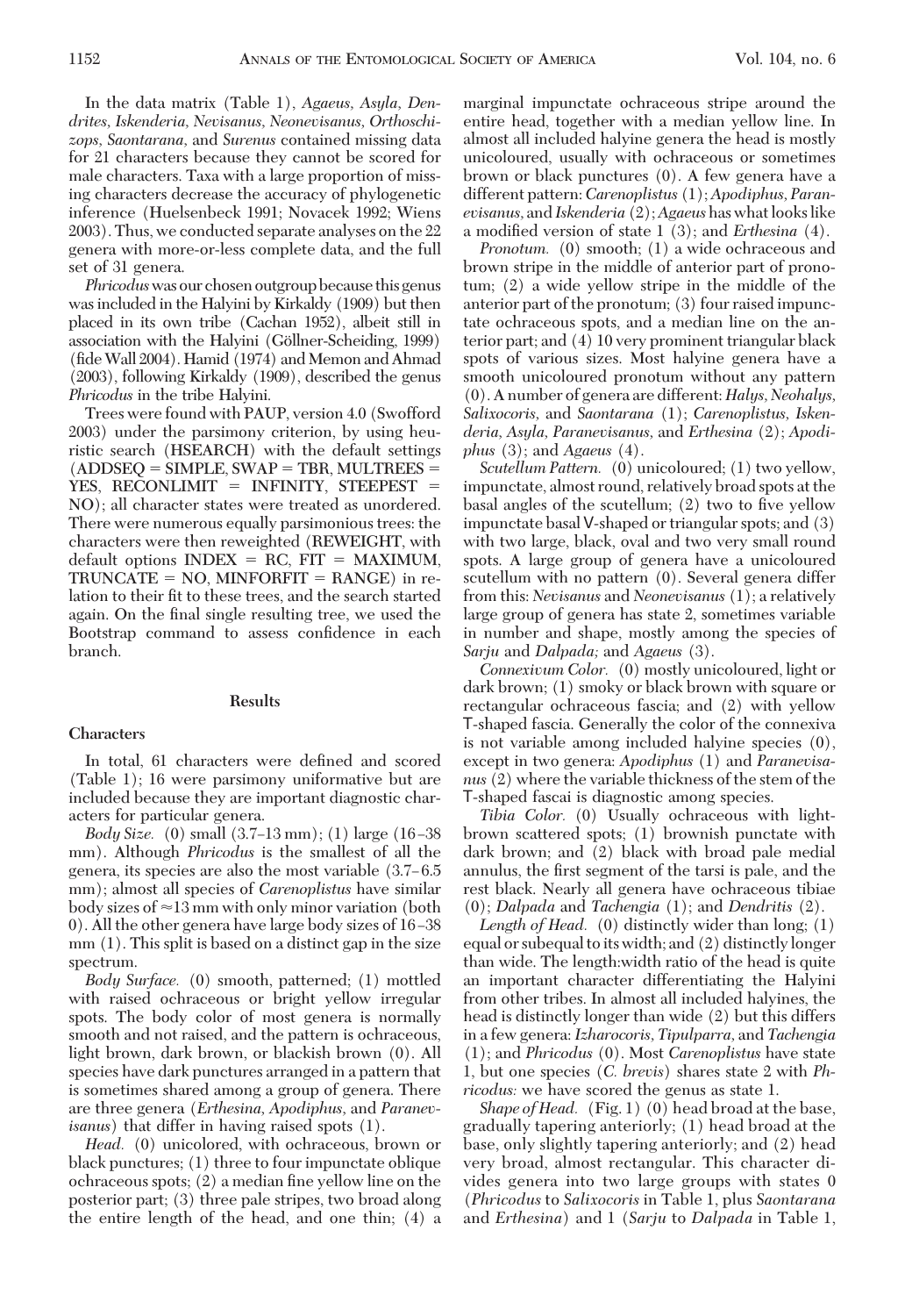

**Fig. 1.** Habitus drawings of representative species of Halyini, showing the features of the head (lateral margins, and the length, lobes and apex of the paraclypei), and pronotum (lateral margins, humeral angle). (a)*Agaeus tesselatus.* (b)*Apodiphus iraquiensis.* (c) *Asyla indicatrix.* (d) *Carenoplistus karachiensis.* (e) *Erthesina pakistanensis.* (f) *Lodosocoris azhari.* (g) *Mustha ismirensis.* (h) *Neolodosocoris chinensis.* (i) *Nevisanus alternans.* (j) *Orthoschizops assimilis.* (k) *Saontarana burmanica.* (l) *Surenus normalis.*

plus *Tachengia*); there with five genera with state 2 (*Asyla, Nevisanus, Neonevisanus, Paranevisanus,* and *Apodiphus*).

*Shape of Lateral Margins of Head.* (Fig. 1) (0) moderately and concavely sinuate; (1) reßexed; (2) more or less upwardly recurved; (3) smooth head margin or with small tooth: (4) with two teeth, one small just above eyes and the other large and round, toward the apex of the head; (5) anteriorly dentate; and (6) entirely armed with denticles or spines. The majority of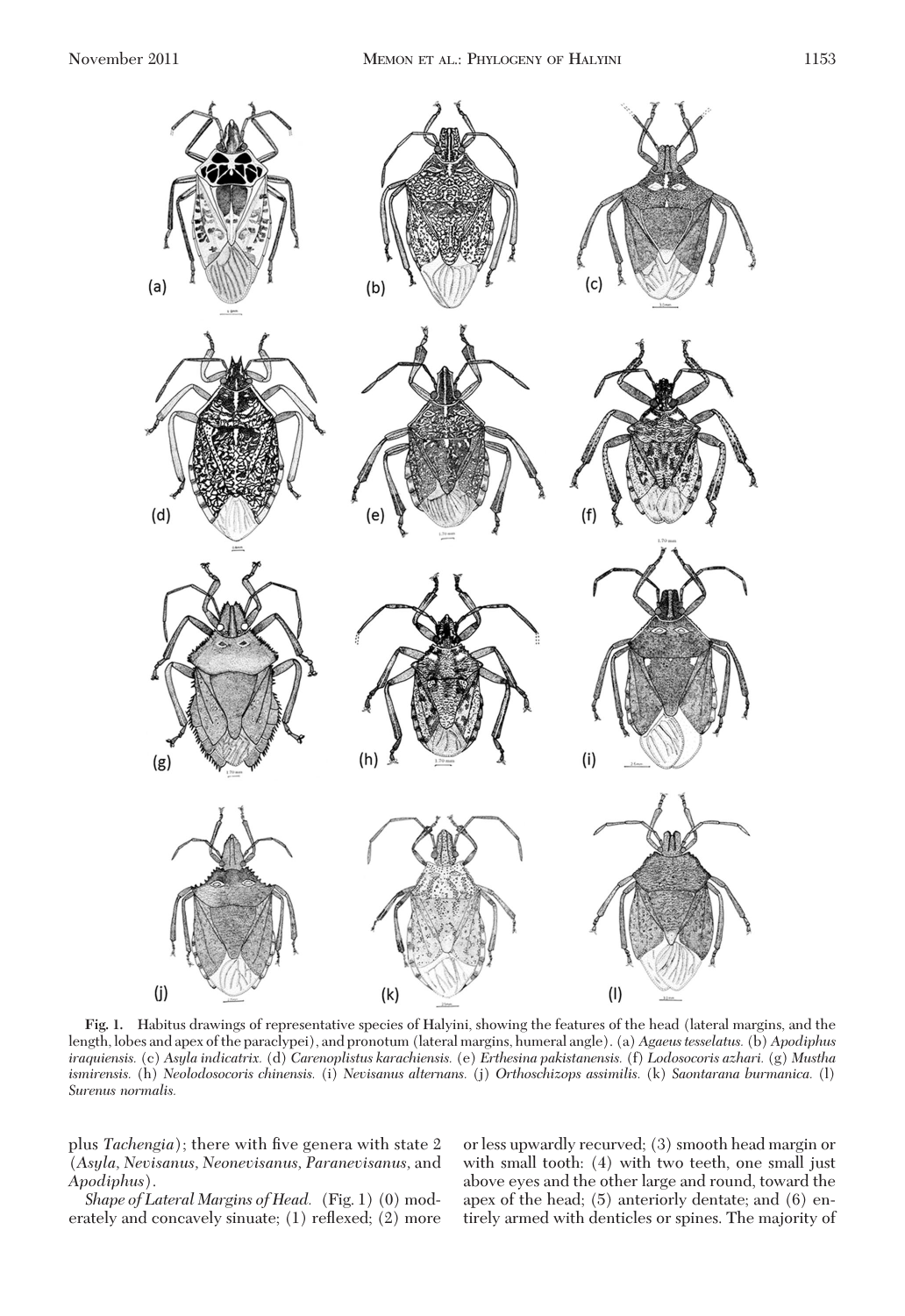genera have state 0, but in some genera this trait is greatly modified: Asyla (1); *Neonevisanus, Paranevisanus,* and *Apodiphus* (2); in *Paranevisanus* it is much more distinctly recurved; *Jugalpada* and most species of *Halys* (3); *Tachengia* (4); *Orthoschizops* (5); and *Phricodus* and *Mustha* (6). Some species of *Sarju* might be construed as having two "teeth"in front of the eyes  $(\text{state } 4)$ , but in these species the first "tooth" is actually the outer lobe of paraclypei, forming a very distinct angle with the inner lobe, whereas only the second tooth is a real tooth, near the eye.

*Ratio of Head Length to Pronotum Length.* (0) head much shorter than pronotum; (1) head slightly shorter than pronotum; (2) head equal to pronotum; and (3) head longer than pronotum. Almost all included halyine genera have the head longer than pronotum (3), also one of the halyine tribal characters. Some genera differ: *Neonevisanus* (0); *Nevisanus, Paranevisanus,* and *Apodiphus* (1); and *Salixocoris* and *Tachengia* (2).

*Lobes of Paraclypei.* (Fig. 1) (0) unilobed; and (1) bilobed.We consider this character very important for phylogeny. It divides the analyzed halyine genera into two groups: *Phricodus* to *Apodiphus* in Table 1, plus *Saontarana, Erthesina,* and *Tachengia* (0); and *Sarju* to *Dalpada* in Table 1 (1), in which the outer lobes usually form a distinct angle with the inner lobes. Some species of *Halys* look as if they should be scored as state 1 with two lobes, because of the presence of a small tooth- or spine-like structure on the lateral margin of the head. However, this is a small tooth rather than a distinct outer lobe which forms an angle with an inner lobe. Some published and unpublished species (see Memon et al. 2002, Manan 2010) have smooth or slightly sinuate lateral margins.

*Length of Paraclypei.* (Fig. 1) (0) distinctly shorter than clypeus; (1) slightly shorter than clypeus; (2) usually equal or subequal to the clypeus; (3) distinctly longer than the clypeus; and (4) extending well beyond the clypeus. This trait is very variable among and sometimes within genera.Most genera are state 2, with the following exceptions: *Agaeus* (0); *Lodosocoris, Neolodosocoris,* and *Ameridalpa* (1); *Cahara* and *Tachengia* (3); and in six genera (*Phricodus* to *Orthoschizops* in Table 1) (4). Characters 13, 15, and 41 have a great deal of variation among genera and species that is difficult to score as separate states; after studying a large number of specimens, we regard the current splitting into states as the best that can be achieved at present. The states represent distinctly different entities (e.g., Fig. 1), but we cannot give quantitative justification.

*Width Between Projected Part of Paraclypei.* (0) entirely attached to clypeus; (1) the projected parts of the two paraclypei are more or less separated between their apices, leaving the clypeus free in between; and (2) tips of the projected parts of the paraclypei adhere together, enclosing the clypeus. Nearly all included halyine genera have state 0, except *Phricodus, Carenoplistus, Surenus, Mustha,* and *Orthoschizops* (1); and *Jugalpada* (2). A few species of *Mustha* and one of *Cahara* (*C. jugatoria*) also have state 2. This character could be correlated with character 9 because the tips of the paraclypei adhere when they are projected, but not in all taxa, which is why they are listed separately.

*Apex of Paraclypei.* (Fig. 1) (0) acute; (1) subacute; (2) rounded; (3) broad, straight, or slightly concave; and (4) broadly triangular at the apex. This character divides the genera: *Phricodus, Carenoplistus, Julgapada, Mustha,* and *Orthoschizops* (0); *Agaeus, Iskenderia, Halys, Neohalys, Salixocoris, Neolodosocoris, Saontarana, Erthesina,* and *Tachengia* (1); *Sarju* to *Dalpada* in Table 1 (2); *Nevisanus, Neonevisanus, Paranevisanus,* and *Apodiphus* (3); and *Surenus* and *Asyla* (4).

*Shape of Antenniferous Tubercles.* (0) usually simple, cylindrical; and (1) developedintolong spines. All included halyine genera have state 0, except *Phricodus*, where the tubercles are modified into long spines (1).

*Number of Antennal Segments.* (0) four; and (1) five. All included halyine genera have five-segmented antennae (1) except *Phricodus* and *Carenoplistus* that have four  $(0)$ . Most included halyine species have four-segmented antennae in the nymphal stages. The four-segmented state may be plesiomorphic for halyines, but this character varies in a number of pentatomid groups.

*Length of First Antennal Segment.* (0) extends to a level equal to that of the apex of the head; (1) extends slightly shorter than the level of the apex of the head; and (2) extends distinctly shorter than the level of the apex of the head. Also considered a halyine tribal character, most have state 2, with the following exceptions: *Surenus, Nevisanus, Ameridalpa,* and *Meridindia* (0); and *Phricodus Carenoplistus, Neonevisanus,* and *Paranevisanus* (1).

*Length of Second Antennal Segment.* (0) remarkably long, almost equal to the combined length of the third and fourth segments; (1) equal, subequal, or a little longer than the third segment. The length of all the antennal segments is a variable trait, particularly at species and to some extent at generic level. Most included genera have state 1, except *Phricodus* and *Carenoplistus* (0); the nymphal instars of all halyine species have state 1.

*Length of Bucculae.* (0) short, hardly reaching halfway along the head; and (1) long, reaching to the base of the head. All included Halyini have state 1 (with slight variation among species, a little longer or shorter than the first labial segment) except *Dendritis* (0).

*Position and Length of Labium.* (0) extending just to the mesocoxae; (1) reaching to or slightly beyond the metacoxae; (2) reaching to the third or the base of the fourth abdominal sternite; (3) extending to the fifth-seventh abdominal sternite. With the exception of *Surenus* (0), all included halyines have a long labium, reaching at least to the metacoxae. The character is variable among species within genera, and among genera: *Phricodus, Orthoschizops, Nevisanus, Neonevisanus, Saontarana,* and *Tachengia* (1); *Carenoplistus, Jugalpada, Mustha, Asyla, Apodiphus, Sarju, Izharocoris, Tipulparra, Ameridalpa, Eupaleopada, Meridalpa, Dendritis,* and *Dalpada* (2); *Agaeus, Halys,*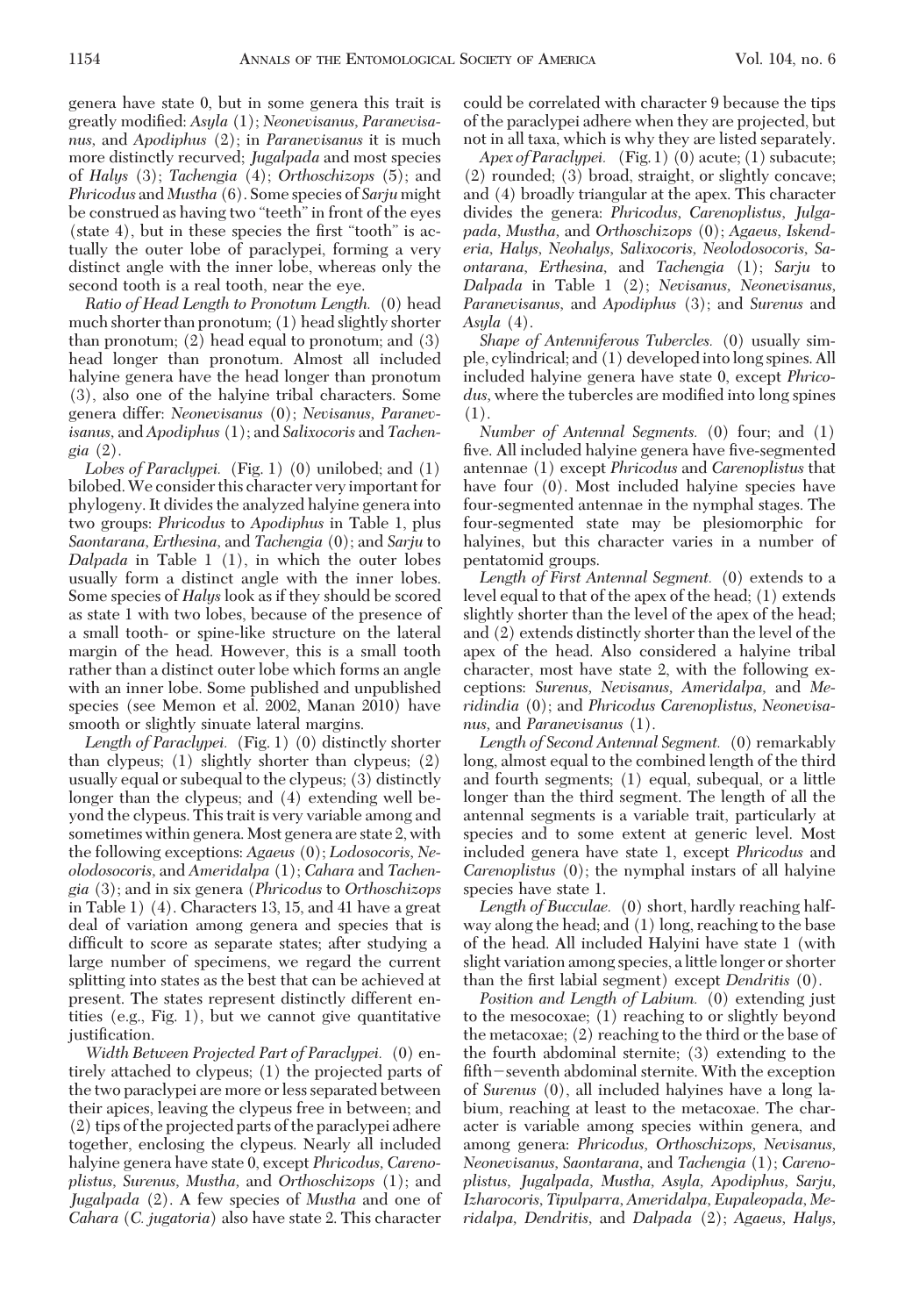*Shape of Lateral Margins of Pronotum.* (Fig. 1) (0) slightly sinuate throughout; (1) anteriorly dentate and posteriorly sinuate; (2) with two to three denticles on the anterior part, and three on the posterior part; (3) with about six large and six small teeth; and (4) entirely armed with distinct denticles or long spines. A dentate lateral margin to the pronotum is a halyine character differentiating genera of the tribe from most others (apart from some Australian genera); only *Carenoplistus* lacks teeth, with only a sinuate margin (0). Most genera have state 1, except the following: *Surenus* (2); *Eupaleopada* (3); and *Phricodus, Mustha,* and *Orthoschizops* (4).

*Shape of the Anterior Angle of the Pronotum.* (0) smooth, subacute; (1) distinctly produced into a spine. Almost all included halyine species have state 0, except *Phricodus, Surenus, Mustha,* and *Orthoschizops* (1).

*Shape of the Anterior Margin of the Pronotum.* (0) smooth, without spines; and (1) with four to eight distinct spines. This trait is constant in all included halyine genera (0) except *Phricodus* (1), and even in this genus, one of its species (*P. hysterix*) lacks the marginal spines.

*Humeral Angles.* (Fig. 1) (0) not produced; and (1) produced. This trait divides the studied halyine genera into two large groups: *Phricodus*to *Apodiphus*in Table 1 (except *Asyla*) plus *Saontarana* and *Erthesina* (0); and *Sarju* to *Dalpada* in Table 1 (except *Saontarana* and *Erthesina*) plus *Asyla* and *Tachenigia* (1). In the latter group of genera, the humeral angles are produced either laterally, extending beyond the hemelytra (*Asyla*), or vertically upward (still usually extending beyond the basal angles of the scutellum). This character varies among species within some genera.

*Shape of Humeral Angles.* (Fig. 1) (0) not produced and subacute (1) moderately prominent and rounded; (2) gently raised in a small horn; (3) distinctly raised upward at an angle into a horn of variable length, with an acute apex; (4) as state 3, but a nodule rather than a horn; and (5) spinose. The shape and size of the humeral angles are important characters for identification and phylogeny, usually constant at the generic level in halyines (but not other tribes) but sometimes variable among species within a genus. Most included genera have state 0, with the following exceptions: *Asyla* (1); *Jugalpada, Cahara, Izharocoris,* and *Ameridalpa* (2); *Sarju* (3); *Lodosocoris, Neolodosocoris, Dalpada,* and *Tachengia* (4), although a few *Dalpada* species have state 3, and one species of *Tachengia* has state 5; and *Phricodus, Mustha,* and *Orthoschizops* (5). We regard this as a single character (Fig. 1) that cannot be split.

*Length of Scutellum.* (0) reaching half the length of the abdomen; and (1) reaching two thirds of the length of the abdomen. Scutellum length is a halyine tribal character, with virtually all included genera showing state 1, except *Asyla* (0).

*Lateral Margins of Corium.* (0) sinuate; (1) with three to five small distinct teeth. All included genera have state (0) except *Mustha* (1).

*Shape of the Lateral Margins of the Abdomen.* (0) sinuate; and (1) armed with distinct denticles or long spines. All included genera show state 0 except *Mustha* (1); the number, size, and shape of the spines are variable in the different species, but always present.

*Shape of Evaporatoria.* (0) poorly defined, with an indistinct outer margin; and  $(1)$  well defined, with a distinct outer margin. All the studied halyines have state 1, with little variation, except *Agaeus* (1). The unique state of *Agaeus* in this and the next character (31) are the reason it has sometimes been placed in its own tribe.

*Shape of Peritreme.* (0) absent; (1) poorly developed, very thin and slit-like; and (2) very well developed, thick, and sword-, sickle-, or lobe-like. All included halyines show state 2, with variation in the length, size, and shape among species, except in *Carenoplistus* (0) and *Agaeus* (1). Memon and Ahmad (2003) described *Carenoplistus karachiensis,* and Manan (unpublished Ph.D. dissertation) has another new species of *Carenoplistus,* both from Sindh (Pakistan), and both possessing a peritreme.

*Sternites.* (0) not sulcate; and (1) distinctly sulcate. All included halyines (1) except *Phricodus* and *Carenoplistus* (0) have a sulcate abdomen.

*Shape of Anterior Tibiae.* (Fig. 1) (0) cylindrical; and (1) more or less dilated. Cylindrical in all included halyines (0) except *Dalpada* and *Erthesina* (1). In *Erthesina* there can be some within-species variation in the degree of dilatation.

*Shape of Posterior Tibiae.* (0) cylindrical; and (1) distinctly dilated. Cylindrical in all included halyines (0) except *Erthesina* (1) (Fig. 1).

*Shape of the Lateral Margins of the Cavity in the Dorso-Posterior Wall of the Pygophore (Males).* (0) sinuate; (1) strongly sclerotized, with strongly dentate appendages; and (2) with a leaf-like structure on a highly sclerotized ridge on each side. All included genera have state 0, except *Meridindia* (1) and *Erthesina* (2).

*Shape of the Median Part of the Cavity in the Dorso-Posterior Wall of the Pygophore (Males).* (0) smoothly concave; and (1) with a distinct median projection. Most included genera have state (0) except *Carenoplistus, Mustha, Halys, Neohalys, Salixocoris, Apodiphus,* and *Erthesina* (1).

*Shape of the Median Projection of the Cavity in the dorso-Posterior Cavity of the Pygophore (Males).* (0) absent; (1) small and relatively thin; and (2) broad, thick, and usually bilobed. Of the included halyine genera with a median projection (see character 36), with some intrageneric shape variation, all have state 0 except*Carenoplistus, Halys, Neohalys* (1) and *Mustha* and *Apodiphus* (2).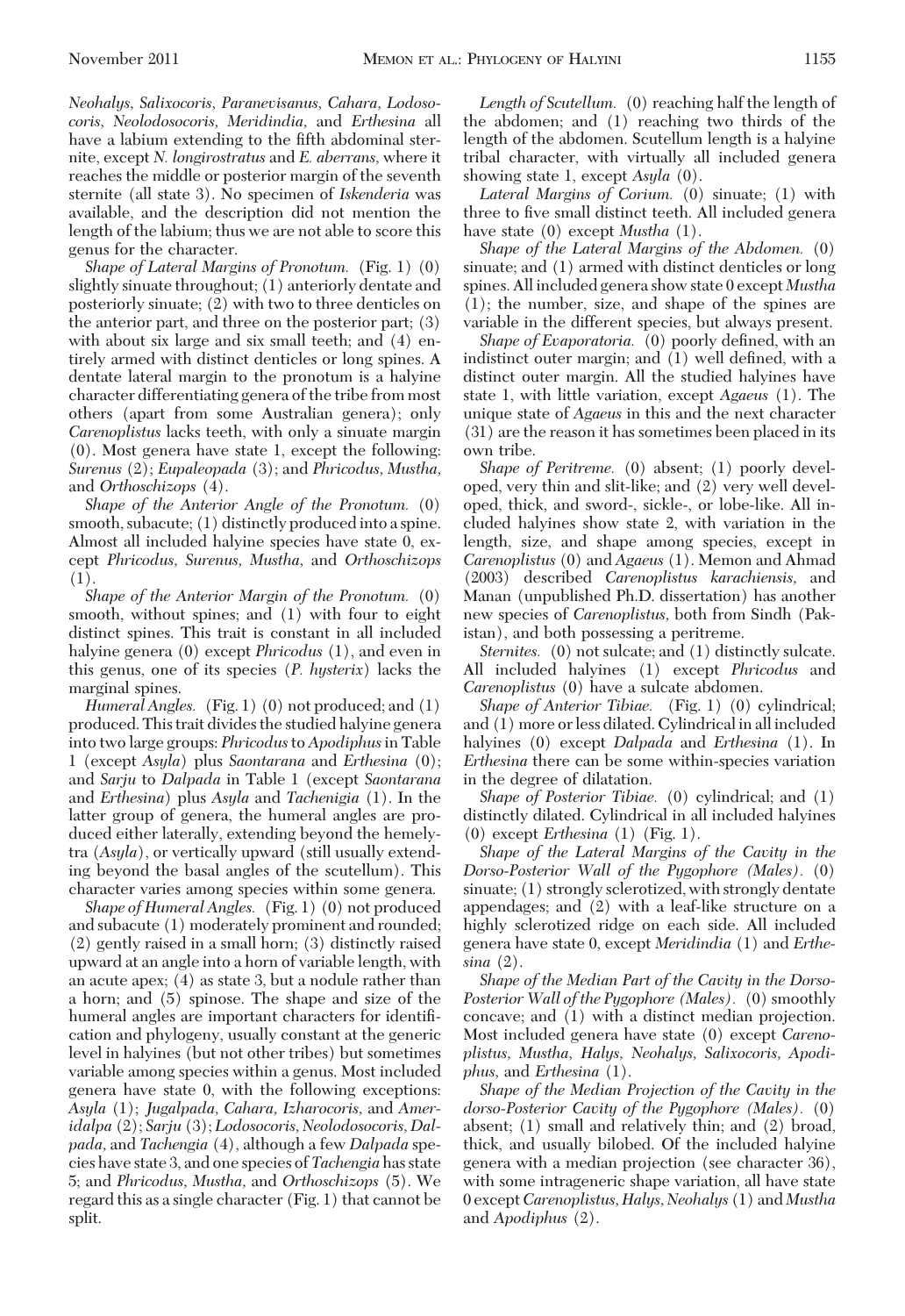*Shape of the Lateral Margins of the Cavity in the Ventro-Posterior Wall of the Pygophore (Males).* (0) smooth or sinuate; (1) with a hook-like structure on each side; and (2) with sclerotized ridged sensory processes on each side. All included genera have state 0, except: *Lodosocoris* and *Izharocoris* (1); and *Tipulparra* (2).

*Shape of the Cavity in the Ventro-Posterior Wall of the Pygophore (Males).* (0) usually with deep, rounded or V-shaped cavity; (1) usually with a shallow, cupshaped cavity without a median excavation; and (2) shallow cavity with a median excavation. About half the included genera have state 0. The genera that differ are *Paranevisanus, Sarju, Tipulparra,* and *Meridalpa* (1); and a large group of genera (*Jugalpada, Cahara, Izharocoris, Lodosocoris, Neolodosocoris, Ameridalpa, Meridindia, Eupaleopada, Dalpada,* and *Tachengia* (2).

*Shape of the Median Excavation in the Cavity in the Ventro-Posterior Wall of the Pygophore (Males).* (0) absent; (1) broadly V-shaped; (2) distinctly U-shaped; (3) U-shaped with a distinct lobe-like projection on both sides; (4) with a central swollen process; (5) V-shaped with lateral emargination; and (6) deep, U-shaped, with two smaller lateral excavations. Most of the included genera lack this trait (0), but those with it possess the following states:, *Lodosocoris* and *Neolodosocoris* (1); *Izharcoris* and *Dalpada* (2), modified in *Cahara* and *Meridindia* (3); *Ameridalpa* (4); *Jugalpada* and *Eupaleopada* (5); and *Tachengia* (6).

*Length of the Lateral Lobes of the Pygophore (Males).* (0) usually broad, not produced upward; (1) broad and produced on the inner margin as a beak-like structure (2) slightly raised upward; (3) relatively longer, narrower, and usually with a rounded apex; and (4) much narrower, remarkably prolonged, more than the length of the pygophore. Most included genera are state 0, but there is some variation among species within genera; genera that differ are: *Ameridalpa* and some species of *Sarju* (1); *Tipulparra* (2); *Mustha* (3); and *Phricodus* (4).

*Size of Paramere Stem (Males).* (Fig. 2) (0) thin and short; (1) relatively thick and long; and (2) narrow and rectangular. *Phricodus, Carenoplistus, Salixocoris, Paranevisanus, Sarju, Cahara, Neolodosocoris, Dalpada, Erthesina,* and *Tachengia* have state 0; all others have state 1, except *Neohalys* and *Eupaleopada* (2).

*Shape of Parameral Stem (Males)* (Fig. 2). (0) without inner spine; (1) with indistinct spine; (2) with well-developed thumb-like process. This trait divides the included genera into three groups: *Phricodus, Carenoplistus, Neohalys, Salixocoris, Neolodosocoris, Meridindia, Eupaleopada, Dalpada, Erthesina,* and *Tachengia* (0); *Halys, Paranevisanus, Apodiphus, Lodosocoris, Ameridalpa,* and *Meridalpa* (1); and *Jugalpada, Mustha, Sarju, Cahara, Izharocoris,* and *Tipulparra* (2).

*Outer Process of Parameral Stem (Males).* (0) absent; and (1) present. All included genera lack this character (0) except *Izharocoris* (1).

*Shape of Parameral Blade (Males).* (Fig. 2) (0) usually small, ßat and broad, with a round apex; (1)



**Fig. 2.** Parameres of selected genera of Halyini, showing the shape of the stem and the blade (upper and inner margins, and the apex). (a) *Apodiphus iraquiensis.* (b) *Erthesina pakistanensis.* (c) *Halys hyderabadiensis.* (d) *Lodosocoris azhari.* (e) *Mustha izmirensis.* (f) *Sarju enigma.*

elongate, with apical portion triangular; (2) as narrow as stem, almost rectangular, with a straight apical margin; (3) broad, usually leaf-like, with an apical and an inner spine; (4) small, highly sclerotized, bilobed; (5) large, with the apical part produced forward into a long narrow projection; (6) blade broad, apex beakshaped with a large ridged area; (7) broad, with an elongated ridge, and the inner margin produced as a finger-like process of variable size; (8) blade narrow, outer margin convex, the apex beak-like, with no ridged area; and (9) equally broad throughout, with a fairly rounded apex, with no ridged area; (a) broad, short, almost square, with a broad apex, apical margin straight, ridged area present but thumb-like; (b) wide, outer upper margin high like a hump, apex narrowly produced, ridged area crenulated; (c) fairly rectangular, upper margin concave, inner sinuate, apex little produced, triangular; (d) broad, with straight upper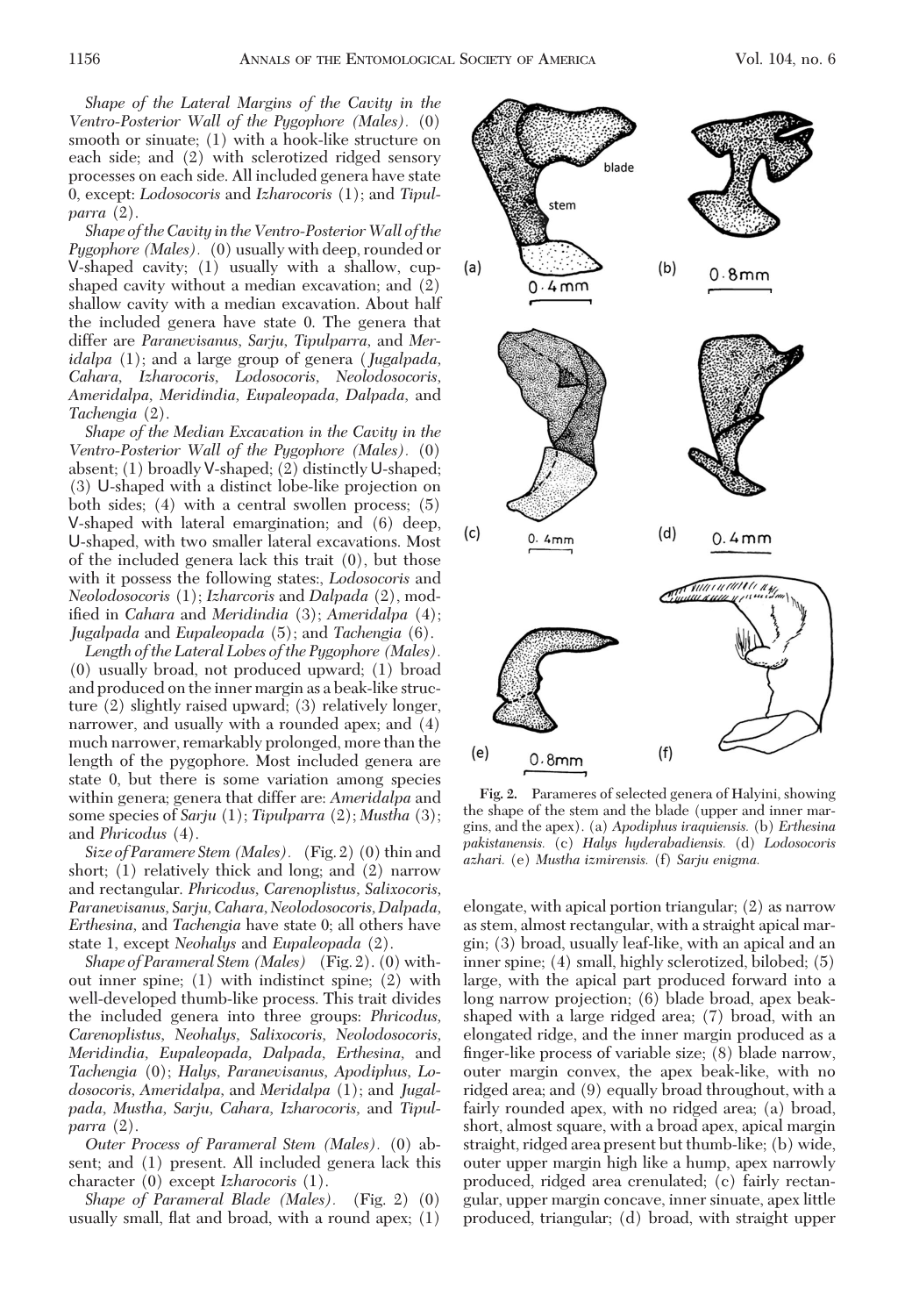and outer margin, apex a little produced upward; (e) relatively narrow, apex broadly triangular, outer margin rounded; (f) blade with an expanded apex, ridge present on apex of blade, with a long thumb-like process. Among all the traits diagnostic of halyine genera, the parameral blade has the greatest diversity of states. It has great modifications in the size and shape of the apex, the outer and inner margin, etc., and is usually different in every genus, and often among species within genera. Allotting so many states is unsatisfactory, but at least some phylogenetic information is present.

*Shape of Vesica (Males).* (0) tube-like; (1) a simple curved tube; and (2) shaped like a question mark. Although variable in length, the shape of the vesica is invariable among all genera (0) apart from *Mustha* (1) and *Meridindia* (2).

*Number of Dorsal Conjunctival Appendages (Males).* (0) a single dome-shaped appendage; (1) one pair of appendages; (2) two pairs of almost equal size, overlapping each other; (3) trilobed appendages; (4) three appendages, one of which is dome-shaped; and (5) four pairs. Almost all South Asian genera of Halyini have one pair (1), except the following: *Apodiphus* (0); *Lodosocoris* (2); *Sarju, Izharocoris, Tipulparra, Dalpada,* and *Tachengia* (3); *Salixocoris* (4); and *Carenoplistus* (5).

*Size and Shape of Dorsal Conjunctival Appendages (Males).* (0) membranous, usually long and broad; (1) membranous, but very thin; (2) membranous, but small; (3) membranous, small and broad; (4) membranous or semisclerotized; (5) one pair sclerotized, and one dome-shaped membranous appendage; (6) broad, long, semisclerotized; (7) spatulate or thin, long, sclerotized; and (8) three pairs semisclerotized, one pair membranous. In most of the included genera these are membranous, but their size and shape is variable: *Mustha, Halys, Lodosocoris, Neolodosocoris,* and *Erthesina* (0); *Phricodus, Jugalpada,* and *Neohalys* (1); *Paranevisanus* and *Apodiphus* (2); *Sarju, Izharocoris, Dalpada,* and *Tachengia* (3); *Cahara* and *Ameridalpa* (4); *Salixocoris* (5); *Tipulparra* and *Meridindia* (6); *Eupaleopada* and *Meridalpa* (7); and *Carenoplistus* (8).

*Ventrolateral Conjunctival Appendages (Males).* (0) absent; and (1) one pair present. Absent (0) in all included genera except *Jugalpada, Mustha, Halys, Neohalys, Salixocoris, Izharocoris, Dalpada,* and *Tachengia* (1).

*Shape and Size of Ventrolateral Conjunctival Appendages (Males).* (0) absent; (1) short, membranous, apically lobed; and (2) thin, highly sclerotized. Most included genera with these ventrolateral conjunctival appendages have state 1, except *Mustha* (2).

*Pair of Ventral Conjunctival Appendages (Males).* (0) absent; (1) sclerotized, longer than the dorsal conjunctival appendages; (2) narrow or broad, sclerotized or semisclerotized; (3) semisclerotized, somewhat kidney-shaped; (4) short, thin, sclerotized; (5) semisclerotized, broad on basal half, apical half tapering gently; (6) moderately large, semisclerotized; (7) highly sclerotized; and  $(8)$  thin, small, membranous.

About half of included genera have state 0. Of genera with these appendages, all have a single pair, but these vary in shape, size, and texture, mostly semisclerotized or sclerotized, except *Lodosocoris* (7) and *Neolodosocoris* (8). Shared states are only shown in *Meridindia* and *Meridalpa* (2) and *Cahara* and *Ameridalpa* (6).

*Thecal Process (Males).* (0) absent; (1) membranous, ear-like, lateral; (2) small, sclerotized or semisclerotized, ear-like; and (3) small, highly sclerotized. The thecal process is a specialized character found only in four genera:*Izharocoris* (1); *Dalpada* and *Sarju* (2); and *Jugalpada* (3).

*Penial Lobes (Males).* (0) absent; and (1) pair of highly sclerotized appendages present. hese vary in length, but are present in all included halyines (1) except *Phricodus* and *Carenoplistus* (0).

*Shape of Posterior Margin of First Gonocoxae (Females).* (0) usually straight, more or less convex, slightly sinuate or lobed on inner angle; (1) may or may not be produced into an outer angle; and (2) produced at outer angle as a finger-like process. Absent (0) in most included genera, except in some but not all species of *Sarju* (1), where if present it is short and thick; and *Cahara* (2), where in different species the finger-like process can be thin, thick, short, long, or very long—so long that it reaches to the posterior margin of the eighth paratergite. Outside the Halyini, this character can vary greatly within a single genus.

*Shape of Posterior Margin of Eighth Paratergite (Females).* (0) smooth; (1) with a distinct median spine; and (2) whole margin armed with spines. Almost all included halyine genera have state 0, except the following: *Phricodus, Cahara, Ameridalpa, Meridindia, Meridalpa* and *Dalpada* (1); and *Mustha* (2). Outside the Halyini, this character can vary greatly within a single genus.

*Length of Ninth Paratergite (Females).* (0) distinctly shorter than eighth paratergite; (1) equal to the eighth paratergite; (2) a little longer than the eighth paratergite; and (3) much longer than the eighth paratergite. A large number of studied halyines have state 0), but others are *Paranevisanus* and *Jugalpada* (1); *Carenoplistus, Surenus, Orthoschizops, Apodiphus, Ameridalpa Meridalpa,* and *Erthesina* (2); and *Agaeus* and *Asyla* (3). Outside the Halyini, this character can vary greatly within a single genus.

*Shape of Spermathecal Bulb (Females).* (0) oval or round; and (1) mostly irregular shaped. All included genera have state 0 except *Paranevisanus* (1).

*Spermathecal Bulb Processes (Females).* (0) absent; and (1) present. This is a tribal character for the Halyini, present in all included genera (1) except *Phricodus, Carenoplistus,* and the monotypic genus *Lodosocoris* (0).

*Number of Spermathecal Bulb Processes Among Species Within Genera (Females).* (0) none; (1) always two; (2) two to three; (3) normally three, occasionally two or four (even within s apecies):  $(4)$  four to five: and (5) six to 16. Apart from those with none (see character 58), most included halyines have three bulb processes. The scoring is as follows: *Neohalys, Ameridalpa, Meridindia,* and *Eupaleopada* (1); *Meridalpa*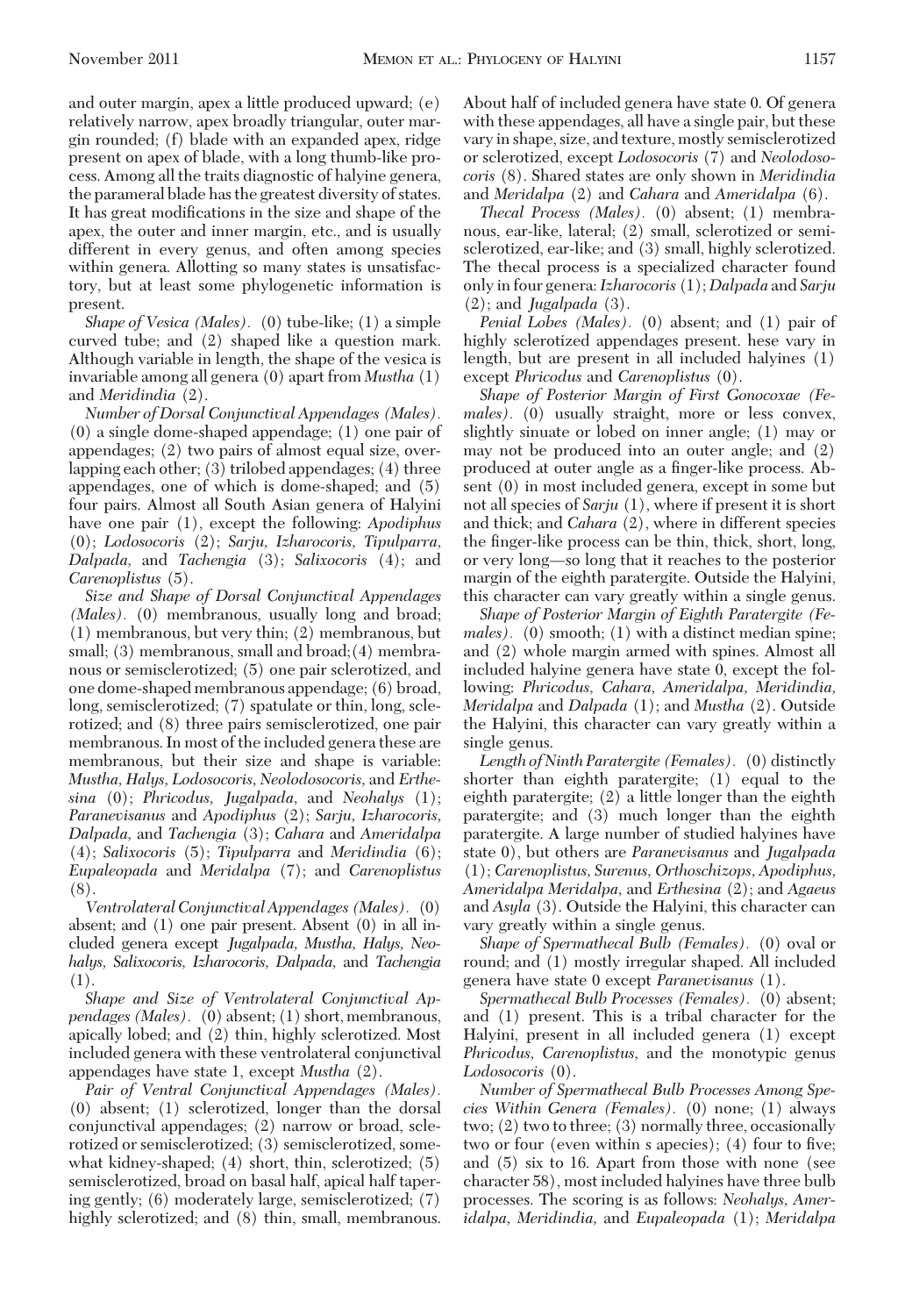

**Fig. 3.** Strict consensus tree of the 52 equally short trees generated from characters scored for the 22 genera out of the total of 31 with complete data.

(2); *Jugalpada, Mustha, Halys, Salixocoris, Apodiphus, Sarju, Cahara, Izharocoris, Tipulparra, Dalpada,* and *Erthesina* usually have three, apart from a couple of species that have either two or four; (3); *Agaeus* (4); and *Paranevisanus* (5).

*Shape of Spermathecal Bulb Processes (Females).* (0) absent; (1) usually finger-like, sometimes bifid; (2) elongated, tubule-shaped; and (3) various different shapes—bifid, bifurcated, long, short, thick, thin, or branched. The shape of bulb processes is variable among genera, and among species within most genera (but not all). A large group of included genera have state 1: *Jugalpada, Mustha, Agaeus, Halys, Neohalys, Salixocoris, Apodiphus, Sarju, Cahara, Izharocoris, Amerdalpa, Meridindia, Eupaleopada, Meridalpa,* and *Erthesina.* The following are different: *Tipulparra* and *Dalpada* (2) (*Cahara jugotaria* also has very elongated thin tubule-like processes, but this is the only species of the genus like this: the rest have small finger-like processes); and *Paranevisanus* (3), where there is great variation among species, individuals within species, and even among processes within an individual female!

*Length of First Labial Segment.* (0) very short, the entire first segment and half of the second segment enclosed by the bucculae; and (1) more or less the



**Fig. 4.** The single most parsimonious tree generated by reweighting characters in proportion to their fit to the 52 equal-length trees (whose consensus tree is shown in Fig. 1) generated from characters scored for the 22 genera out of the total of 31 with complete data. Figures in circles are node numbers. Figures next to branches refer to the bootstrap support for that branch: only values above 50% are shown. Tree length  $= 95.74$ , Consistency index  $(CI) = 0.8382$ , Homoplasy index  $(HI) = 0.1618$ , CI excluding uninformative characters - 0.8032, HI excluding uninformative charac- $\text{ters} = 0.1968$ , retention index  $\text{(RI)} = 0.8050$ , rescaled consistency index  $(RC) = 0.6747$ , f value = 68.17857, f-ratio = 0.0897.

length of the bucculae. All included genera have the first labial segment equal or subequal to the bucculae (1) except *Phricodus* (0), which is unusual for halyine species.

### **Cladograms**

There were 52 equally short trees for the 22 taxa for which more or less complete character data were available: the strict consensus tree is shown in Fig. 3. After reweighting, only a single most parsimonious tree resulted (Fig. 4). The bootstrap support for the various branches are shown in Fig. 4, and the character-state changes arelistedin Table 2. A few characters had low  $(<0.5)$  consistencies on this tree (characters) 21, 36, 39, 42, 43, 49, 55, and 56), but the majority were high.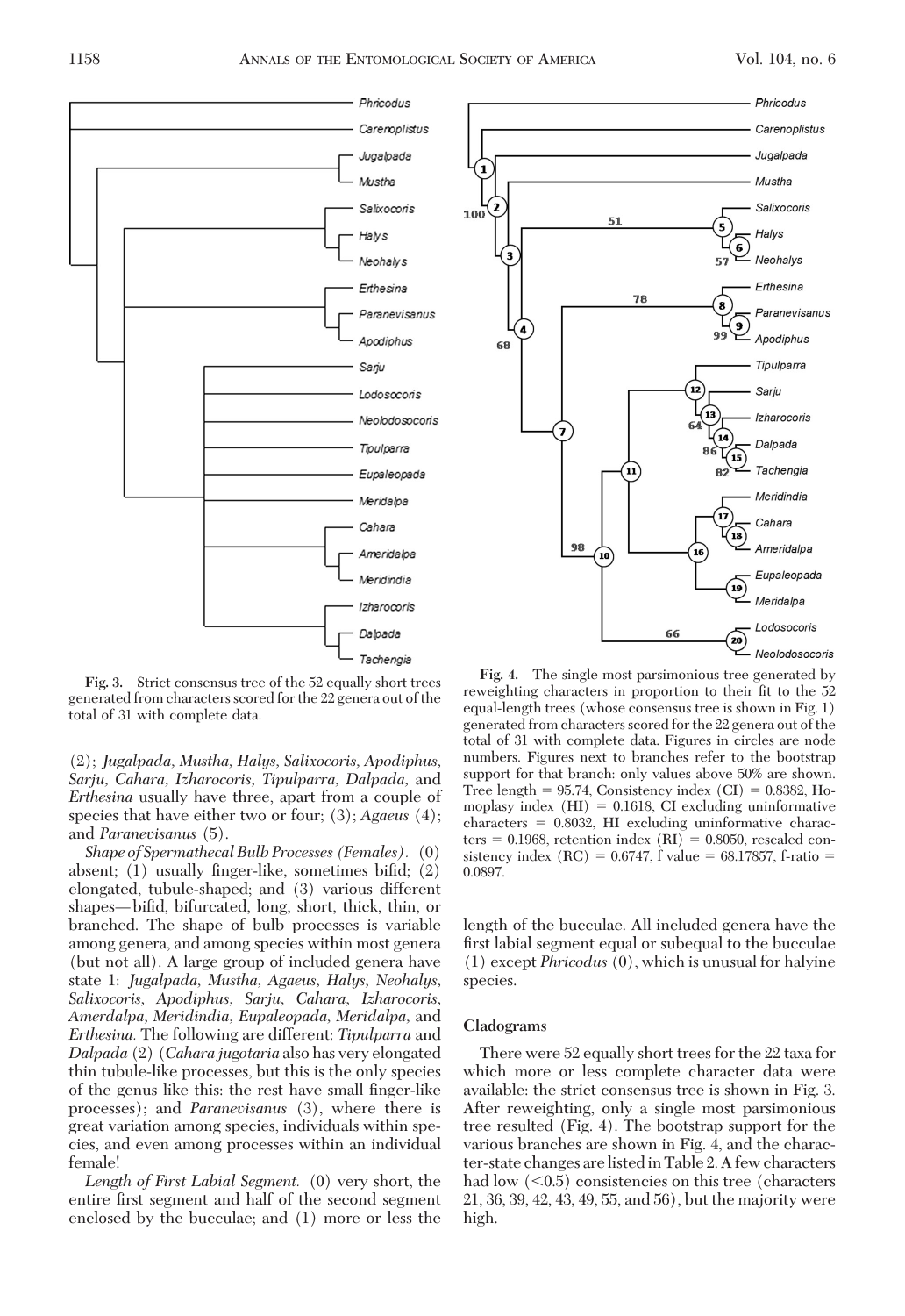**Table 2. Apomorphy lists for the character changes along the tree of Fig. 4**

| <b>Branch</b>                                 | Character        | Steps                        | ${\rm CI}$     | Change                                 |
|-----------------------------------------------|------------------|------------------------------|----------------|----------------------------------------|
| $\text{node\_1} \rightarrow \text{Phricodus}$ | $\,$ 8 $\,$      | $\,1\,$                      | 0.500          | $2 \rightarrow 0$                      |
|                                               | 10               | $\,1$                        | 0.667          | $0 \rightarrow 6$                      |
|                                               | 16               | $\,1\,$                      | 1.000          | $0 \rightarrow 1$                      |
|                                               | 21               | $\mathbf{1}$                 | 0.286          | $2 \rightarrow 1$                      |
|                                               | 22<br>23         | $\mathbf{1}$<br>$\mathbf{1}$ | 0.750<br>0.500 | $0 \rightarrow 4$<br>$0 \rightarrow 1$ |
|                                               | 24               | $\mathbf{1}$                 | 1.000          | $0 \rightarrow 1$                      |
|                                               | 26               | $\mathbf{1}$                 | 0.500          | $0 \rightarrow 5$                      |
|                                               | 41               | $\mathbf{1}$                 | 0.800          | $0 \rightarrow 4$                      |
|                                               | 55               | $\mathbf{1}$                 | 0.400          | $0 \rightarrow 1$                      |
|                                               | 61               | $\mathbf{1}$                 | 1.000          | $1 \rightarrow 0$                      |
| node $1 \rightarrow \text{Carenoplistus}$     | $\,3$            | $\mathbf{1}$                 | 1.000          | $0 \rightarrow 1$                      |
|                                               | $\,4\,$          | $\mathbf{1}$                 | 0.750          | $0 \rightarrow 2$                      |
|                                               | 31<br>36         | $\mathbf{1}$<br>$\mathbf{1}$ | 1.000<br>0.250 | $2 \rightarrow 0$<br>$0 \rightarrow 1$ |
|                                               | 37               | $\mathbf{1}$                 | 0.500          | $0 \rightarrow 1$                      |
|                                               | 45               | $\mathbf{1}$                 | 0.938          | $0 \rightarrow 1$                      |
|                                               | 47               | $\mathbf{1}$                 | 1.000          | $1 \rightarrow 5$                      |
|                                               | 48               | $\mathbf{1}$                 | 0.889          | $1 \rightarrow 8$                      |
|                                               | 56               | $\mathbf{1}$                 | 0.400          | $0 \rightarrow 2$                      |
| $node_1 \rightarrow node_2$                   | $\mathbf{1}$     | $\mathbf{1}$                 | 1.000          | $0 \rightarrow 1$                      |
|                                               | 17               | $\mathbf{1}$                 | 1.000          | $0 \rightarrow 1$                      |
|                                               | 18<br>19         | $\mathbf{1}$<br>$\mathbf{1}$ | 0.500<br>1.000 | $1 \rightarrow 2$<br>$0 \rightarrow 1$ |
|                                               | $22\,$           | $\mathbf{1}$                 | 0.750          | $0 \rightarrow 1$                      |
|                                               | 32               | $\mathbf{1}$                 | 1.000          | $0 \rightarrow 1$                      |
|                                               | 42               | $\mathbf{1}$                 | 0.182          | $0 \rightarrow 1$                      |
|                                               | 43               | $\mathbf{1}$                 | 0.200          | $0 \rightarrow 2$                      |
|                                               | 45               | $\mathbf{1}$                 | 0.938          | $0 \rightarrow 2$                      |
|                                               | 49               | $\mathbf{1}$                 | 0.333          | $0 \rightarrow 1$                      |
|                                               | $50\,$           | $\mathbf{1}$                 | 0.500          | $0 \rightarrow 1$                      |
|                                               | 53<br>58         | $\mathbf{1}$<br>$\mathbf{1}$ | 1.000<br>0.500 | $0 \rightarrow 1$<br>$0 \rightarrow 1$ |
|                                               | 59               | $\mathbf{1}$                 | 0.571          | $0 \rightarrow 3$                      |
|                                               | 60               | $\mathbf{1}$                 | 0.600          | $0 \rightarrow 1$                      |
| node $2 \rightarrow$ Jugalpada                | 10               | $\mathbf{1}$                 | 0.667          | $0 \rightarrow 3$                      |
|                                               | 14               | $\mathbf{1}$                 | 1.000          | $1 \rightarrow 2$                      |
|                                               | 26               | $\mathbf{1}$                 | 0.500          | $0 \rightarrow 2$                      |
|                                               | 39               | $\mathbf{1}$                 | 0.333          | $0 \rightarrow 2$                      |
|                                               | $40\,$           | $\mathbf{1}$<br>$\mathbf{1}$ | 0.857          | $0 \rightarrow 5$                      |
|                                               | 45<br>51         | $\mathbf{1}$                 | 0.938<br>1.000 | $2 \rightarrow a$<br>$0 \rightarrow 3$ |
|                                               | $52\,$           | $\mathbf{1}$                 | 1.000          | $0 \rightarrow 3$                      |
|                                               | 56               | $\mathbf{1}$                 | 0.400          | $0 \rightarrow 1$                      |
| $node_2 \rightarrow node_3$                   | 36               | $\mathbf{1}$                 | 0.250          | $0 \rightarrow 1$                      |
|                                               | 48               | $\mathbf{1}$                 | 0.889          | $1 \rightarrow 0$                      |
| $node_3 \rightarrow \mathit{Mustha}$          | 10               | $\mathbf{1}$                 | 0.667          | $0 \rightarrow 6$                      |
|                                               | 22               | $\mathbf{1}$                 | 0.750          | $1 \rightarrow 4$                      |
|                                               | 23<br>26         | $\mathbf{1}$<br>$\mathbf{1}$ | 0.500<br>0.500 | $0 \rightarrow 1$<br>$0 \rightarrow 5$ |
|                                               | 28               | $\mathbf{1}$                 | 1.000          | $0 \rightarrow 1$                      |
|                                               | 29               | $\mathbf{1}$                 | 1.000          | $0 \rightarrow 1$                      |
|                                               | 37               | $\mathbf{1}$                 | 0.500          | $0 \rightarrow 2$                      |
|                                               | 41               | $\mathbf{1}$                 | 0.800          | $0 \rightarrow 3$                      |
|                                               | 45               | $\mathbf{1}$                 | 0.938          | $2 \rightarrow f$                      |
|                                               | 46               | $\mathbf{1}$                 | 1.000          | $0 \rightarrow 1$                      |
|                                               | $50\,$<br>$55\,$ | $\,1\,$<br>$\mathbf{1}$      | 0.500<br>0.400 | $1 \rightarrow 2$<br>$0 \rightarrow 2$ |
| node $3 \rightarrow$ node 4                   | 13               | $\mathbf{1}$                 | 0.600          | $4 \rightarrow 2$                      |
|                                               | 14               | $\,1\,$                      | 1.000          | $1 \rightarrow 0$                      |
|                                               | 15               | $\mathbf{1}$                 | 0.600          | $0 \rightarrow 1$                      |
|                                               | 21               | $\mathbf{1}$                 | 0.286          | $2 \rightarrow 3$                      |
|                                               | 42               | $\,1\,$                      | 0.182          | $1 \rightarrow 0$                      |
|                                               | 43               | $\mathbf{1}$                 | 0.200          | $2 \rightarrow 0$                      |
| node $4 \rightarrow$ node 5                   | $\overline{4}$   | $\mathbf{1}$                 | 0.750          | $0 \rightarrow 1$                      |
| node $5 \rightarrow$ node 6                   | 37<br>42         | $\,1\,$<br>$\mathbf{1}$      | 0.500<br>0.182 | $0 \rightarrow 1$<br>$0 \rightarrow 1$ |
| node $6 \rightarrow$ Halys                    | 10               | $\mathbf{1}$                 | 0.667          | $0 \rightarrow 3$                      |
|                                               | 43               | $\,1\,$                      | 0.200          | $0 \rightarrow 1$                      |
|                                               | 45               | $\mathbf{1}$                 | 0.938          | $2 \rightarrow 3$                      |
| $node_6 \rightarrow Neohalys$                 | 42               | $\mathbf{1}$                 | 0.182          | $1 \rightarrow 2$                      |
|                                               | $48\,$           | $\,1\,$                      | 0.889          | $0 \rightarrow 1$                      |
|                                               | $59\,$           | $\mathbf{1}$                 | 0.571          | $3 \rightarrow 1$                      |

Continued on following page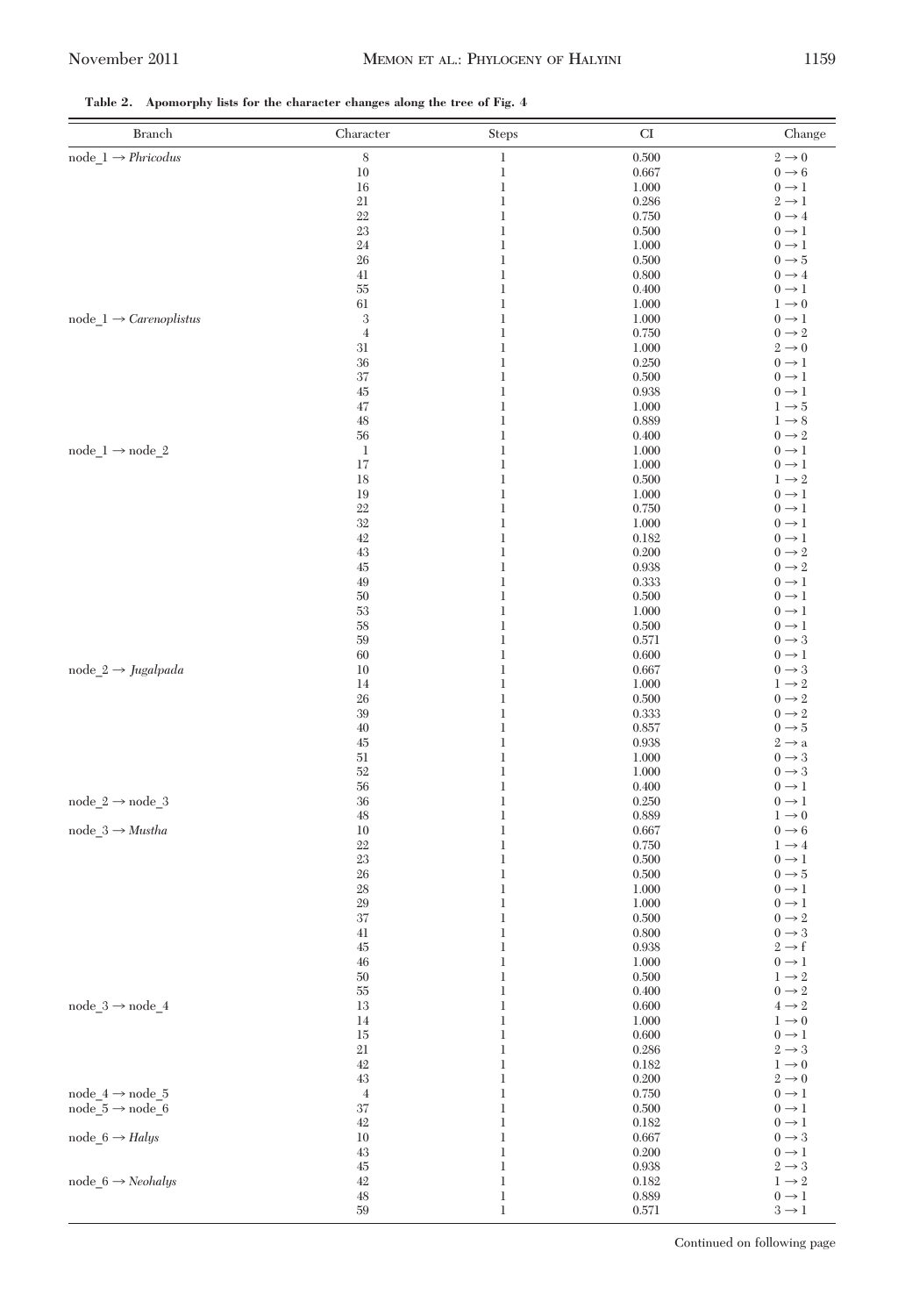# **Table 2. Continued**

| $node_5 \rightarrow Salixocoris$<br>$11\,$<br>$3\to 2$<br>$\,1$<br>0.667<br>45<br>$\mathbf 1$<br>0.938<br>$2 \rightarrow 5$<br>47<br>$\,1$<br>$1 \rightarrow 4$<br>1.000<br>$0 \rightarrow 5$<br>$48\,$<br>$\!1$<br>0.889<br>$\bf 5$<br>$0 \rightarrow 2$<br>node $4 \rightarrow$ node 7<br>$\mathbf 1$<br>0.500<br>$2 \rightarrow 4$<br>45<br>1<br>0.938<br>49<br>$\mathbf 1$<br>$1 \rightarrow 0$<br>0.333<br>50<br>$\mathbf 1$<br>0.500<br>$1 \rightarrow 0$<br>$\,2$<br>node_7 $\rightarrow$ node_8<br>$0 \rightarrow 1$<br>1<br>1.000<br>$\,3$<br>$\mathbf 1$<br>$0 \rightarrow 2$<br>1.000<br>$\,4$<br>$0 \rightarrow 2$<br>$\mathbf 1$<br>0.750<br>$0 \rightarrow 2$<br>56<br>1<br>0.400<br>node $8 \rightarrow$ node $9$<br>$\bf 5$<br>$\mathbf 1$<br>$2 \rightarrow 0$<br>0.500<br>$\,6\,$<br>$\mathbf 1$<br>1.000<br>$0 \rightarrow 1$<br>$\boldsymbol{9}$<br>$0 \rightarrow 2$<br>1<br>1.000<br>$0 \rightarrow 2$<br>10<br>$\mathbf 1$<br>0.667<br>11<br>$\mathbf 1$<br>0.667<br>$3 \rightarrow 1$<br>$1 \rightarrow 3$<br>15<br>1<br>0.600<br>43<br>$\mathbf 1$<br>$0 \rightarrow 1$<br>0.200<br>$\mathbf 1$<br>$4 \rightarrow b$<br>45<br>0.938<br>$0 \rightarrow 2$<br>48<br>1<br>0.889<br>$1\to 2$<br>node $9 \rightarrow Paramevisanus$<br>$\,6$<br>$\mathbf 1$<br>1.000<br>18<br>$\mathbf 1$<br>0.500<br>$2 \rightarrow 1$<br>36<br>$1 \rightarrow 0$<br>1<br>0.250<br>39<br>$\mathbf 1$<br>$0 \rightarrow 1$<br>0.333<br>51<br>$\mathbf 1$<br>$0 \rightarrow 4$<br>1.000<br>56<br>$2 \rightarrow 1$<br>1<br>0.400<br>57<br>$\mathbf 1$<br>$0 \rightarrow 1$<br>1.000<br>59<br>$\mathbf 1$<br>$3 \rightarrow 5$<br>0.571<br>$1 \rightarrow 3$<br>60<br>1<br>0.600<br>$2 \rightarrow 3$<br>$node_9 \rightarrow Apodiphus$<br>$\overline{4}$<br>$\mathbf 1$<br>0.750<br>$3 \rightarrow 2$<br>21<br>$\mathbf 1$<br>0.286<br>$0 \rightarrow 2$<br>37<br>1<br>0.500<br>42<br>$\mathbf 1$<br>$0 \rightarrow 1$<br>0.182<br>$\mathbf 1$<br>45<br>0.938<br>$\mathrm{b} \rightarrow \mathrm{c}$<br>47<br>$1 \rightarrow 0$<br>1<br>1.000<br>$node_8 \rightarrow Erthesina$<br>3<br>$\mathbf 1$<br>$2 \rightarrow 4$<br>1.000<br>33<br>$\mathbf 1$<br>$0 \rightarrow 1$<br>0.500<br>34<br>$0 \rightarrow 1$<br>1<br>1.000<br>$35\,$<br>$\mathbf 1$<br>$0 \rightarrow 2$<br>1.000<br>$\boldsymbol{9}$<br>$node_7 \rightarrow node_10$<br>$\mathbf 1$<br>1.000<br>$0 \rightarrow 1$<br>12<br>1<br>0.500<br>$0 \rightarrow 1$<br>$15\,$<br>$\mathbf 1$<br>$1 \rightarrow 2$<br>0.600<br>25<br>$\mathbf 1$<br>$0 \rightarrow 1$<br>1.000<br>36<br>$1 \rightarrow 0$<br>1<br>0.250<br>$39\,$<br>$\mathbf 1$<br>$0 \rightarrow 2$<br>0.333<br>$\mathbf 1$<br>45<br>0.938<br>$4 \rightarrow 6$<br>$node_10 \rightarrow node_11$<br>21<br>$3 \rightarrow 2$<br>1<br>0.286<br>48<br>$\mathbf 1$<br>$0 \rightarrow 6$<br>0.889<br>node $11 \rightarrow$ node $12$<br>8<br>$\mathbf 1$<br>0.500<br>$2 \rightarrow 1$<br>$39\,$<br>$2 \rightarrow 1$<br>1<br>0.333<br>$0 \rightarrow 2$<br>43<br>$\!1$<br>0.200<br>$\mathbf 1$<br>$1 \rightarrow 3$<br>47<br>1.000<br>node $12 \rightarrow$ node 13<br>26<br>$\mathbf 1$<br>$0 \rightarrow 2$<br>0.500<br>$45\,$<br>$\,1$<br>0.938<br>$6 \rightarrow 7$<br>$48\,$<br>$\mathbf 1$<br>$6 \rightarrow 3$<br>0.889<br>$0\to 2$<br>$52\,$<br>$\,1$<br>1.000<br>$\,$ 8 $\,$<br>$\,1$<br>0.500<br>$1\to 2$<br>$node_13 \rightarrow Sariu$<br>26<br>$2 \rightarrow 3$<br>1<br>0.500<br>41<br>$0 \rightarrow 1$<br>1<br>0.800<br>54<br>$\mathbf 1$<br>$0 \rightarrow 1$<br>1.000<br>node_13 $\rightarrow$ node_14<br>39<br>$1 \rightarrow 2$<br>1<br>0.333<br>40<br>$0 \rightarrow 2$<br>1<br>0.857<br>49<br>$\,1$<br>0.333<br>$0 \rightarrow 1$<br>50<br>$0 \rightarrow 1$<br>1<br>0.500<br>node $14 \rightarrow Izharocoris$<br>$38\,$<br>$0 \rightarrow 1$<br>1<br>0.667<br>42<br>$\,1$<br>$0 \rightarrow 1$<br>0.182<br>44<br>$0 \rightarrow 1$<br>1<br>1.000<br>$2 \rightarrow 1$<br>52<br>1<br>1.000<br>$\scriptstyle{7}$<br>node_14 $\rightarrow$ node_15<br>$\,1$<br>$0 \rightarrow 1$<br>1.000<br>$26\,$<br>$\mathbf 1$<br>$2\to 4$<br>0.500<br>$43\,$<br>$2 \rightarrow 0$<br>$\mathbf{1}$<br>0.200<br>$45\,$<br>$\mathbf 1$<br>0.938<br>$7 \rightarrow 8$ | Branch | Character | <b>Steps</b> | $\mathop{\rm CI}\nolimits$ | Change |
|--------------------------------------------------------------------------------------------------------------------------------------------------------------------------------------------------------------------------------------------------------------------------------------------------------------------------------------------------------------------------------------------------------------------------------------------------------------------------------------------------------------------------------------------------------------------------------------------------------------------------------------------------------------------------------------------------------------------------------------------------------------------------------------------------------------------------------------------------------------------------------------------------------------------------------------------------------------------------------------------------------------------------------------------------------------------------------------------------------------------------------------------------------------------------------------------------------------------------------------------------------------------------------------------------------------------------------------------------------------------------------------------------------------------------------------------------------------------------------------------------------------------------------------------------------------------------------------------------------------------------------------------------------------------------------------------------------------------------------------------------------------------------------------------------------------------------------------------------------------------------------------------------------------------------------------------------------------------------------------------------------------------------------------------------------------------------------------------------------------------------------------------------------------------------------------------------------------------------------------------------------------------------------------------------------------------------------------------------------------------------------------------------------------------------------------------------------------------------------------------------------------------------------------------------------------------------------------------------------------------------------------------------------------------------------------------------------------------------------------------------------------------------------------------------------------------------------------------------------------------------------------------------------------------------------------------------------------------------------------------------------------------------------------------------------------------------------------------------------------------------------------------------------------------------------------------------------------------------------------------------------------------------------------------------------------------------------------------------------------------------------------------------------------------------------------------------------------------------------------------------------------------------------------------------------------------------------------------------------------------------------------------------------------------------------------------------------------------------------------------------------------------------------------------------------------------------------------------------------------------------------------------------------------------------------------------------------------------------------------------------------------------------------------------------------------------------------------------------------------------------------------------------------------------------------------------------------|--------|-----------|--------------|----------------------------|--------|
|                                                                                                                                                                                                                                                                                                                                                                                                                                                                                                                                                                                                                                                                                                                                                                                                                                                                                                                                                                                                                                                                                                                                                                                                                                                                                                                                                                                                                                                                                                                                                                                                                                                                                                                                                                                                                                                                                                                                                                                                                                                                                                                                                                                                                                                                                                                                                                                                                                                                                                                                                                                                                                                                                                                                                                                                                                                                                                                                                                                                                                                                                                                                                                                                                                                                                                                                                                                                                                                                                                                                                                                                                                                                                                                                                                                                                                                                                                                                                                                                                                                                                                                                                                                                        |        |           |              |                            |        |
|                                                                                                                                                                                                                                                                                                                                                                                                                                                                                                                                                                                                                                                                                                                                                                                                                                                                                                                                                                                                                                                                                                                                                                                                                                                                                                                                                                                                                                                                                                                                                                                                                                                                                                                                                                                                                                                                                                                                                                                                                                                                                                                                                                                                                                                                                                                                                                                                                                                                                                                                                                                                                                                                                                                                                                                                                                                                                                                                                                                                                                                                                                                                                                                                                                                                                                                                                                                                                                                                                                                                                                                                                                                                                                                                                                                                                                                                                                                                                                                                                                                                                                                                                                                                        |        |           |              |                            |        |
|                                                                                                                                                                                                                                                                                                                                                                                                                                                                                                                                                                                                                                                                                                                                                                                                                                                                                                                                                                                                                                                                                                                                                                                                                                                                                                                                                                                                                                                                                                                                                                                                                                                                                                                                                                                                                                                                                                                                                                                                                                                                                                                                                                                                                                                                                                                                                                                                                                                                                                                                                                                                                                                                                                                                                                                                                                                                                                                                                                                                                                                                                                                                                                                                                                                                                                                                                                                                                                                                                                                                                                                                                                                                                                                                                                                                                                                                                                                                                                                                                                                                                                                                                                                                        |        |           |              |                            |        |
|                                                                                                                                                                                                                                                                                                                                                                                                                                                                                                                                                                                                                                                                                                                                                                                                                                                                                                                                                                                                                                                                                                                                                                                                                                                                                                                                                                                                                                                                                                                                                                                                                                                                                                                                                                                                                                                                                                                                                                                                                                                                                                                                                                                                                                                                                                                                                                                                                                                                                                                                                                                                                                                                                                                                                                                                                                                                                                                                                                                                                                                                                                                                                                                                                                                                                                                                                                                                                                                                                                                                                                                                                                                                                                                                                                                                                                                                                                                                                                                                                                                                                                                                                                                                        |        |           |              |                            |        |
|                                                                                                                                                                                                                                                                                                                                                                                                                                                                                                                                                                                                                                                                                                                                                                                                                                                                                                                                                                                                                                                                                                                                                                                                                                                                                                                                                                                                                                                                                                                                                                                                                                                                                                                                                                                                                                                                                                                                                                                                                                                                                                                                                                                                                                                                                                                                                                                                                                                                                                                                                                                                                                                                                                                                                                                                                                                                                                                                                                                                                                                                                                                                                                                                                                                                                                                                                                                                                                                                                                                                                                                                                                                                                                                                                                                                                                                                                                                                                                                                                                                                                                                                                                                                        |        |           |              |                            |        |
|                                                                                                                                                                                                                                                                                                                                                                                                                                                                                                                                                                                                                                                                                                                                                                                                                                                                                                                                                                                                                                                                                                                                                                                                                                                                                                                                                                                                                                                                                                                                                                                                                                                                                                                                                                                                                                                                                                                                                                                                                                                                                                                                                                                                                                                                                                                                                                                                                                                                                                                                                                                                                                                                                                                                                                                                                                                                                                                                                                                                                                                                                                                                                                                                                                                                                                                                                                                                                                                                                                                                                                                                                                                                                                                                                                                                                                                                                                                                                                                                                                                                                                                                                                                                        |        |           |              |                            |        |
|                                                                                                                                                                                                                                                                                                                                                                                                                                                                                                                                                                                                                                                                                                                                                                                                                                                                                                                                                                                                                                                                                                                                                                                                                                                                                                                                                                                                                                                                                                                                                                                                                                                                                                                                                                                                                                                                                                                                                                                                                                                                                                                                                                                                                                                                                                                                                                                                                                                                                                                                                                                                                                                                                                                                                                                                                                                                                                                                                                                                                                                                                                                                                                                                                                                                                                                                                                                                                                                                                                                                                                                                                                                                                                                                                                                                                                                                                                                                                                                                                                                                                                                                                                                                        |        |           |              |                            |        |
|                                                                                                                                                                                                                                                                                                                                                                                                                                                                                                                                                                                                                                                                                                                                                                                                                                                                                                                                                                                                                                                                                                                                                                                                                                                                                                                                                                                                                                                                                                                                                                                                                                                                                                                                                                                                                                                                                                                                                                                                                                                                                                                                                                                                                                                                                                                                                                                                                                                                                                                                                                                                                                                                                                                                                                                                                                                                                                                                                                                                                                                                                                                                                                                                                                                                                                                                                                                                                                                                                                                                                                                                                                                                                                                                                                                                                                                                                                                                                                                                                                                                                                                                                                                                        |        |           |              |                            |        |
|                                                                                                                                                                                                                                                                                                                                                                                                                                                                                                                                                                                                                                                                                                                                                                                                                                                                                                                                                                                                                                                                                                                                                                                                                                                                                                                                                                                                                                                                                                                                                                                                                                                                                                                                                                                                                                                                                                                                                                                                                                                                                                                                                                                                                                                                                                                                                                                                                                                                                                                                                                                                                                                                                                                                                                                                                                                                                                                                                                                                                                                                                                                                                                                                                                                                                                                                                                                                                                                                                                                                                                                                                                                                                                                                                                                                                                                                                                                                                                                                                                                                                                                                                                                                        |        |           |              |                            |        |
|                                                                                                                                                                                                                                                                                                                                                                                                                                                                                                                                                                                                                                                                                                                                                                                                                                                                                                                                                                                                                                                                                                                                                                                                                                                                                                                                                                                                                                                                                                                                                                                                                                                                                                                                                                                                                                                                                                                                                                                                                                                                                                                                                                                                                                                                                                                                                                                                                                                                                                                                                                                                                                                                                                                                                                                                                                                                                                                                                                                                                                                                                                                                                                                                                                                                                                                                                                                                                                                                                                                                                                                                                                                                                                                                                                                                                                                                                                                                                                                                                                                                                                                                                                                                        |        |           |              |                            |        |
|                                                                                                                                                                                                                                                                                                                                                                                                                                                                                                                                                                                                                                                                                                                                                                                                                                                                                                                                                                                                                                                                                                                                                                                                                                                                                                                                                                                                                                                                                                                                                                                                                                                                                                                                                                                                                                                                                                                                                                                                                                                                                                                                                                                                                                                                                                                                                                                                                                                                                                                                                                                                                                                                                                                                                                                                                                                                                                                                                                                                                                                                                                                                                                                                                                                                                                                                                                                                                                                                                                                                                                                                                                                                                                                                                                                                                                                                                                                                                                                                                                                                                                                                                                                                        |        |           |              |                            |        |
|                                                                                                                                                                                                                                                                                                                                                                                                                                                                                                                                                                                                                                                                                                                                                                                                                                                                                                                                                                                                                                                                                                                                                                                                                                                                                                                                                                                                                                                                                                                                                                                                                                                                                                                                                                                                                                                                                                                                                                                                                                                                                                                                                                                                                                                                                                                                                                                                                                                                                                                                                                                                                                                                                                                                                                                                                                                                                                                                                                                                                                                                                                                                                                                                                                                                                                                                                                                                                                                                                                                                                                                                                                                                                                                                                                                                                                                                                                                                                                                                                                                                                                                                                                                                        |        |           |              |                            |        |
|                                                                                                                                                                                                                                                                                                                                                                                                                                                                                                                                                                                                                                                                                                                                                                                                                                                                                                                                                                                                                                                                                                                                                                                                                                                                                                                                                                                                                                                                                                                                                                                                                                                                                                                                                                                                                                                                                                                                                                                                                                                                                                                                                                                                                                                                                                                                                                                                                                                                                                                                                                                                                                                                                                                                                                                                                                                                                                                                                                                                                                                                                                                                                                                                                                                                                                                                                                                                                                                                                                                                                                                                                                                                                                                                                                                                                                                                                                                                                                                                                                                                                                                                                                                                        |        |           |              |                            |        |
|                                                                                                                                                                                                                                                                                                                                                                                                                                                                                                                                                                                                                                                                                                                                                                                                                                                                                                                                                                                                                                                                                                                                                                                                                                                                                                                                                                                                                                                                                                                                                                                                                                                                                                                                                                                                                                                                                                                                                                                                                                                                                                                                                                                                                                                                                                                                                                                                                                                                                                                                                                                                                                                                                                                                                                                                                                                                                                                                                                                                                                                                                                                                                                                                                                                                                                                                                                                                                                                                                                                                                                                                                                                                                                                                                                                                                                                                                                                                                                                                                                                                                                                                                                                                        |        |           |              |                            |        |
|                                                                                                                                                                                                                                                                                                                                                                                                                                                                                                                                                                                                                                                                                                                                                                                                                                                                                                                                                                                                                                                                                                                                                                                                                                                                                                                                                                                                                                                                                                                                                                                                                                                                                                                                                                                                                                                                                                                                                                                                                                                                                                                                                                                                                                                                                                                                                                                                                                                                                                                                                                                                                                                                                                                                                                                                                                                                                                                                                                                                                                                                                                                                                                                                                                                                                                                                                                                                                                                                                                                                                                                                                                                                                                                                                                                                                                                                                                                                                                                                                                                                                                                                                                                                        |        |           |              |                            |        |
|                                                                                                                                                                                                                                                                                                                                                                                                                                                                                                                                                                                                                                                                                                                                                                                                                                                                                                                                                                                                                                                                                                                                                                                                                                                                                                                                                                                                                                                                                                                                                                                                                                                                                                                                                                                                                                                                                                                                                                                                                                                                                                                                                                                                                                                                                                                                                                                                                                                                                                                                                                                                                                                                                                                                                                                                                                                                                                                                                                                                                                                                                                                                                                                                                                                                                                                                                                                                                                                                                                                                                                                                                                                                                                                                                                                                                                                                                                                                                                                                                                                                                                                                                                                                        |        |           |              |                            |        |
|                                                                                                                                                                                                                                                                                                                                                                                                                                                                                                                                                                                                                                                                                                                                                                                                                                                                                                                                                                                                                                                                                                                                                                                                                                                                                                                                                                                                                                                                                                                                                                                                                                                                                                                                                                                                                                                                                                                                                                                                                                                                                                                                                                                                                                                                                                                                                                                                                                                                                                                                                                                                                                                                                                                                                                                                                                                                                                                                                                                                                                                                                                                                                                                                                                                                                                                                                                                                                                                                                                                                                                                                                                                                                                                                                                                                                                                                                                                                                                                                                                                                                                                                                                                                        |        |           |              |                            |        |
|                                                                                                                                                                                                                                                                                                                                                                                                                                                                                                                                                                                                                                                                                                                                                                                                                                                                                                                                                                                                                                                                                                                                                                                                                                                                                                                                                                                                                                                                                                                                                                                                                                                                                                                                                                                                                                                                                                                                                                                                                                                                                                                                                                                                                                                                                                                                                                                                                                                                                                                                                                                                                                                                                                                                                                                                                                                                                                                                                                                                                                                                                                                                                                                                                                                                                                                                                                                                                                                                                                                                                                                                                                                                                                                                                                                                                                                                                                                                                                                                                                                                                                                                                                                                        |        |           |              |                            |        |
|                                                                                                                                                                                                                                                                                                                                                                                                                                                                                                                                                                                                                                                                                                                                                                                                                                                                                                                                                                                                                                                                                                                                                                                                                                                                                                                                                                                                                                                                                                                                                                                                                                                                                                                                                                                                                                                                                                                                                                                                                                                                                                                                                                                                                                                                                                                                                                                                                                                                                                                                                                                                                                                                                                                                                                                                                                                                                                                                                                                                                                                                                                                                                                                                                                                                                                                                                                                                                                                                                                                                                                                                                                                                                                                                                                                                                                                                                                                                                                                                                                                                                                                                                                                                        |        |           |              |                            |        |
|                                                                                                                                                                                                                                                                                                                                                                                                                                                                                                                                                                                                                                                                                                                                                                                                                                                                                                                                                                                                                                                                                                                                                                                                                                                                                                                                                                                                                                                                                                                                                                                                                                                                                                                                                                                                                                                                                                                                                                                                                                                                                                                                                                                                                                                                                                                                                                                                                                                                                                                                                                                                                                                                                                                                                                                                                                                                                                                                                                                                                                                                                                                                                                                                                                                                                                                                                                                                                                                                                                                                                                                                                                                                                                                                                                                                                                                                                                                                                                                                                                                                                                                                                                                                        |        |           |              |                            |        |
|                                                                                                                                                                                                                                                                                                                                                                                                                                                                                                                                                                                                                                                                                                                                                                                                                                                                                                                                                                                                                                                                                                                                                                                                                                                                                                                                                                                                                                                                                                                                                                                                                                                                                                                                                                                                                                                                                                                                                                                                                                                                                                                                                                                                                                                                                                                                                                                                                                                                                                                                                                                                                                                                                                                                                                                                                                                                                                                                                                                                                                                                                                                                                                                                                                                                                                                                                                                                                                                                                                                                                                                                                                                                                                                                                                                                                                                                                                                                                                                                                                                                                                                                                                                                        |        |           |              |                            |        |
|                                                                                                                                                                                                                                                                                                                                                                                                                                                                                                                                                                                                                                                                                                                                                                                                                                                                                                                                                                                                                                                                                                                                                                                                                                                                                                                                                                                                                                                                                                                                                                                                                                                                                                                                                                                                                                                                                                                                                                                                                                                                                                                                                                                                                                                                                                                                                                                                                                                                                                                                                                                                                                                                                                                                                                                                                                                                                                                                                                                                                                                                                                                                                                                                                                                                                                                                                                                                                                                                                                                                                                                                                                                                                                                                                                                                                                                                                                                                                                                                                                                                                                                                                                                                        |        |           |              |                            |        |
|                                                                                                                                                                                                                                                                                                                                                                                                                                                                                                                                                                                                                                                                                                                                                                                                                                                                                                                                                                                                                                                                                                                                                                                                                                                                                                                                                                                                                                                                                                                                                                                                                                                                                                                                                                                                                                                                                                                                                                                                                                                                                                                                                                                                                                                                                                                                                                                                                                                                                                                                                                                                                                                                                                                                                                                                                                                                                                                                                                                                                                                                                                                                                                                                                                                                                                                                                                                                                                                                                                                                                                                                                                                                                                                                                                                                                                                                                                                                                                                                                                                                                                                                                                                                        |        |           |              |                            |        |
|                                                                                                                                                                                                                                                                                                                                                                                                                                                                                                                                                                                                                                                                                                                                                                                                                                                                                                                                                                                                                                                                                                                                                                                                                                                                                                                                                                                                                                                                                                                                                                                                                                                                                                                                                                                                                                                                                                                                                                                                                                                                                                                                                                                                                                                                                                                                                                                                                                                                                                                                                                                                                                                                                                                                                                                                                                                                                                                                                                                                                                                                                                                                                                                                                                                                                                                                                                                                                                                                                                                                                                                                                                                                                                                                                                                                                                                                                                                                                                                                                                                                                                                                                                                                        |        |           |              |                            |        |
|                                                                                                                                                                                                                                                                                                                                                                                                                                                                                                                                                                                                                                                                                                                                                                                                                                                                                                                                                                                                                                                                                                                                                                                                                                                                                                                                                                                                                                                                                                                                                                                                                                                                                                                                                                                                                                                                                                                                                                                                                                                                                                                                                                                                                                                                                                                                                                                                                                                                                                                                                                                                                                                                                                                                                                                                                                                                                                                                                                                                                                                                                                                                                                                                                                                                                                                                                                                                                                                                                                                                                                                                                                                                                                                                                                                                                                                                                                                                                                                                                                                                                                                                                                                                        |        |           |              |                            |        |
|                                                                                                                                                                                                                                                                                                                                                                                                                                                                                                                                                                                                                                                                                                                                                                                                                                                                                                                                                                                                                                                                                                                                                                                                                                                                                                                                                                                                                                                                                                                                                                                                                                                                                                                                                                                                                                                                                                                                                                                                                                                                                                                                                                                                                                                                                                                                                                                                                                                                                                                                                                                                                                                                                                                                                                                                                                                                                                                                                                                                                                                                                                                                                                                                                                                                                                                                                                                                                                                                                                                                                                                                                                                                                                                                                                                                                                                                                                                                                                                                                                                                                                                                                                                                        |        |           |              |                            |        |
|                                                                                                                                                                                                                                                                                                                                                                                                                                                                                                                                                                                                                                                                                                                                                                                                                                                                                                                                                                                                                                                                                                                                                                                                                                                                                                                                                                                                                                                                                                                                                                                                                                                                                                                                                                                                                                                                                                                                                                                                                                                                                                                                                                                                                                                                                                                                                                                                                                                                                                                                                                                                                                                                                                                                                                                                                                                                                                                                                                                                                                                                                                                                                                                                                                                                                                                                                                                                                                                                                                                                                                                                                                                                                                                                                                                                                                                                                                                                                                                                                                                                                                                                                                                                        |        |           |              |                            |        |
|                                                                                                                                                                                                                                                                                                                                                                                                                                                                                                                                                                                                                                                                                                                                                                                                                                                                                                                                                                                                                                                                                                                                                                                                                                                                                                                                                                                                                                                                                                                                                                                                                                                                                                                                                                                                                                                                                                                                                                                                                                                                                                                                                                                                                                                                                                                                                                                                                                                                                                                                                                                                                                                                                                                                                                                                                                                                                                                                                                                                                                                                                                                                                                                                                                                                                                                                                                                                                                                                                                                                                                                                                                                                                                                                                                                                                                                                                                                                                                                                                                                                                                                                                                                                        |        |           |              |                            |        |
|                                                                                                                                                                                                                                                                                                                                                                                                                                                                                                                                                                                                                                                                                                                                                                                                                                                                                                                                                                                                                                                                                                                                                                                                                                                                                                                                                                                                                                                                                                                                                                                                                                                                                                                                                                                                                                                                                                                                                                                                                                                                                                                                                                                                                                                                                                                                                                                                                                                                                                                                                                                                                                                                                                                                                                                                                                                                                                                                                                                                                                                                                                                                                                                                                                                                                                                                                                                                                                                                                                                                                                                                                                                                                                                                                                                                                                                                                                                                                                                                                                                                                                                                                                                                        |        |           |              |                            |        |
|                                                                                                                                                                                                                                                                                                                                                                                                                                                                                                                                                                                                                                                                                                                                                                                                                                                                                                                                                                                                                                                                                                                                                                                                                                                                                                                                                                                                                                                                                                                                                                                                                                                                                                                                                                                                                                                                                                                                                                                                                                                                                                                                                                                                                                                                                                                                                                                                                                                                                                                                                                                                                                                                                                                                                                                                                                                                                                                                                                                                                                                                                                                                                                                                                                                                                                                                                                                                                                                                                                                                                                                                                                                                                                                                                                                                                                                                                                                                                                                                                                                                                                                                                                                                        |        |           |              |                            |        |
|                                                                                                                                                                                                                                                                                                                                                                                                                                                                                                                                                                                                                                                                                                                                                                                                                                                                                                                                                                                                                                                                                                                                                                                                                                                                                                                                                                                                                                                                                                                                                                                                                                                                                                                                                                                                                                                                                                                                                                                                                                                                                                                                                                                                                                                                                                                                                                                                                                                                                                                                                                                                                                                                                                                                                                                                                                                                                                                                                                                                                                                                                                                                                                                                                                                                                                                                                                                                                                                                                                                                                                                                                                                                                                                                                                                                                                                                                                                                                                                                                                                                                                                                                                                                        |        |           |              |                            |        |
|                                                                                                                                                                                                                                                                                                                                                                                                                                                                                                                                                                                                                                                                                                                                                                                                                                                                                                                                                                                                                                                                                                                                                                                                                                                                                                                                                                                                                                                                                                                                                                                                                                                                                                                                                                                                                                                                                                                                                                                                                                                                                                                                                                                                                                                                                                                                                                                                                                                                                                                                                                                                                                                                                                                                                                                                                                                                                                                                                                                                                                                                                                                                                                                                                                                                                                                                                                                                                                                                                                                                                                                                                                                                                                                                                                                                                                                                                                                                                                                                                                                                                                                                                                                                        |        |           |              |                            |        |
|                                                                                                                                                                                                                                                                                                                                                                                                                                                                                                                                                                                                                                                                                                                                                                                                                                                                                                                                                                                                                                                                                                                                                                                                                                                                                                                                                                                                                                                                                                                                                                                                                                                                                                                                                                                                                                                                                                                                                                                                                                                                                                                                                                                                                                                                                                                                                                                                                                                                                                                                                                                                                                                                                                                                                                                                                                                                                                                                                                                                                                                                                                                                                                                                                                                                                                                                                                                                                                                                                                                                                                                                                                                                                                                                                                                                                                                                                                                                                                                                                                                                                                                                                                                                        |        |           |              |                            |        |
|                                                                                                                                                                                                                                                                                                                                                                                                                                                                                                                                                                                                                                                                                                                                                                                                                                                                                                                                                                                                                                                                                                                                                                                                                                                                                                                                                                                                                                                                                                                                                                                                                                                                                                                                                                                                                                                                                                                                                                                                                                                                                                                                                                                                                                                                                                                                                                                                                                                                                                                                                                                                                                                                                                                                                                                                                                                                                                                                                                                                                                                                                                                                                                                                                                                                                                                                                                                                                                                                                                                                                                                                                                                                                                                                                                                                                                                                                                                                                                                                                                                                                                                                                                                                        |        |           |              |                            |        |
|                                                                                                                                                                                                                                                                                                                                                                                                                                                                                                                                                                                                                                                                                                                                                                                                                                                                                                                                                                                                                                                                                                                                                                                                                                                                                                                                                                                                                                                                                                                                                                                                                                                                                                                                                                                                                                                                                                                                                                                                                                                                                                                                                                                                                                                                                                                                                                                                                                                                                                                                                                                                                                                                                                                                                                                                                                                                                                                                                                                                                                                                                                                                                                                                                                                                                                                                                                                                                                                                                                                                                                                                                                                                                                                                                                                                                                                                                                                                                                                                                                                                                                                                                                                                        |        |           |              |                            |        |
|                                                                                                                                                                                                                                                                                                                                                                                                                                                                                                                                                                                                                                                                                                                                                                                                                                                                                                                                                                                                                                                                                                                                                                                                                                                                                                                                                                                                                                                                                                                                                                                                                                                                                                                                                                                                                                                                                                                                                                                                                                                                                                                                                                                                                                                                                                                                                                                                                                                                                                                                                                                                                                                                                                                                                                                                                                                                                                                                                                                                                                                                                                                                                                                                                                                                                                                                                                                                                                                                                                                                                                                                                                                                                                                                                                                                                                                                                                                                                                                                                                                                                                                                                                                                        |        |           |              |                            |        |
|                                                                                                                                                                                                                                                                                                                                                                                                                                                                                                                                                                                                                                                                                                                                                                                                                                                                                                                                                                                                                                                                                                                                                                                                                                                                                                                                                                                                                                                                                                                                                                                                                                                                                                                                                                                                                                                                                                                                                                                                                                                                                                                                                                                                                                                                                                                                                                                                                                                                                                                                                                                                                                                                                                                                                                                                                                                                                                                                                                                                                                                                                                                                                                                                                                                                                                                                                                                                                                                                                                                                                                                                                                                                                                                                                                                                                                                                                                                                                                                                                                                                                                                                                                                                        |        |           |              |                            |        |
|                                                                                                                                                                                                                                                                                                                                                                                                                                                                                                                                                                                                                                                                                                                                                                                                                                                                                                                                                                                                                                                                                                                                                                                                                                                                                                                                                                                                                                                                                                                                                                                                                                                                                                                                                                                                                                                                                                                                                                                                                                                                                                                                                                                                                                                                                                                                                                                                                                                                                                                                                                                                                                                                                                                                                                                                                                                                                                                                                                                                                                                                                                                                                                                                                                                                                                                                                                                                                                                                                                                                                                                                                                                                                                                                                                                                                                                                                                                                                                                                                                                                                                                                                                                                        |        |           |              |                            |        |
|                                                                                                                                                                                                                                                                                                                                                                                                                                                                                                                                                                                                                                                                                                                                                                                                                                                                                                                                                                                                                                                                                                                                                                                                                                                                                                                                                                                                                                                                                                                                                                                                                                                                                                                                                                                                                                                                                                                                                                                                                                                                                                                                                                                                                                                                                                                                                                                                                                                                                                                                                                                                                                                                                                                                                                                                                                                                                                                                                                                                                                                                                                                                                                                                                                                                                                                                                                                                                                                                                                                                                                                                                                                                                                                                                                                                                                                                                                                                                                                                                                                                                                                                                                                                        |        |           |              |                            |        |
|                                                                                                                                                                                                                                                                                                                                                                                                                                                                                                                                                                                                                                                                                                                                                                                                                                                                                                                                                                                                                                                                                                                                                                                                                                                                                                                                                                                                                                                                                                                                                                                                                                                                                                                                                                                                                                                                                                                                                                                                                                                                                                                                                                                                                                                                                                                                                                                                                                                                                                                                                                                                                                                                                                                                                                                                                                                                                                                                                                                                                                                                                                                                                                                                                                                                                                                                                                                                                                                                                                                                                                                                                                                                                                                                                                                                                                                                                                                                                                                                                                                                                                                                                                                                        |        |           |              |                            |        |
|                                                                                                                                                                                                                                                                                                                                                                                                                                                                                                                                                                                                                                                                                                                                                                                                                                                                                                                                                                                                                                                                                                                                                                                                                                                                                                                                                                                                                                                                                                                                                                                                                                                                                                                                                                                                                                                                                                                                                                                                                                                                                                                                                                                                                                                                                                                                                                                                                                                                                                                                                                                                                                                                                                                                                                                                                                                                                                                                                                                                                                                                                                                                                                                                                                                                                                                                                                                                                                                                                                                                                                                                                                                                                                                                                                                                                                                                                                                                                                                                                                                                                                                                                                                                        |        |           |              |                            |        |
|                                                                                                                                                                                                                                                                                                                                                                                                                                                                                                                                                                                                                                                                                                                                                                                                                                                                                                                                                                                                                                                                                                                                                                                                                                                                                                                                                                                                                                                                                                                                                                                                                                                                                                                                                                                                                                                                                                                                                                                                                                                                                                                                                                                                                                                                                                                                                                                                                                                                                                                                                                                                                                                                                                                                                                                                                                                                                                                                                                                                                                                                                                                                                                                                                                                                                                                                                                                                                                                                                                                                                                                                                                                                                                                                                                                                                                                                                                                                                                                                                                                                                                                                                                                                        |        |           |              |                            |        |
|                                                                                                                                                                                                                                                                                                                                                                                                                                                                                                                                                                                                                                                                                                                                                                                                                                                                                                                                                                                                                                                                                                                                                                                                                                                                                                                                                                                                                                                                                                                                                                                                                                                                                                                                                                                                                                                                                                                                                                                                                                                                                                                                                                                                                                                                                                                                                                                                                                                                                                                                                                                                                                                                                                                                                                                                                                                                                                                                                                                                                                                                                                                                                                                                                                                                                                                                                                                                                                                                                                                                                                                                                                                                                                                                                                                                                                                                                                                                                                                                                                                                                                                                                                                                        |        |           |              |                            |        |
|                                                                                                                                                                                                                                                                                                                                                                                                                                                                                                                                                                                                                                                                                                                                                                                                                                                                                                                                                                                                                                                                                                                                                                                                                                                                                                                                                                                                                                                                                                                                                                                                                                                                                                                                                                                                                                                                                                                                                                                                                                                                                                                                                                                                                                                                                                                                                                                                                                                                                                                                                                                                                                                                                                                                                                                                                                                                                                                                                                                                                                                                                                                                                                                                                                                                                                                                                                                                                                                                                                                                                                                                                                                                                                                                                                                                                                                                                                                                                                                                                                                                                                                                                                                                        |        |           |              |                            |        |
|                                                                                                                                                                                                                                                                                                                                                                                                                                                                                                                                                                                                                                                                                                                                                                                                                                                                                                                                                                                                                                                                                                                                                                                                                                                                                                                                                                                                                                                                                                                                                                                                                                                                                                                                                                                                                                                                                                                                                                                                                                                                                                                                                                                                                                                                                                                                                                                                                                                                                                                                                                                                                                                                                                                                                                                                                                                                                                                                                                                                                                                                                                                                                                                                                                                                                                                                                                                                                                                                                                                                                                                                                                                                                                                                                                                                                                                                                                                                                                                                                                                                                                                                                                                                        |        |           |              |                            |        |
|                                                                                                                                                                                                                                                                                                                                                                                                                                                                                                                                                                                                                                                                                                                                                                                                                                                                                                                                                                                                                                                                                                                                                                                                                                                                                                                                                                                                                                                                                                                                                                                                                                                                                                                                                                                                                                                                                                                                                                                                                                                                                                                                                                                                                                                                                                                                                                                                                                                                                                                                                                                                                                                                                                                                                                                                                                                                                                                                                                                                                                                                                                                                                                                                                                                                                                                                                                                                                                                                                                                                                                                                                                                                                                                                                                                                                                                                                                                                                                                                                                                                                                                                                                                                        |        |           |              |                            |        |
|                                                                                                                                                                                                                                                                                                                                                                                                                                                                                                                                                                                                                                                                                                                                                                                                                                                                                                                                                                                                                                                                                                                                                                                                                                                                                                                                                                                                                                                                                                                                                                                                                                                                                                                                                                                                                                                                                                                                                                                                                                                                                                                                                                                                                                                                                                                                                                                                                                                                                                                                                                                                                                                                                                                                                                                                                                                                                                                                                                                                                                                                                                                                                                                                                                                                                                                                                                                                                                                                                                                                                                                                                                                                                                                                                                                                                                                                                                                                                                                                                                                                                                                                                                                                        |        |           |              |                            |        |
|                                                                                                                                                                                                                                                                                                                                                                                                                                                                                                                                                                                                                                                                                                                                                                                                                                                                                                                                                                                                                                                                                                                                                                                                                                                                                                                                                                                                                                                                                                                                                                                                                                                                                                                                                                                                                                                                                                                                                                                                                                                                                                                                                                                                                                                                                                                                                                                                                                                                                                                                                                                                                                                                                                                                                                                                                                                                                                                                                                                                                                                                                                                                                                                                                                                                                                                                                                                                                                                                                                                                                                                                                                                                                                                                                                                                                                                                                                                                                                                                                                                                                                                                                                                                        |        |           |              |                            |        |
|                                                                                                                                                                                                                                                                                                                                                                                                                                                                                                                                                                                                                                                                                                                                                                                                                                                                                                                                                                                                                                                                                                                                                                                                                                                                                                                                                                                                                                                                                                                                                                                                                                                                                                                                                                                                                                                                                                                                                                                                                                                                                                                                                                                                                                                                                                                                                                                                                                                                                                                                                                                                                                                                                                                                                                                                                                                                                                                                                                                                                                                                                                                                                                                                                                                                                                                                                                                                                                                                                                                                                                                                                                                                                                                                                                                                                                                                                                                                                                                                                                                                                                                                                                                                        |        |           |              |                            |        |
|                                                                                                                                                                                                                                                                                                                                                                                                                                                                                                                                                                                                                                                                                                                                                                                                                                                                                                                                                                                                                                                                                                                                                                                                                                                                                                                                                                                                                                                                                                                                                                                                                                                                                                                                                                                                                                                                                                                                                                                                                                                                                                                                                                                                                                                                                                                                                                                                                                                                                                                                                                                                                                                                                                                                                                                                                                                                                                                                                                                                                                                                                                                                                                                                                                                                                                                                                                                                                                                                                                                                                                                                                                                                                                                                                                                                                                                                                                                                                                                                                                                                                                                                                                                                        |        |           |              |                            |        |
|                                                                                                                                                                                                                                                                                                                                                                                                                                                                                                                                                                                                                                                                                                                                                                                                                                                                                                                                                                                                                                                                                                                                                                                                                                                                                                                                                                                                                                                                                                                                                                                                                                                                                                                                                                                                                                                                                                                                                                                                                                                                                                                                                                                                                                                                                                                                                                                                                                                                                                                                                                                                                                                                                                                                                                                                                                                                                                                                                                                                                                                                                                                                                                                                                                                                                                                                                                                                                                                                                                                                                                                                                                                                                                                                                                                                                                                                                                                                                                                                                                                                                                                                                                                                        |        |           |              |                            |        |
|                                                                                                                                                                                                                                                                                                                                                                                                                                                                                                                                                                                                                                                                                                                                                                                                                                                                                                                                                                                                                                                                                                                                                                                                                                                                                                                                                                                                                                                                                                                                                                                                                                                                                                                                                                                                                                                                                                                                                                                                                                                                                                                                                                                                                                                                                                                                                                                                                                                                                                                                                                                                                                                                                                                                                                                                                                                                                                                                                                                                                                                                                                                                                                                                                                                                                                                                                                                                                                                                                                                                                                                                                                                                                                                                                                                                                                                                                                                                                                                                                                                                                                                                                                                                        |        |           |              |                            |        |
|                                                                                                                                                                                                                                                                                                                                                                                                                                                                                                                                                                                                                                                                                                                                                                                                                                                                                                                                                                                                                                                                                                                                                                                                                                                                                                                                                                                                                                                                                                                                                                                                                                                                                                                                                                                                                                                                                                                                                                                                                                                                                                                                                                                                                                                                                                                                                                                                                                                                                                                                                                                                                                                                                                                                                                                                                                                                                                                                                                                                                                                                                                                                                                                                                                                                                                                                                                                                                                                                                                                                                                                                                                                                                                                                                                                                                                                                                                                                                                                                                                                                                                                                                                                                        |        |           |              |                            |        |
|                                                                                                                                                                                                                                                                                                                                                                                                                                                                                                                                                                                                                                                                                                                                                                                                                                                                                                                                                                                                                                                                                                                                                                                                                                                                                                                                                                                                                                                                                                                                                                                                                                                                                                                                                                                                                                                                                                                                                                                                                                                                                                                                                                                                                                                                                                                                                                                                                                                                                                                                                                                                                                                                                                                                                                                                                                                                                                                                                                                                                                                                                                                                                                                                                                                                                                                                                                                                                                                                                                                                                                                                                                                                                                                                                                                                                                                                                                                                                                                                                                                                                                                                                                                                        |        |           |              |                            |        |
|                                                                                                                                                                                                                                                                                                                                                                                                                                                                                                                                                                                                                                                                                                                                                                                                                                                                                                                                                                                                                                                                                                                                                                                                                                                                                                                                                                                                                                                                                                                                                                                                                                                                                                                                                                                                                                                                                                                                                                                                                                                                                                                                                                                                                                                                                                                                                                                                                                                                                                                                                                                                                                                                                                                                                                                                                                                                                                                                                                                                                                                                                                                                                                                                                                                                                                                                                                                                                                                                                                                                                                                                                                                                                                                                                                                                                                                                                                                                                                                                                                                                                                                                                                                                        |        |           |              |                            |        |
|                                                                                                                                                                                                                                                                                                                                                                                                                                                                                                                                                                                                                                                                                                                                                                                                                                                                                                                                                                                                                                                                                                                                                                                                                                                                                                                                                                                                                                                                                                                                                                                                                                                                                                                                                                                                                                                                                                                                                                                                                                                                                                                                                                                                                                                                                                                                                                                                                                                                                                                                                                                                                                                                                                                                                                                                                                                                                                                                                                                                                                                                                                                                                                                                                                                                                                                                                                                                                                                                                                                                                                                                                                                                                                                                                                                                                                                                                                                                                                                                                                                                                                                                                                                                        |        |           |              |                            |        |
|                                                                                                                                                                                                                                                                                                                                                                                                                                                                                                                                                                                                                                                                                                                                                                                                                                                                                                                                                                                                                                                                                                                                                                                                                                                                                                                                                                                                                                                                                                                                                                                                                                                                                                                                                                                                                                                                                                                                                                                                                                                                                                                                                                                                                                                                                                                                                                                                                                                                                                                                                                                                                                                                                                                                                                                                                                                                                                                                                                                                                                                                                                                                                                                                                                                                                                                                                                                                                                                                                                                                                                                                                                                                                                                                                                                                                                                                                                                                                                                                                                                                                                                                                                                                        |        |           |              |                            |        |
|                                                                                                                                                                                                                                                                                                                                                                                                                                                                                                                                                                                                                                                                                                                                                                                                                                                                                                                                                                                                                                                                                                                                                                                                                                                                                                                                                                                                                                                                                                                                                                                                                                                                                                                                                                                                                                                                                                                                                                                                                                                                                                                                                                                                                                                                                                                                                                                                                                                                                                                                                                                                                                                                                                                                                                                                                                                                                                                                                                                                                                                                                                                                                                                                                                                                                                                                                                                                                                                                                                                                                                                                                                                                                                                                                                                                                                                                                                                                                                                                                                                                                                                                                                                                        |        |           |              |                            |        |
|                                                                                                                                                                                                                                                                                                                                                                                                                                                                                                                                                                                                                                                                                                                                                                                                                                                                                                                                                                                                                                                                                                                                                                                                                                                                                                                                                                                                                                                                                                                                                                                                                                                                                                                                                                                                                                                                                                                                                                                                                                                                                                                                                                                                                                                                                                                                                                                                                                                                                                                                                                                                                                                                                                                                                                                                                                                                                                                                                                                                                                                                                                                                                                                                                                                                                                                                                                                                                                                                                                                                                                                                                                                                                                                                                                                                                                                                                                                                                                                                                                                                                                                                                                                                        |        |           |              |                            |        |
|                                                                                                                                                                                                                                                                                                                                                                                                                                                                                                                                                                                                                                                                                                                                                                                                                                                                                                                                                                                                                                                                                                                                                                                                                                                                                                                                                                                                                                                                                                                                                                                                                                                                                                                                                                                                                                                                                                                                                                                                                                                                                                                                                                                                                                                                                                                                                                                                                                                                                                                                                                                                                                                                                                                                                                                                                                                                                                                                                                                                                                                                                                                                                                                                                                                                                                                                                                                                                                                                                                                                                                                                                                                                                                                                                                                                                                                                                                                                                                                                                                                                                                                                                                                                        |        |           |              |                            |        |
|                                                                                                                                                                                                                                                                                                                                                                                                                                                                                                                                                                                                                                                                                                                                                                                                                                                                                                                                                                                                                                                                                                                                                                                                                                                                                                                                                                                                                                                                                                                                                                                                                                                                                                                                                                                                                                                                                                                                                                                                                                                                                                                                                                                                                                                                                                                                                                                                                                                                                                                                                                                                                                                                                                                                                                                                                                                                                                                                                                                                                                                                                                                                                                                                                                                                                                                                                                                                                                                                                                                                                                                                                                                                                                                                                                                                                                                                                                                                                                                                                                                                                                                                                                                                        |        |           |              |                            |        |
|                                                                                                                                                                                                                                                                                                                                                                                                                                                                                                                                                                                                                                                                                                                                                                                                                                                                                                                                                                                                                                                                                                                                                                                                                                                                                                                                                                                                                                                                                                                                                                                                                                                                                                                                                                                                                                                                                                                                                                                                                                                                                                                                                                                                                                                                                                                                                                                                                                                                                                                                                                                                                                                                                                                                                                                                                                                                                                                                                                                                                                                                                                                                                                                                                                                                                                                                                                                                                                                                                                                                                                                                                                                                                                                                                                                                                                                                                                                                                                                                                                                                                                                                                                                                        |        |           |              |                            |        |
|                                                                                                                                                                                                                                                                                                                                                                                                                                                                                                                                                                                                                                                                                                                                                                                                                                                                                                                                                                                                                                                                                                                                                                                                                                                                                                                                                                                                                                                                                                                                                                                                                                                                                                                                                                                                                                                                                                                                                                                                                                                                                                                                                                                                                                                                                                                                                                                                                                                                                                                                                                                                                                                                                                                                                                                                                                                                                                                                                                                                                                                                                                                                                                                                                                                                                                                                                                                                                                                                                                                                                                                                                                                                                                                                                                                                                                                                                                                                                                                                                                                                                                                                                                                                        |        |           |              |                            |        |

Continued on following page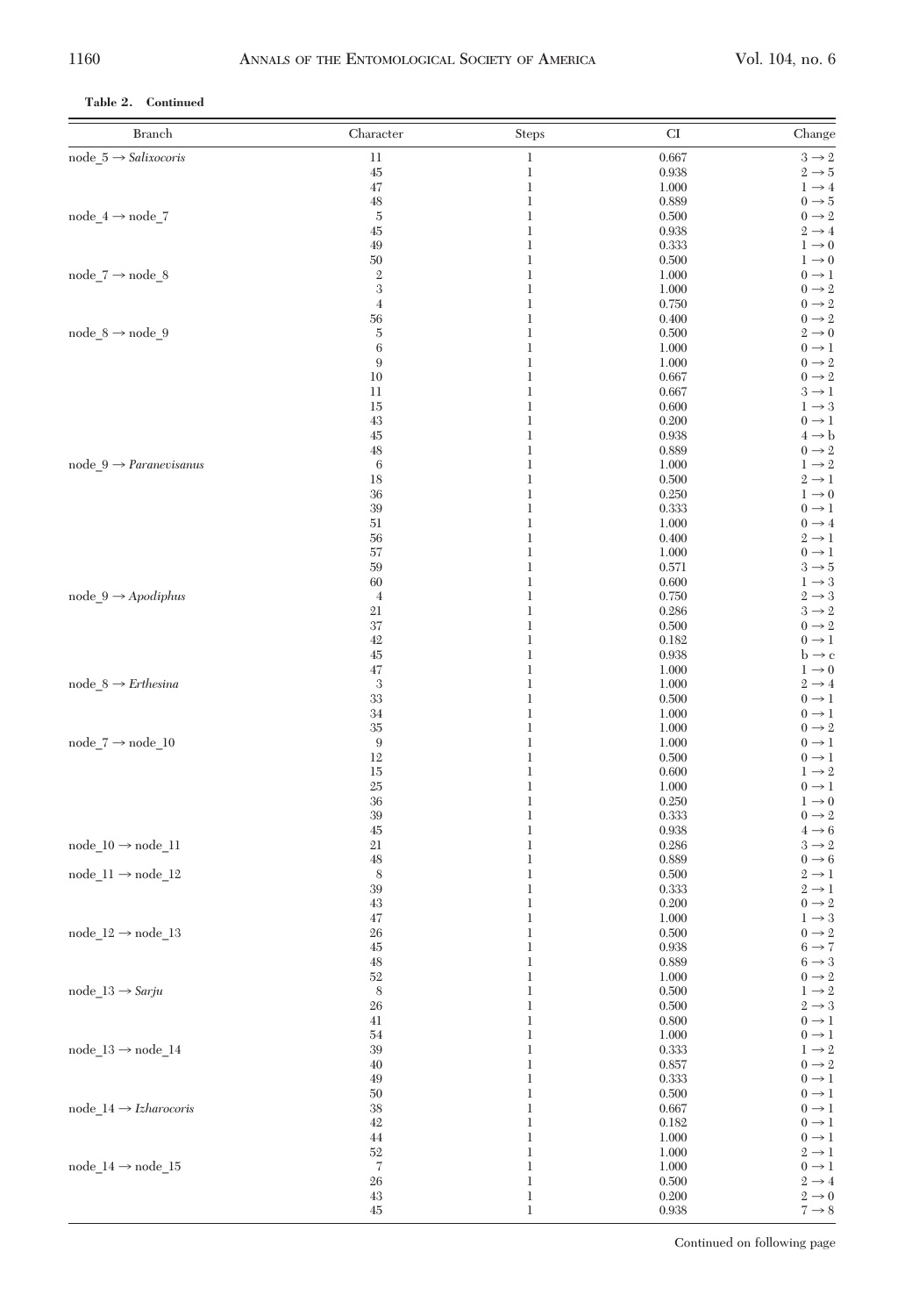# **Table 2. Continued**

| Branch                                   | Character   | <b>Steps</b>     | CI             | Change                                 |
|------------------------------------------|-------------|------------------|----------------|----------------------------------------|
|                                          | $55\,$      | $\mathbf 1$      | 0.400          | $0 \rightarrow 1$                      |
|                                          | 60          | 1                | 0.600          | $1 \rightarrow 2$                      |
| $node_15 \rightarrow Dalpada$            | $\,$ 8 $\,$ | $\mathbf 1$      | 0.500          | $1 \rightarrow 2$                      |
|                                          | 33          | $\mathbf 1$      | 0.500          | $0 \rightarrow 1$                      |
| node $15 \rightarrow Tachengia$          | 10          | 1                | 0.667          | $0 \rightarrow 4$                      |
|                                          | $11\,$      | $\mathbf 1$      | 0.667          | $3 \rightarrow 2$                      |
|                                          | 12<br>13    | $\mathbf 1$<br>1 | 0.500<br>0.600 | $1 \rightarrow 0$<br>$2 \rightarrow 3$ |
|                                          | 15          | $\mathbf 1$      | 0.600          | $2 \rightarrow 1$                      |
|                                          | 21          | $\mathbf 1$      | 0.286          | $2 \rightarrow 1$                      |
|                                          | 40          | 1                | 0.857          | $2 \rightarrow 6$                      |
| node $12 \rightarrow Tipulparra$         | 38          | $\mathbf 1$      | 0.667          | $0 \rightarrow 2$                      |
|                                          | 41          | $\mathbf 1$      | 0.800          | $0 \rightarrow 2$                      |
|                                          | 42          | 1                | 0.182          | $0 \rightarrow 1$                      |
|                                          | 51          | $\mathbf 1$      | 1.000          | $0 \rightarrow 5$                      |
|                                          | 60          | $\mathbf 1$      | 0.600          | $1 \rightarrow 2$                      |
| $node_11 \rightarrow node_16$            | 51          | 1                | 1.000          | $0 \rightarrow 2$                      |
|                                          | 55          | $\mathbf 1$      | 0.400          | $0 \rightarrow 1$                      |
| node_16 $\rightarrow$ node_17            | 59          | $\mathbf 1$<br>1 | 0.571          | $3 \rightarrow 1$<br>$2 \rightarrow 0$ |
|                                          | 18<br>21    | $\mathbf 1$      | 0.500<br>0.286 | $2 \rightarrow 3$                      |
|                                          | 40          | $\mathbf 1$      | 0.857          | $0 \rightarrow 3$                      |
|                                          | 42          | 1                | 0.182          | $0 \rightarrow 1$                      |
|                                          | 45          | $\mathbf 1$      | 0.938          | $6 \rightarrow 7$                      |
| node_17 $\rightarrow$ node_18            | 13          | $\mathbf 1$      | 0.600          | $2 \rightarrow 1$                      |
|                                          | 26          | 1                | 0.500          | $0 \rightarrow 2$                      |
|                                          | 43          | $\mathbf 1$      | 0.200          | $0 \rightarrow 1$                      |
|                                          | $48\,$      | $\mathbf 1$      | 0.889          | $6 \rightarrow 4$                      |
|                                          | 51          | 1                | 1.000          | $2 \rightarrow 6$                      |
| $node_18 \rightarrow \textit{Cahara}$    | 13          | $\mathbf 1$      | 0.600          | $1 \rightarrow 3$                      |
|                                          | 18          | $\mathbf 1$      | 0.500          | $0 \rightarrow 2$                      |
|                                          | 42<br>43    | 1<br>$\mathbf 1$ | 0.182          | $1 \rightarrow 0$<br>$1 \rightarrow 2$ |
|                                          | 54          | $\mathbf 1$      | 0.200<br>1.000 | $0 \rightarrow 2$                      |
|                                          | 59          | 1                | 0.571          | $1 \rightarrow 3$                      |
| node $18 \rightarrow$ Ameridalpa         | 21          | $\mathbf 1$      | 0.286          | $3 \rightarrow 2$                      |
|                                          | 40          | $\mathbf 1$      | 0.857          | $3 \rightarrow 4$                      |
|                                          | 41          | 1                | 0.800          | $0 \rightarrow 1$                      |
|                                          | 56          | $\mathbf 1$      | 0.400          | $0 \rightarrow 2$                      |
| node $17 \rightarrow Meridindia$         | $35\,$      | $\mathbf 1$      | 1.000          | $0 \rightarrow 1$                      |
|                                          | 46          | 1                | 1.000          | $0 \rightarrow 2$                      |
| node $16 \rightarrow$ node 19            | 48          | $\mathbf 1$      | 0.889          | $6 \rightarrow 7$                      |
| node $19 \rightarrow \text{Eupaleopada}$ | 22          | $\mathbf 1$      | 0.750          | $1 \rightarrow 3$                      |
|                                          | 40<br>42    | 1<br>$\mathbf 1$ | 0.857          | $0 \rightarrow 5$<br>$0 \rightarrow 2$ |
|                                          | 45          | $\mathbf 1$      | 0.182<br>0.938 | $6 \rightarrow 9$                      |
|                                          | 51          | 1                | 1.000          | $2 \rightarrow 1$                      |
|                                          | 55          | $\mathbf 1$      | 0.400          | $1 \rightarrow 0$                      |
| node $19 \rightarrow Meridalpa$          | 39          | $\mathbf 1$      | 0.333          | $2 \rightarrow 1$                      |
|                                          | 43          | 1                | 0.200          | $0 \rightarrow 1$                      |
|                                          | $59\,$      | 1                | 0.571          | $1 \rightarrow 2$                      |
| $node_10 \rightarrow node_20$            | 13          | $\mathbf 1$      | 0.600          | $2 \rightarrow 1$                      |
|                                          | 26          | $\mathbf 1$      | 0.500          | $0 \rightarrow 4$                      |
|                                          | 40          | $\mathbf 1$      | 0.857          | $0 \rightarrow 1$                      |
|                                          | $45\,$      | $\mathbf 1$      | 0.938          | $6 \rightarrow d$                      |
|                                          | 51          | 1                | 1.000          | $0 \rightarrow 7$                      |
|                                          | 58          | 1                | 0.500          | $1 \rightarrow 0$                      |
|                                          | 59          | 1                | 0.571          | $3 \rightarrow 0$                      |
| node $20 \rightarrow$ <i>Lodosocoris</i> | 60<br>38    | 1<br>1           | 0.600<br>0.667 | $1 \rightarrow 0$<br>$0 \rightarrow 1$ |
|                                          | 42          | 1                | 0.182          | $0 \rightarrow 1$                      |
|                                          | 43          | 1                | 0.200          | $0 \rightarrow 1$                      |
|                                          | 47          | 1                | 1.000          | $1 \rightarrow 2$                      |
| $node_20 \rightarrow Neolodosocoris$     | 15          | 1                | 0.600          | $2 \rightarrow 1$                      |
|                                          | $45\,$      | 1                | 0.938          | $d \rightarrow e$                      |
|                                          | 51          | $\mathbf{1}$     | 1.000          | $7 \rightarrow 8$                      |
|                                          |             |                  |                |                                        |

All trees placed *Carenoplistus* with the outgroup *Phricodus*. We regard this as an important result—the outgroup relationship of *Carenoplistus* and *Phricodus* to the rest of the genera. Other recognizable groups of genera were the *Halys* group (*Salixocoris, Halys,* and *Neohalys*), the *Paranevisanus* group (*Erthesina, Apodiphus,* and *Paranevisanus*), the *Dalpada* group (*Sarju, Izharocoris, Dalpada,* and *Tachengia*), and the *Lodoso-*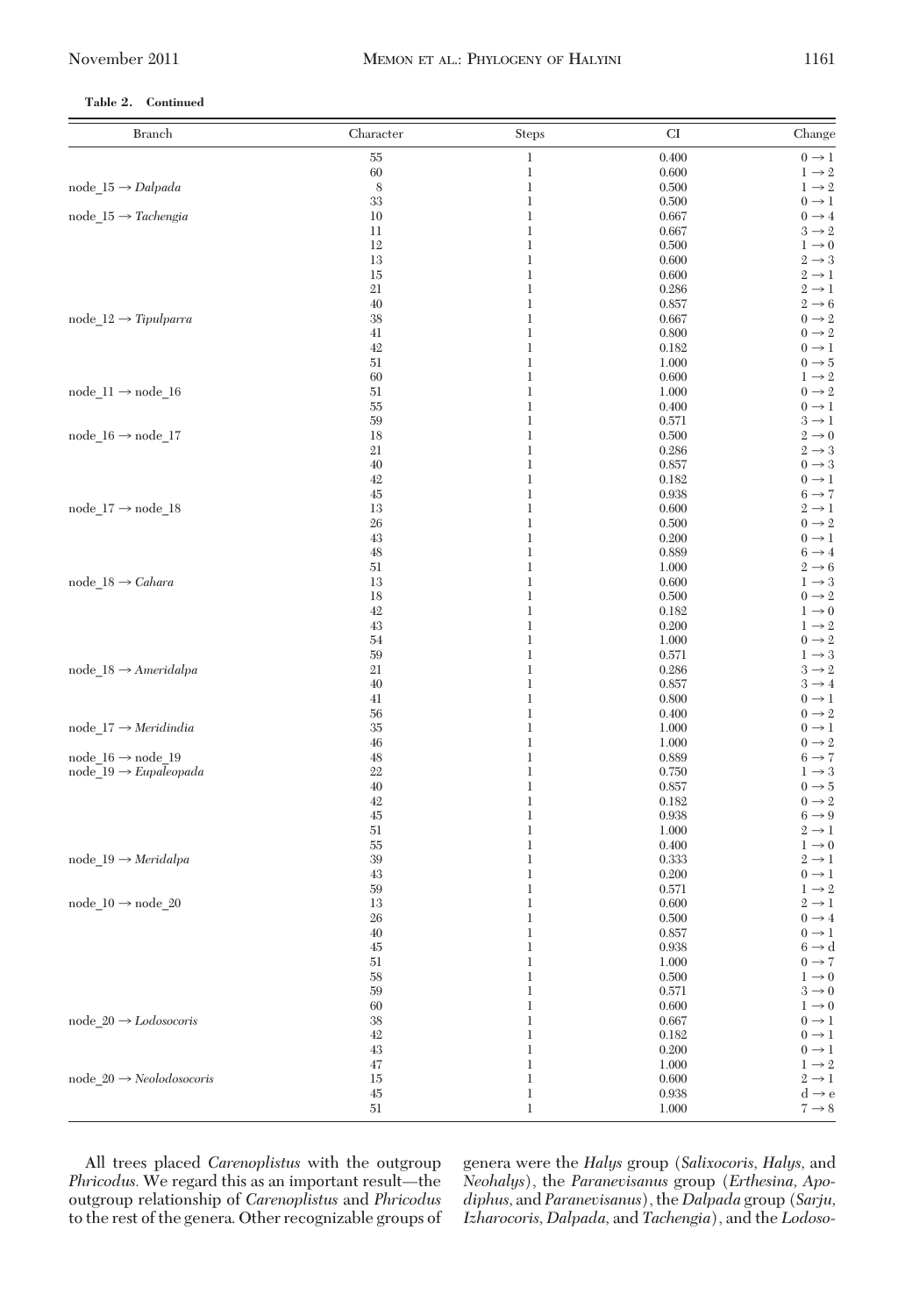

**Fig. 5.** Strict consensus tree of the 5,825 equally parsimonious trees produced from the full data set of 31 genera scored for all 61 characters.

*coris* group (*Lodosocoris* and *Neolodosocoris*). Nearly all possibilities joined together the *Dalpada* group, the *Lodosocoris* group, and a set of variously placed genera (*Tipulparra, Meridindia, Cahara, Ameridalpa, Eupaleopada,* and *Meridalpa*).

The placement of the remaining nine generais more uncertain because of the missing character states for sex-specific characters. More than 5,800 equally parsimonious trees resulted from analyzing all 31 genera: the strict consensus tree (Fig. 5) allows us to place these genera at least approximately on the tree. Thus *Orthoschizops* is plesiomorphic, placed close to *Jugalpada* and *Mustha.* In all trees, *Surenus* is placed as branching off between nodes 3 and 4 of Fig. 4. *Saontarana, Agaeus,* and *Iskenderia* are placed together with the *Halys* and *Paranevisanus* groups. *Nevisanus* and *Neonevisanus* are sister-genera and together with *Asyla* are placed basal to the large group of genera emerging from node 10 of Fig. 4. *Dendritis* is placed within the group of genera based on node 11.

## **Key to South Asian Genera of Tribe Halyini Stål**

The key includes all genera recorded in South Asia, with the possible exception of *Sinometis.* They all possess the following character states: the first antennal segment is shorter than the apex of the head; the antenna has five segments; the labium reaches or exceeds the hind coxae; the antero-lateral margins of the pronotum are distinctly denticulate; the scent-gland apparatus is on the mesosternum, and has a ventral, usually lobe-like structure, the peritreme; the spermathecal bulb (in females) has a process; and the abdomen is distinctly sulcate with a median carina.

- 1. Antennae four-segmented; second antennal segment remarkably long, almost equal to third and fourth together; paraclypei much produced with acute apices; spermathecal bulb without processes . . . . . . . . . . . . . . . . 2
	- Antennae five-segmented; second antennal segment a little longer or shorter than third; paraclypei not as above; spermathecal bulb with processes .......................3
- 2. Lateral margins of head in front of eyes armed with long spines; antenniferous tubercles developed into long spines; entire lateral margins of pronotum armed with spines; humeral angles spinose; posterior margins of eighth paratergites with tooth in middle; lateral lobes of pygophore narrow and remarkably prolonged .............. *Phricodus* Spinola
	- Lateral margins of head without spines; antenniferous tubercles simple; lateral margins of pronotum serrated; humeral angles subacute; posterior margins of eighth paratergites without tooth; lateral lobes of pygophore broad and not produced ....... *Carenoplistus* Jakovlev
- 3. Anterior tibiae dilated ................4 Anterior tibiae cylindrical .............
- 4. Posterior tibiae dilated; dorsolateral margin of pygophore with leaf-like structure on sclerotized ridge; parameral blade lobed, outer lobe gradually narrowing with acute apex, inner lobe trilobed .......... *Erthesina* Spinola Posterior tibiae cylindrical; dorsolateral margin

of pygophore and parameral blade not as above .........................5

- 5. Bucculae short; tibiae black with broad pale annulus medially, first segment of tarsi pale, rest black .............. *Dendrites* Kirkaldy Bucculae long, reaching to base of head; legs
- ochraceous with brown spots ..........6 6. Clypeus equal or slightly longer than paraclypei,
	- paraclypei bilobed, outer lobe forming distinct angle with inner lobes; second antennal segment longer than third, and third longer than fourth; humeral angles angulately produced, either nodule-like or into small horn; scutellum with prominent basal ochraceous spots, apical area comparatively broad.........

............. *Dalpada* Amyot & Serville Clypeus distinctly longer than paraclypei, paraclypei single lobed and broadly rounded at apex; third and fourth joints of antennal segment a little longer and subequal in length, second and fifth joints a little shorter and also subequal in length; humeral angles subacute and not angulately produced; scutellum with-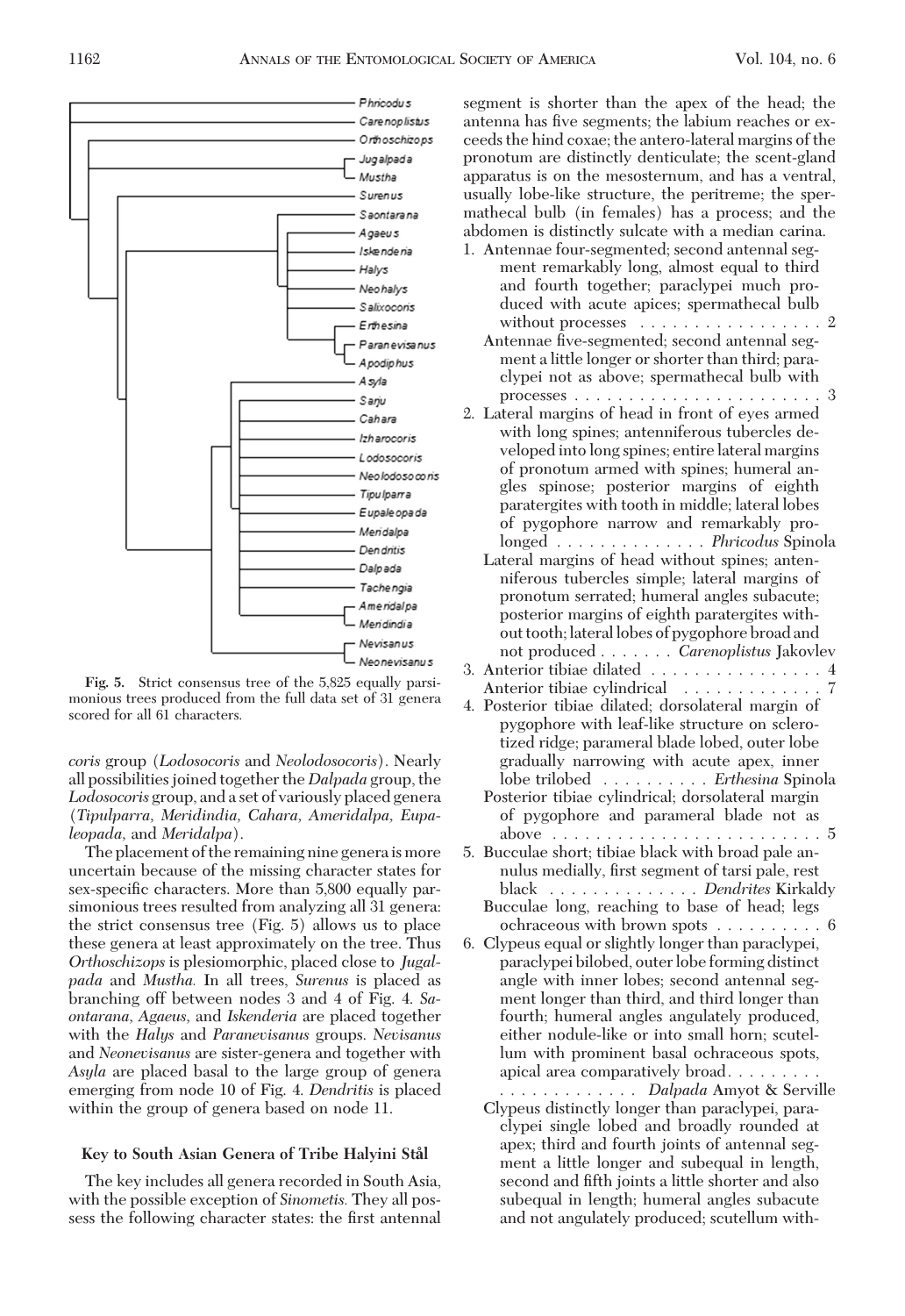out basal ochraceous spots; apical area narrower .............. *Saontarana* Distant 7. Paraclypei single-lobed; scutellum with indistinct basal angular spots . . . . . . . . . . . . 8 Paraclypei distinctly bilobed, outer lobe forming distinct angle with inner lobe; scutellum with distinct basal angular spots . . . . . . . . . . 21 8. Paraclypei equal or little shorter than clypeus; labium long .....................9 Paraclypei much extending beyond clypeus; labium short . . . . . . . . . . . . . . . . . . . . . 18 9. Paraclypei gradually tapering upward with subacute apex; body with smooth color pattern . . . . . . . . . . . . . . . . . . . . . . . . . 10 Paraclypei a little tapering upward with broadly rounded apex; body mottled with raised irregular ochraceous spots . . . . . . . . . . . . . . 14 10. Head distinctly shorter than pronotum; ventrolateral margin of pygophore with a hook-like structure; paramere apically narrowly produced much .... *Salixocoris* Ahmad & Afzal Head longer than pronotum; ventrolateral margin of pygophore sinuate; paramere not as above . . . . . . . . . . . . . . . . . . . . . . . . 11 11. Body shining, testaceous, with dark matt punctures; pronotum black, with five large and five small triangular brown spots; scutellum with two large oval-shaped and two small round brownish-black spots; spermathecal bulb with four to five finger-like processes including one prolongation of bulb . . . . . . . . . ..................... *Agaeus* Dallas Body pale ochraceous; with brown punctures; pronotum and scutellum with light and dark stripes; spermathecal bulb with two to three processes . . . . . . . . . . . . . . . . . . . . . 12 12. Fairly widelight stripe along middle of head and anterior part of pronotum; antennal segments slightly swollen at apex; fourth antennal segment longer than second, third, and fifth. ............... *Iskenderia* Kiritshenko Middle of head and anterior part of pronotum without wide light stripe; antennal segments uniformly cylindrical; fourth antennal segment equal to second and third . . . . . . . 13 13. Paraclypei either with tooth or not; ventroposterior margin of pygophore with median projection; parameral blade broad with inner and apical spine; dorsal membranous conjunctival appendages long and broad; penial lobes broad and spatulate ........... *Halys* Fabricius Paraclypei always without tooth; parameral blade narrow, rectangular, as long and wide as stem; without inner apical spine; dorsal membranous conjunctival appendages narrower; peniallobes narrow and bent outward. ........... *Neohalys* Ahmad & Parveen 14. Lateral margins of head slightly sinuate; humeral angles of pronotum moderately prominent with subacute apices; scutellum gradually

reaching to half length of abdomen..... ..................... *Asyla* Walker Lateral margins of head slightly sinuate; humeral angles not as prominent as above; scutellum delicately narrowed, with U-shaped apical lobe, reaching two thirds the length of abdomen . . . . . . . . . . . . 15 15. Lateral margins of head moderately and concavely sinuate; labium reaches to slightly further than posterior coxae . . . . . . . . . . . 16 Lateral margins of head more or less upwardly recurved; labium extending to middle of abdomen . . . . . . . . . . . . . . . . . . . . . . . 17 16. Head about as long as pronotum; basal antennal segment reaching to apex of head...... .................. *Nevisanus* Distant Head much shorter than pronotum; basal antennal segment reaching about to apex of head ............ *Neonevisanus* Distant 17. Body broader; head equal to pronotum; paraclypei equal to clypeus and distinctly upwardly recurved; second antennal segment distinctly longer than third; paramere with stem short, without thumb process, blade broad, apex produced laterally with ridged or crenulated area facing base; spermathecal bulb with more than three unequal, fingerlike, tubules or bifid processes . . . . . . . . . ............... *Paranevisanus* Distant Body comparatively narrower; head distinctly shorter than pronotum; paraclypei slightly longer than clypeus; second antennal segment distinctly shorter than third; parameral stem long, with well-developed thumb process, blade narrower, apex slightly produced with sinuated inner margin; spermathecal bulb with three to five simple finger-like processes ............. *Apodiphus* Spinola 18. Paraclypei entirely enclosing clypeus; anteroventral angles produced into sclerotized spine; humeral angles of pronotum slightly produced and horn-like . . . . . . . . . . . . . .................. *Jugalpada* Ghauri Paraclypei more or less cleft between their apices; anteroventral angle without sclerotized spine; humeral angles subacute . . . . . . . 19 19. Basal antennal segment reaching apex of head; lateral margins of pronotum dentate, humeral angles subprominent and subacute; labium extending only to intermediate coxae .... ................... *Surenus* Distant Basal antennal segments shorter than apex of head; lateral margins of pronotum armed with spines, humeral angles distinctly spinose; labium extending beyond hind coxa . . . . . . 20 20. Lateral margins of head and abdomen armed with long or short spines; corium on anterior part with a few small teeth; labium reaching to middle of abdominal sternite ........ ............. Mustha Amyot & Serville

narrowed posteriorly with subacute apices,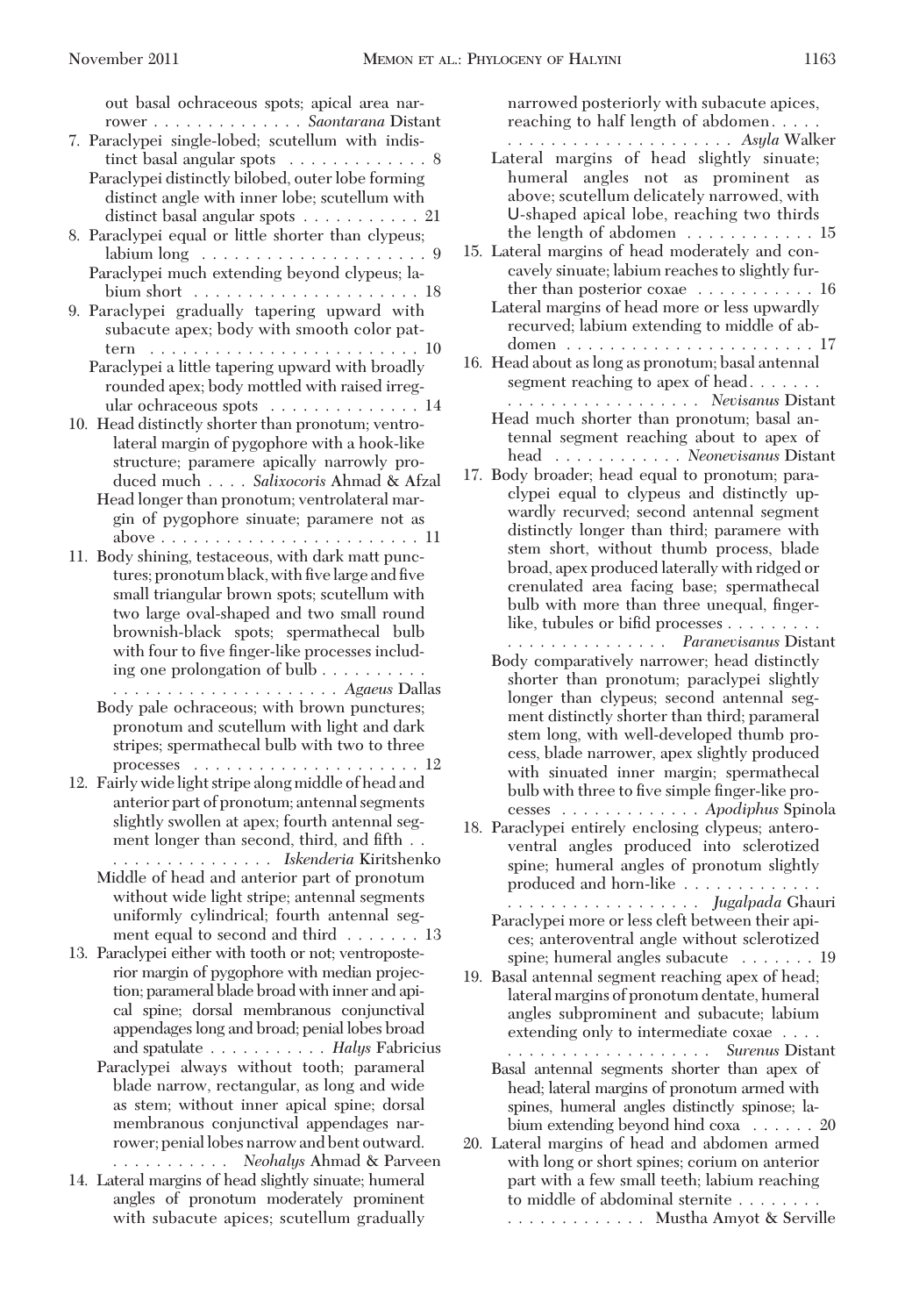Lateral margins of head anteriorly dentate; lateral margins of abdomen without spines; corium without teeth; labium extending to or beyond hind coxae ........ *Orthoschizops* Spinola

- 21. Humeral angles distinctly angulately produced; vesica straight, tube-like . . . . . . . . . . . . 22 Humeral angles not produced as above; vesica curved, or like a question mark . . . . . . . 27
- 22. Paraclypei distinctly longer than clypeus; humeral angles more or less acutely produced; stem of paramere with well-developed thumb process . . . . . . . . . . . . . . . . . . 23
	- Paraclypei distinctly shorter than clypeus; humeral angles prominently nodulose; thumb process of stem reduced . . . . . . . . . . . . 25
- 23. Humeral angles distinctly long, horn-like; ventroposterior margin of pygophore with shallow cavity and without median excavation; posterior margin of first gonocoxae slightly produced on outer angle ..... *Sarju* Ghauri
	- Humeral angles comparatively short, like a horn; ventroposterior margin of male pygophore with deep cavity and with a median excavation; posterior margin of first gonocoxae much produced, finger-like on outer angle . . . . . . . . . . . . . . . . . . . . . . . . 24
- 24. Outer lobe of paraclypei prominent, forming a distinct angle with inner lobe; apex of scutellum impunctate and pale yellow; ventroposterior margin of pygophore with pair of median lobes; paramere without outer processes, blade apically produced, finger-like . . . *Cahara* Ghauri
	- Outer lobe of paraclypei less prominent; apex of scutellum neither impunctate nor pale yellow; ventroposterior margin of pygophore without pair of median lobes; paramere with outer process, blade apex slightly produced.
- ............ *Izharocoris* Afzal & Ahmad 25. Apex of paraclypei round; ventrolateral margin of pygophore with a pair of hook-like structures ........ *Lodosocoris* Ahmad & Afzal Apex of paraclypei subacute; ventrolateral margin of pygophore slightly sinuate . . . . . . 26
- 26. Paraclypei shorter than clypeus; lateral margin of paraclypei bilobed, outer lobe forming a distinct angle with inner lobe; ventroposterior margin of pygophore with wide V-shaped excavation ......................
	- ........ *Neolodosocoris* Memon & Ahmad Paraclypei longer than clypeus; lateral margin of paraclypei with two teeth, one just in front of eyes and other round toward apex of head; ventroposterior margin of pygophore with three U-shaped excavations, one deep median and two relatively smaller lateral ....
- ................... *Tachengia* China 27. Body reddish or yellow, punctate, unevenly tinged with dark brown or black, congregated in small patches; male pygophore with lateroventral angle produced into well developed processes; paramere curved, blade

mostly with a more-or-less thumb-like process, apex produced posteriorly as a beak . .

- .................. *Tipulparra* Ghauri Body coloration not as above; lateroventral angles of pygophore without processes; paramere not curved, blade always without thumb process and apex not produced posteriorly . . . . . . . . . . . . . . . . . . . . . . . 28
- 28. Basal antennal segment reaching apex of head . . . . . . . . . . . . . . . . . . . . . . . . 29 Basal antennal segment shorter than apex of head . . . . . . . . . . . . . . . . . . . . . . . . 30
- 29. Humeral angles gently raised; basal spots of scutellum as broad as long; scent gland peritreme always distinctly shorter; apex of paramere not so produced . . . . . . . . . . . ................. *Ameridalpa* Ghauri
	- Humeral angles not raised; basal spots of scutellum narrower; scent gland peritreme long, reaching nearly to outer margin of evaporatoria; apex of paramere distinctly produced, beak-like ........... *Meridindia* Ghauri
- 30. Paraclypei distinctly shorter than clypeus; marginal tooth in front of eyes absent; lateral margins of pronotum with more or less six large and six small teeth; apex of paramere without ridge; eighth paratergite without median tooth on posterior margin........

................ *Eupaleopada* Ghauri Paraclypei equal or shorter than clypeus; mar-

ginal tooth in front of eyes present; lateral margins of pronotum not dentate as above; apex of paramere with prominent ridge; eighth paratergite with median tooth on posterior margin ......... *Meridalpa* Ghauri

# **Discussion**

The morphological evidence gathered and analyzed in this study indicates that all genera including *Phricodus* have the basic halyine tribal characters and therefore come under the tribe Halyini. Several nodes of the final tree of Fig. 4 are clearly supported by many apomorphies, creating some robust clades (although in some cases support values may be inßated by the occurrence of correlated characters, e.g., 9 and 14). It is true that some genera lack some of the halyine characters, but we consider this a consequence of their plesiomorphic condition. As Wall (2004) discussed, there are no clear-cut synapomorphies by which one can define the tribe. The unusual morphology of the genus *Phricodus*in particular has often been the topic of discussion by researchers about its position and placement within the Halyini, or in its own tribe the Phricodini (Cachan 1952, Göllner-Scheiding 1999). This is the reason we used it as our outgroup, despite considering it as a halyine.

In our analysis, *Carenoplistus* is clearly the most plesiomorphic ingroup genus: the separation between *Phricodus Carenoplistus* and all other genera (the branch between nodes 1 and 2 of Fig. 4) is supported by 15 character-state changes (Table 2), including five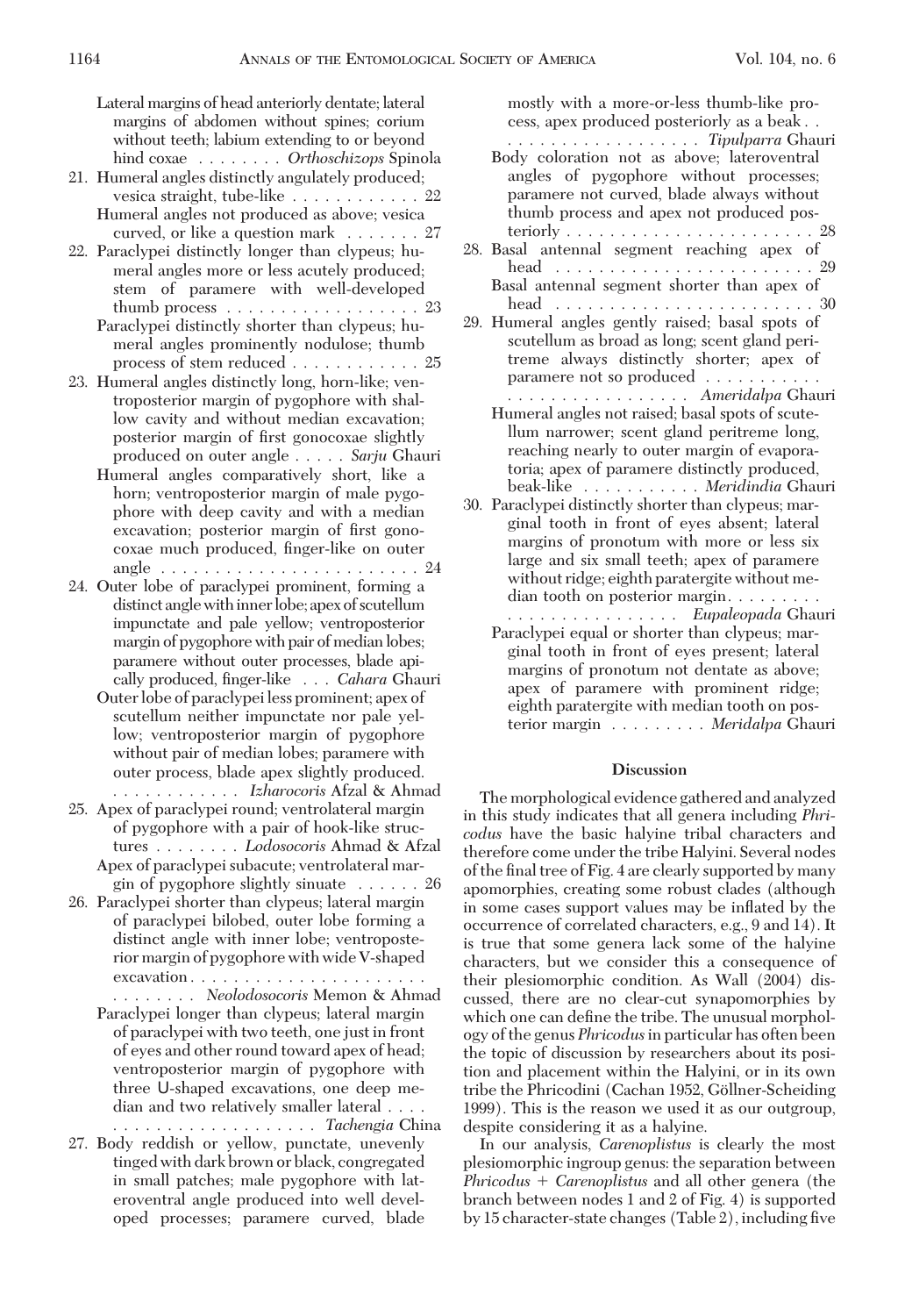synapomorphies and 100% bootstrap support. The synapomorphies separating these two plesiomorphic genera from the rest are body size (character 1), number of antennal segments (character 17), the length of the second antennal segment (character 19), sulcate sternites (character 32), and presence of penial lobes (character 53). Other states of *Phricodus Carenoplistus* have homoplasies elsewhere in the tree: for example, the short first antennal segment (character 18) is also present in *Paranevisanus;* the lack of spermathecal bulb processes (character 58) is shared with *Lodosocoris.* Thus all the considered genera except *Phricodus* and *Carenoplistus* form a clear monophyletic group.

The next most plesiomorphic genera are *Jugalpada* and *Mustha.* In all the 52 initial trees before reweighting, these formed a pair of sister genera in a monophyletic clade (but with no unique defining synapomorphies), but with weighted characters the branching was ambiguous. *Jugalpada* has some autapomorphies, especially male genital characters such as the shape of the parameral blade (character 45), its semisclerotized kidney-shaped ventral conjunctival appendages (character 51) and highly sclerotized thecal processes (character 52). *Mustha* also has many unusual character states:its thin and highly sclerotized ventrolateral conjunctival appendages (character 50); long paraclypei (character 13); denticulate lateral margins of head (character 10), pronotum (character 22), corium (character 28), and abdomen (character 29); and well-developed inner processes of the parameral stem (character 43). Some of these character states are present in other genera, but *Mustha* itself has an almost complete package. Thus, the position of *Mustha* is a surprise, because its character states are normally thought of as apomorphies, and thus before this analysis we would have expected it to come out as a derived genus.

Two monophyletic groups of genera with moderately good bootstrap support are the *Halys* and the *Paranevisanus* groups. *Halys, Neohalys,* and *Salixocoris* are very similar in many characters, such as the color of the pronotum (character 4) and scutellum (character 5), and the male pygophore (characters 36 and 37). However, the shape of the male parameral blade (character 45) is completely different in each of these genera. *Salixocoris* has the apical part of the blade narrowly but greatly produced, andits two species also have evolved teeth on the upper and lower margin of this projected part (an autapomorphy not scored in this study). The projection of the apical part of the parameral blade is not an unusual character in halyines, but in most genera it is small and spine-like, or sometimes finger-like. *Salixocoris* is the only genus in which it is so produced: species of *Sarju* also have a similar-looking projection, but that is created by the elongation of the ridged area that is absent in *Salixocoris;*furthermore, most *Sarju* species have small finger-like projections, and in only a few is it very long.

The *Paranevisanus* clade (*Apodiphus, Paranevisanus*, and *Erthesina*) is defined mostly on color char-

acters: the body mottled with raised spots (character 2), head spots (character 3) present in *Apodiphus* and *Paranevisanus,* and modified further in *Erthesina* with its bright yellow stripe around the entire margin of head. These genera also share a lengthened ninth paratergite (character 56), equal to the eighth paratergite in *Paranevisanus* and longer in the other two genera. *Erthesina* seems more derived, with two specialized tibial apomorphies (characters 33 and 34) and the unique leaf-like structure on a sclerotized ridge of the lateral margin of the dorso-posterior cavity of the pygophore (character 35). The monophyly of *Paravenisanus* and *Apodiphus* is supported by several synapomorphies: the rectangular head (character 9), and the recurved margin (character 10) and broad apex of the paraclypei (character 15).

The strongest bootstrap support is for the clade based on node 10, based on characters 9, 12, 15, 25, 36, 39, and 45: characters 9 (head shape), 25 (produced humeral angles), and 45 (parameral shape) have the highest consistency, with bilobed paraclypei (12) with rounded apices (15) also high. Apart from the monophyly of *Lodosocoris Neolodosocoris,* and the *Dalpada* clade (*Sarju Izharocoris Dalpada Tachengia*), there is little clear resolution among the genera of this clade by our character set.

*Lodosocoris* and *Neolodosocoris* have many similarities in body color, length, the shape of the humeral angles and many characters of the male genitalia. It is thus not surprising that they have reasonable bootstrap support (66%), but if this hypothesis is correct, then each of these genera has one reversed character. *Neolodosocoris* is the only genus in the clade based on node 10 that has paraclypei distinctly tapering upward with a subacute apex (state one of character 15), which it shares with the more plesiomorphic *Halys* group. Likewise, *Lodosocoris* is the only genus apart from the outgroup *Phricodus* and the very plesiomorphic *Carenoplistus* that lacks spermathecal bulb processes.

The monophyly of *Dalpada Tachengia* has reasonably high bootstrap support (82%). The author of the genus *Tachengia* China (1925) called it a close ally of the New World genus *Brochymena* Amyot & Serville, but he did not document the resemblance between the two genera. Ahmad (2004) discussed their resemblance in both having bidentate paraclypei, but he considered *Tachengia* to be close to the Indo-Malaysian genus *Dalpada* on the basis of character states of the lateral margin of the pronotum, the humeral angles, the shape of scent gland peritreme, and the deep ventral excavation of the male pygophore.

The shape of the parameral blade (character 45) has tremendous diversity among the genera that was very difficult to capture in scoring; in our data matrix this was the only character with a multitude of states. Despite this, there are interesting mappings of this character among the more derived genera, and it clearly does contain useful phylogenetic information.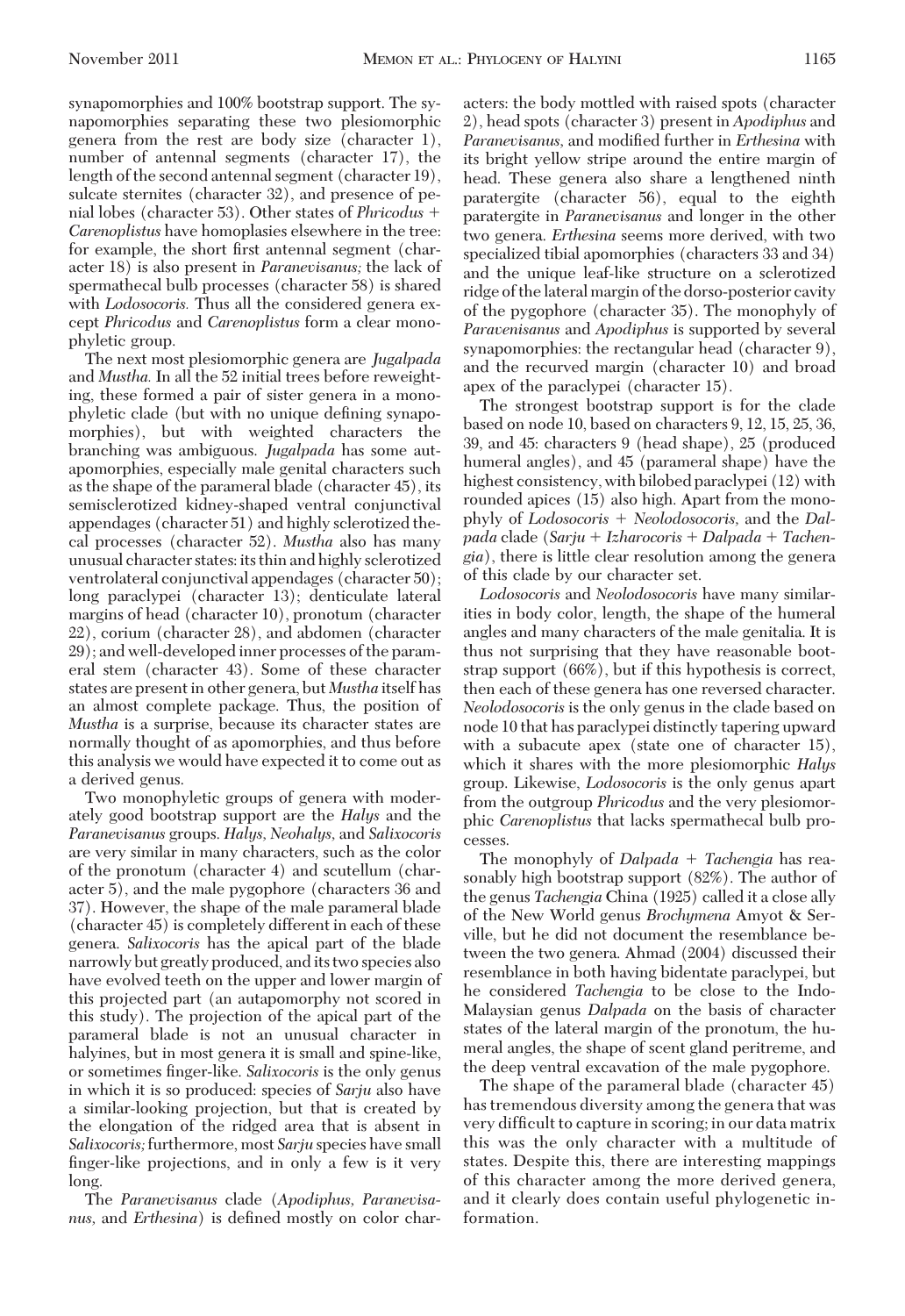### **Acknowledgments**

We thank the museums that have lent material to Imtiaz Ahmad: the Natural History Museum in London, the Smithsonian Museum in Washington, and the Natural History Museum of Karachi. We also thank Abdul Manan for scanning literature.

### **References Cited**

- **Abbasi, Q. A. 1986.** Morpho-taxonomic studies of the family Pentatomidae Leach, 1815 (Heteroptera: Pentatomorpha) of South Asia (Pakistan, Azad Kashmir and Bangladesh) with reference to the phylogeny of the group. Pak. J. Entomol. 1986: 105-247.
- **Abbasi, Q. A., and I. Ahmad. 1971.** A new Palaearctic species of a little known genus *Orthoschizops* Spinola, 1852 (Heteroptera, Pentatomidae, Halyini), from Pakistan. Pak. J. Zool. 3: 169-173.
- **Abbasi, Q. A., and I. Ahmad. 1976.** A new species of the genus *Halys* Fabr. (Pentatomidae: Halyini) from East Bengal with notes on its genitalia and their bearing on classification. J. Sci. Univ. Karachi 2: 26-31.
- **Afzal, M., and I. Ahmad. 1981.** A new genus and three new species of Halyini Stål (Heteroptera: Pentatomidae: Pentatominae) from Pakistan. Pak. J. Zool. 3: 63-71.
- **Ahmad, I. 1979.** A revision of the checklist Coreidae and Pentatomidae of super family Coreidae and Pentatomidae (Heteroptera: Pentatomorpha) from Pakistan with phylogenetic consideration. Karachi Entomol. Soc. Suppl.  $4: 1-113.$
- Ahmad, I. 1986. A foolproof technique for inflation of male genitalia in Hemiptera (Insecta) Heteroptera. Pak. J. Entomol. 1: 111-112.
- **Ahmad, I. 2004.** A revision of *Tachengia* China (Heteroptera: Pentatomidae: Pentatominae: Halyini) and its cladistic relationships. Proc. Pak. Congr. Zool. 24: 125-130.
- **Ahmad, I., Q. A. Abbasi, and A. A. Khan. 1974.** Generic and supergeneric keys with reference to a checklist of pentatomid fauna of Pakistan (Hemiptera: Pentatomidae) with notes on their distribution and food plants. Karachi Ent. Soc. (Suppl.)  $1: 1-103$ .
- **Ahmad, I., and M. Afzal. 1984a.** A revision of the genus *Sarju* Ghauri (Hemiptera: Pentatomidae: Pentatominae: Halyini) with description of a new species from Pakistan. Turk. Entomol. Derg. 8: 131-142.
- **Ahmad, I., and M. Afzal. 1984b.** Revision of the Indo-Malayan genus Dalpada Amyot & Serville (Halyini, Pentatominae, Pentatomidae, Heteroptera). Zool. Anz. 213: 170 – 176.
- **Ahmad, I., and M. Afzal. 1986.** A new genus and a new species of Halyini Stål (Pentatomidae: Pentatominae) from Pakistan. Turk. Entomol. Derg. 10: 199-202.
- **Ahmad, I., and A. Ahmad. 1993.** Revision of the Palaearctic genus *Apodiphus* Spinola (Heteroptera: Pentatomidae), harmful to fruit and trees in Pakistan. Mitt. Schweiz. Entomol Ges. 66: 219-232.
- **Ahmad, I., and S. Kamaluddin. 1978.** A new species of genus Salixocoris Ahmad & Abbasi (Pentatomidae: Halyini) from Sindh, Pakistan. Sindh Univ. Res. J. (Sci. Ser.) 11:  $47 - 51$ .
- **Ahmad, I., and J. E. McPherson. 1990.** Male genitalia of the type species of *Corimelaena White, Galgupha* Amyot & Serville and *Cydnoides* Malloch (Hemiptera: Cydinidae: Corimelaeninae) and their bearing on classification. Ann. Entomol. Soc. Am. 83: 162-170.
- **Ahmad, I., and J. E. McPherson. 1998.** Additional information on male and female genitalia of Parabrachy-

mena Larivière and *Brochymena* Amyot & Serville (Hemiptera: Pentatomidae). Ann. Entomol. Soc. Am.  $91:800 - 807.$ 

- **Ahmad, I., and N. Memon. 2001.** A new Halyine species of *Apodiphus* Spinola (Hemiptera: Pentatomidae: Pentatominae) from Baluchistan with its cladistic relationship. Bull. Pure Appl. Sci. 20A: 77-83.
- **Ahmad, I., and N. Memon. 2002.** A new Halyine species of *Carenoplistus* Jakolev from Karachi, Sindh (Hemiptera: Pentatomidae: Pentatominae). Pak. J. Zool. 34: 205-207.
- **Ahmad, I., Q. A. Abbasi, and A. A. Khan. 1974.** Generic and super-generic keys with reference to a check list of pentotomid fauna of Pakistan (Heteroptera: Pentatomidea) with notes on their distribution and food plants. Entomol. Soc. Karachi Suppl. 1: 1-103
- **Ahmad, I., N. Memon, and S. Kamaluddin. 2002.** Re-description of *Erthesina* Spinola with its type species *fullo* (Thunberg) (Heteroptera: Pentatomidae: Pentatominae: Halyini) and their cladistic relationship. Bull. Pure Appl. Sci. 21A: 67-71.
- **Ahmad, I., N. Memon, and S. Kamaluddin. 2003.** A new species of halyine genus *Erthesina* Spinola (Hemiptera: Pentatomidae) from Pakistan, with a key to its world species: their distribution and cladistic relationships. Bull. Pure Appl. Sci. 22A: 181-189.
- **Ahmad, I., N. Memon, and S. Kamaluddin. 2004.** A revision of the halyine stink bug genus *Erthesina* Spinola (Hemiptera: Pentatomidae: Pentatominae) and their cladistics. Pak. J. Zool. 36: 285-293.
- **Ahmad, I., N. Memon, and R. Parveen. 1998.** A revision of the genus *Neohalys*Ahmad & Parveen (Heteroptera: Pentatomidae: Pentatominae) based on type material. Pak. J. Entomol. 13: 1-4.
- **Ahmad, I., and R. Parveen. 1982.** A new genus and three new species of Halyini from Pakistan with a note on their relationships (Hemiptera: Pentatomidae). Trans. Shikoku Entomol. Soc. 16: 1-10.
- **Amyot, C.J.B., and A. Serville. 1843.** Histoire Naturelle des Insectes Hemiptères. Librarie Encylopédique de Roret, Fain & Thunot, Paris, France.
- **Cachan, P. 1952.** Les Pentatomidae de Madagascar (Hemiptères: Heteroptères). Mem. Inst. Sci. Madagascar  $Ser E 1: 231-461$ .
- **China, W. E. 1925.** On Hemiptera from Hunan. Ann. Mag. Nat. Hist. Ser. 9, 16: 452-453.
- **Dallas, W. F. 1851.** List of the specimens of Hemipterous insects in the collection of the British Museum, London. British Museum of Natural History, London, United Kingdom.
- **Distant, W. L. 1879.** Hemiptera from the North-eastern frontier of India. Annals and Magazine of Natural History, 5th Series 3: 44-53.
- **Distant, W. L. 1902.** The fauna of British India including Ceylon and Burma. Rhynchota. Taylor & Francis, London, United Kingdom.
- **Distant, W. L. 1908.** The fauna of British India, including Ceylon and Burma. Taylor & Francis, London, United Kingdom. 4: 433-436.
- **Distant, W. L. 1918.** The fauna of British India, including Ceylon and Burma. Rhynchota. Taylor & Francis, London, Unitd Kingdom. 7: 1-210.
- **Distant, W. L. 1921.** The Heteroptera of Indo-China, family Pentatomidae, subfamily Pentatominae. Entomologist 54:  $3 - 6.$
- **Fabricius, J. C. 1775.** Systema entomologiae, sistense insectorum classes, ordines, genera, species adjectis synony-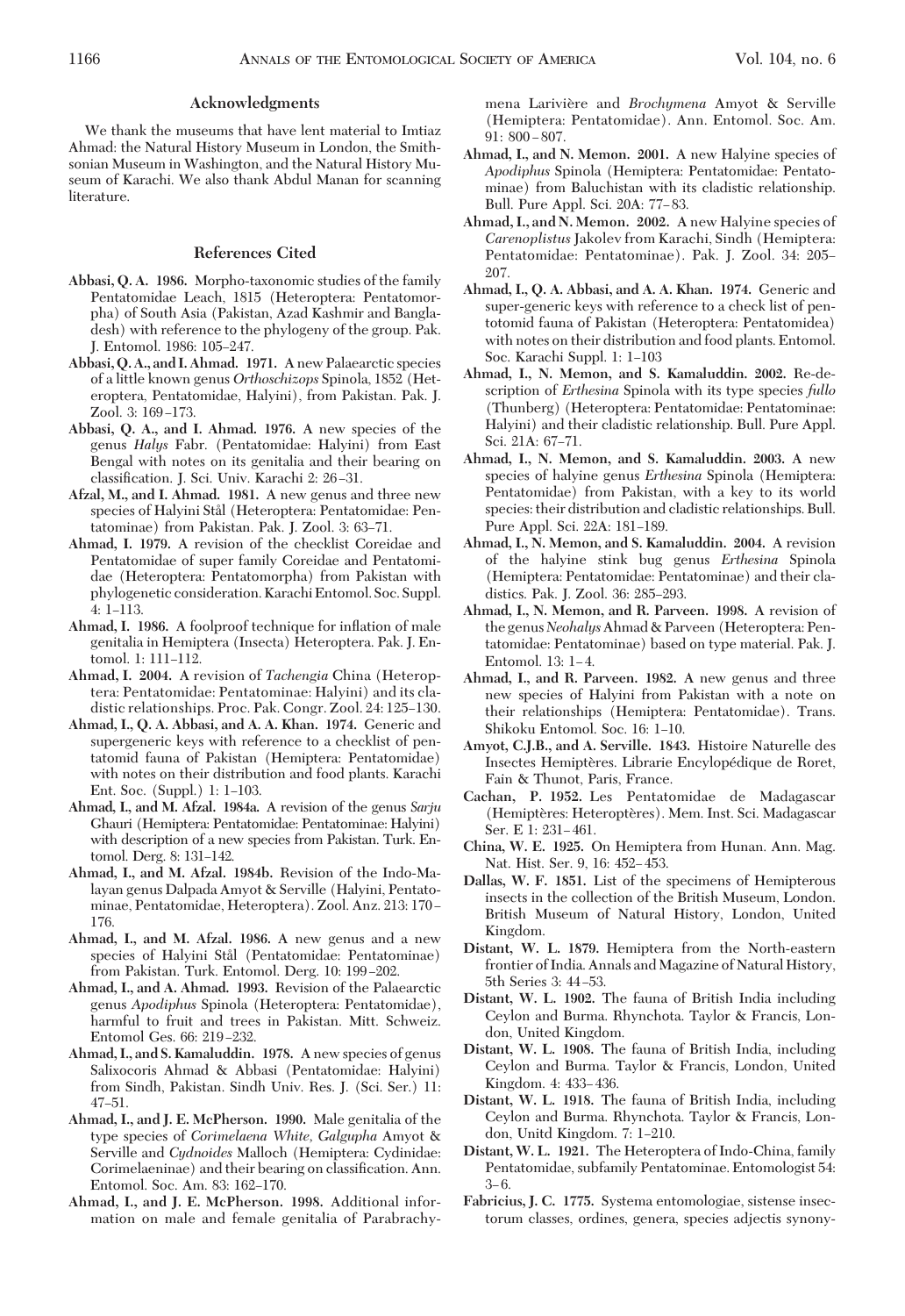- Leipzig, Germany. **Fabricius, J. C. 1787.** Mantissa insectorum sistens eorum species nuper detectas, adjectis characteribus, genericis, differentiis, specificis, emendationibus, observationibus.
- Hambargi et Kilonii, Hamburg, Germany. **Fabricius, J. C. 1803.** Systema Rhyngotorum secundum ordines, genera, species. C. Reichard, Braunschweig, Germany.
- **Ghauri, M.S.K. 1975a.** Jugalpada, a new genus of Halyini (Pentatomidae: Heteroptera). J. Nat. Hist. 9: 629-632.
- **Ghauri, M.S.K. 1975b.** Revision of the Himalayan genus *Paranevisanus* Distant (Halyini, Pentatominae, Pentatomidae, Heteroptera). Zool. Anz. 195: 407-416.
- **Ghauri, M.S.K. 1977a.** A revision of *Apodiphus* Spinola (Heteroptera, Pentatomidae). Bull. Entomol. Res. 67: 97– 106.
- **Ghauri, M.S.K. 1977b.** Sarju, a new genus of Halyini (Heteroptera: Pentatomidae: Pentatominae) with new species. Turk. Entomol. Derg. 1: 9-27.
- **Ghauri, M.S.K. 1978.** Cahara, a new genus of Halyini (Heteroptera: Pentatomidae) with new species on fruit and forest trees in the sub-Himalayan region. J. Nat. Hist. 12: 163–175
- **Ghauri, M.S.K. 1980.** *Tipulparra*—a new genus of Halyini with new species (Heteroptera, Pentatomidae, Pentatominae). *Reichenbachia.* Museum für Tierkunde, Dresden 18: 129-146.
- **Ghauri, M.S.K. 1982.** New genera and new species of Halyini mainly from South India (Heteroptera, Pentatomidae, Pentatominae). Reichenbachia. Museum für Tierkunde, Dresden 20: 1-24.
- **Ghauri, M.S.K. 1988a.** A revision of Asian species of genus *Halys* Fabricius based on the type material (Insecta, Heteroptera, Pentatomidae, Pentatominae). Entomologische Abhandlungen der Museum für Tierkunde Dresden 51: 77-92.
- **Ghauri, M.S.K. 1988b.** Faizuda: a new genus of Halyini with new species (Heteroptera, Pentatomidae, Pentatominae). Turk. Entomol. Derg. 12: 3-10.
- **Go¨llner-Scheiding, U. 1999.** Die Gattung *Phricodus* Spinola (1843) (Insecta: Heteroptera: Pentatomidae). Mitteilungen der Entomologisches Abhandlungen der Museum für Tierkunde Dresden 51: 149-164.
- **Grazia, J., R. T. Schuh, and W. C. Wheeler. 2008.** Phylogenetic relationships of family groups in Pentatomoidea based on morphology and DNA sequences (Insecta: Heteroptera). Cladistics 24: 932-976.
- **Gross, G. F. 1975.** Plant-feeding and other bugs (Hemiptera) of the South Australian Heteroptera. Part II. Government Printers, Adelaide, Australia.
- **Hamid, A. 1974.** The genus *Phricodus* with the description of a new species from Pakistan. Mem. Conn. Entomol. Soc. 1974: 303-322.
- **Hasan, S. A., and I. J. Kitching. 1993.** A cladistic analysis of the tribes of the Pentatomidae (Heteroptera). Jpn. J. Entomol. 61: 651-669.
- **Hoberlandt, L. 1959.** Hemiptera, Heteroptera from Iran II. Acta Entomologica Musei Nationalis Pragae 33: 497–523.
- **Hoberlandt, L. 1995.** Results of the entomological expeditions to Iran (Heteroptera, Pentatomidae). Acta Entomologica Musei Nationalis Pragae 44: 216-233.
- **Horvath, G. 1889.** Essai monographique sur la genre *Trigonosoma.* Rev. Entomol. 8: 33-49.
- **Horvath, G. 1888.** Heteroptera Anatolico in regione Brussae collecta. Természetrajzi Füzetek 7: 21-30.
- **Huelsenbeck, J. P. 1991.** When are fossils better than extant taxa in phylogenetic analysis? Syst. Zool. 40: 458-469.
- **Jakovlev, V. E. 1881.** Materialy dlja fauny Poluzestkokrylja Rossii isosednich stran. Bull. Soc. Impériale Nat. Moscou 56: 194-214.
- **Kiritshenko, A. N. 1963.** New data on the hemipterofauna (Hemiptera-Heteroptera) of Afghanistan. Entomol. Obozrenie 42: 373-378.
- **Kirkaldy, G. W. 1909.** Catalogue of the Hemiptera (Heteroptera) with biological and anatomical references, list of food plants and parasites etc., pp. 182-205. Prefaced by a discussion on nomenclature and an analytical table of families. Vol. 1. Felix Dames, Berlin, Germany.
- **McDonald, F.J.D. 1966.** The genitalia of North American Pentatomoidea (Hemiptera: Heteroptera). Quaestiones Entomol. 2: 7-150.
- **McPherson, J. E., and I. Ahmad. 2007.** Redescriptions of *Brochymena* and *Parabrochymena* (Hemiptera: Heteroptera: Pentatomidae), based primarily on male genitalia, with reclassification of three species and description of NewWorld Tribe (Halyini). Ann. Entomol. Soc. Am. 100: 673-682.
- **Memon, N., and I. Ahmad. 1998.** Redescription of *Carenoplistus acutus* (Signoret) (Heteroptera: Pentatomidae: Pentatominae: Halyini) with reference to its male genitalia and relationship. Pak. J. Entomol. 13: 5–7.
- **Memon, N., and I. Ahmad. 2002a.** A new genus and a new species of Halyini Stål (Hemiptera: Pentatomidae: Pentatominae). Pak. J. Zool. 34: 189-192.
- **Memon, N., and I. Ahmad. 2002b.** New record and description of unknown males of *Lodosocoris azhari* Ahmad & Afzal (Pentatomidae: Pentatominae: Halyini) from Potohar and Taxila. Pak. J. Zool. 34: 243-245.
- **Memon, N., and I. Ahmad. 2003.** Biodiversity of sucking fauna of Pakistan (Hemiptera: Pentatomidae: Halyini): new synonymy of *Phricodus echinocoris* Abbasi 1986 with *Phricodus pakistanensis* Hamid 1974. J. Nat. Hist. Wildl. 1:  $29 - 30.$
- **Memon, N., and I. Ahmad. 2008.** Description of *Mustha izmrensis* (Heteroptera: Pentatomidae: Halyini) a new species from Bornova, Izmir, Turkey with key to its world species. Pak. J. Zool. 40: 435-439.
- **Memon, N., and I. Ahmad. 2009.** A revision of Halyine stink bug genus *Sarju* Ghauri (Heteroptera: Pentatomidae: Halyini) and its cladistic analysis. Pak. J. Zool. 41: 399-411.
- **Memon, N., I. Ahmad, and R. Parveen. 2002.** Redescription of the type species of *Halys fabricii* nomen novum for *Cimex dentatus* Fabricius (Hemiptera: Pentatomidae: Pentatominae: Halyini), a preoccupied name of the genus *Halys* Fabricius, with a note on its independent status from *Halys serrigera* (Westwood). J. Nat. Hist. Wildl. 1: 50.
- **Memon, N., R. Meier, A. Mannan, and K. Feng-Yi Su. 2006.** On the use of DNA sequences to determine the species limits of a polymorphic new species in the stink bug genus *Halys* (Heteroptera: Pentatomidae) Hete from Pakistan. J. Syst. Entomol. 31: 703-710.
- **Novacek, M. J. 1992.** Fossils, topologies, missing data and the higher level phylogeny of eutherian mammals. Syst. Biol. 41: 58-73.
- **Pereyra, V., and L. A. Mound. 2009.** Phylogentic relationships within the genus *Canothrips* (Thysanoptera, Melanthripidae) with consideration of host associations and disjunct distributions within the family. Syst. Entomol. 34:  $151 - 61.$
- **Rider, D. A. 2006.** Family Pentatomidae, pp. 233–402. *In* B. Aukema and C. Rieger (eds.), Catalogue of the Heteroptera of the Palaearctic Region. Vol. 5. The Netherlands Entomological Society, Amsterdam, The Netherlands.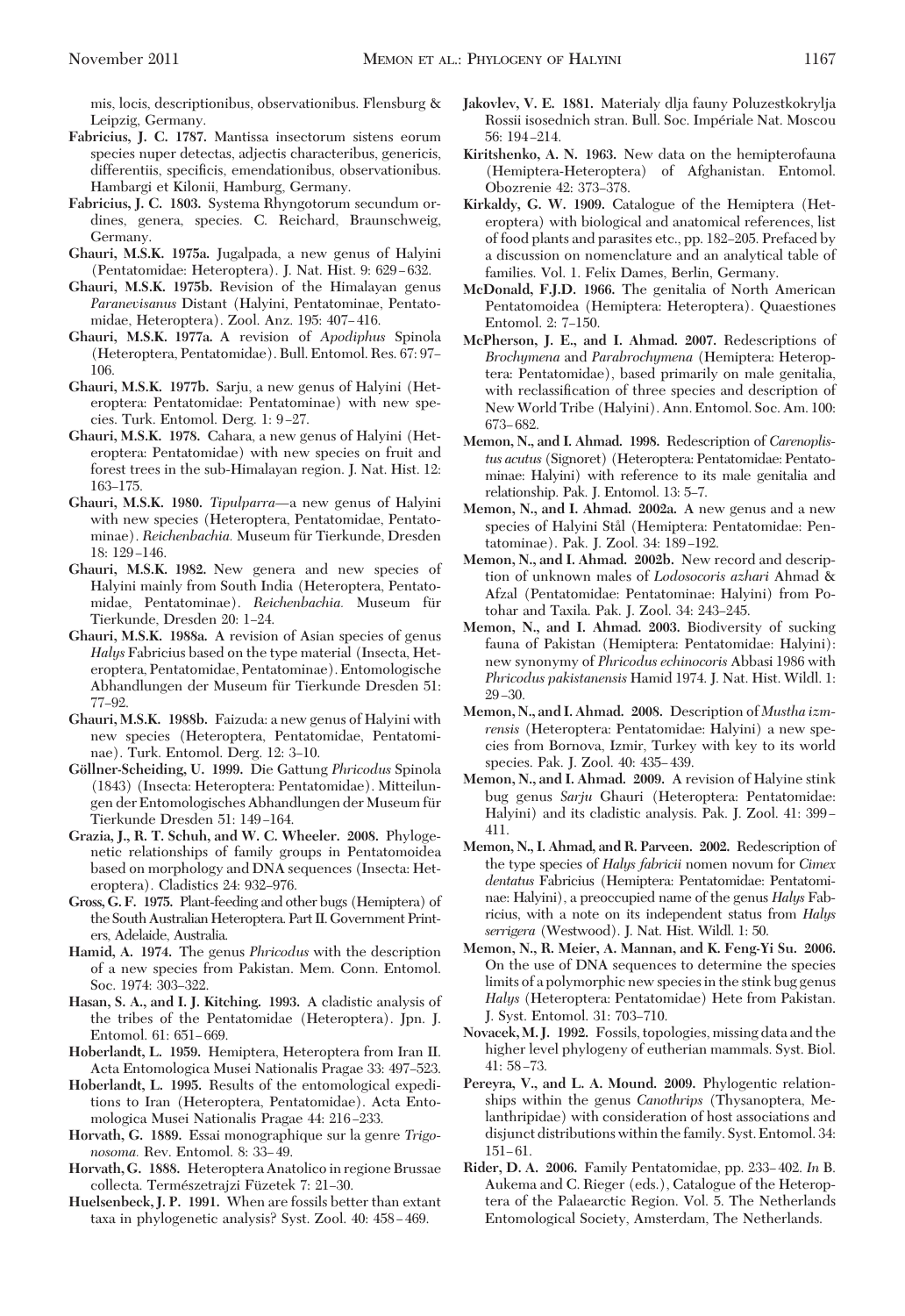- Spinola, M. 1837. Essai sur les generes d'insectes appartenants à l'Ordre des Hemiptères, Lin. ou Rhyngotes, Fab., et à la section Heteroptères, Dufour. Gravier, Genova, Italy.
- **Walker, F. 1867.** Catalogue of the specimens of Hemiptera-Heteroptera in the collection of the British Museum. Part I-VIII. British Museum of Natural History, London, United Kingdom.
- **Wall, M. A. 2004.** Phylogenetic relationships among Halyini (Pentatomidae: Pentatominae) genera based on morphology, with emphasis on the taxonomy and morphology

# **Appendix**

### **Material Examined**

Agaeus tessellatus Dallas: 2<sup>2</sup>; Nigeria(Africa), 22-IX-1998, collected by Dr. S.N.H. Naqvi, deposited at Natural History Museum of Karachi (NHMUK).

*Apodiphus iraqiensis* sp. n. (Memon & Ahmad); 1 holotype  $\delta$ ; Kalat (Iraq), 4-X-1972, collected by I. Ahmad, deposited in Ahmad's collection; Paratype, 15  $\delta$  and 9  $\circ$  with same data as holotype.

*Apodiphus metallicus* Ahmad & Memon: one holotype ♀; Quetta, Baluchistan (Pakistan), collected by I. Ahmad, 10-IX-2000 on *Malus pumila* Mill. (apple), deposited at NHMUK.

*Apodiphus integriceps Horvath, 1888: 65*  $\delta$ *, 80*  $\circ$ *;* Baluchistan, Quetta, Munzaky, Sariah, Fort Sandman, Pishin and NWFP Abbotabad (Pakistan), on *Malus pumila* Mill. (apple), *Prunus americana* L. (apricot); collected by. I. Ahmad, M. Moizuddin, Q. A. Abbasi, M. Aslam, A. A. Khan, 16-VII-1966, 18-20-VIII-1967, 3-VI-1969, 22-VII-1971, 9, 10-V-1974, 23-25, 28, 30-VII-1983, 5-VII-1985; deposited at NHMUK, Natural History Museum in London (BMNH), and in Ahmad's coll.

*Apodiphus bilobatus* Ahmad & Ahmad, 1993: holotype  $1 \delta$ ; Baluchistan, Fort Sandeman (Pakistan), on *Prunus americana* Linn. (apricot) collected by Q. A. Abbasi, 3-VI-1969, deposited at NHMUK; paratype 39  $\delta$  and 62  $\circ$ ; Baluchistan, Fort Sandman (Pakistan), on *Prunus americana* (apricot) collected by Q. A. Abbasi, 3-VI-1969 deposited at NHMUK, and in Ahmad's collection.

*Apodiphus gilgitensis* Ahmad & Ahmad, 1993: holotype 1  $\delta$ ; Northern areas, Gilgit (Pakistan), on *Salix acomophila* (willow) collected by A. A Khan, 6-IX-1996 deposit at NHMUK; paratype 18  $\delta$  and 30  $\circ$ ; Northern Areas, Gilgit (Pakistan), on *Salix acomophila* (willow), *Populus* sp., *Malus pumila* Mill., leg. A. A. Khan, 2-VI-1994, 22-VII-1994, 2-VI-1975, 13-VII-1975, 11-VIII-1975, and 11-IX-1996, deposited at NHMUK and in Ahmad's collection.

*Apodiphus wahensis* Ahmad & Ahmad, 1993: one holotype  $\delta$ ; Punjab; Wah Cantt (Pakistan), on *Juglans regia*L. (walnut); collected by I. Ahmad, 13-VIII-1976, deposited at NHMUK; paratype 4  $\delta$  and 10  $\c\$  ; Punjab; Wah Cantt (Pakistan), on *Juglans regia* L. (walnut); of the *Solomonius*-group. Unpublished Ph.D. dissertation, University of Connecticut, Storrs. (http://proquest.umi. com).

- **Wall, M. A. 2007.** A revision of the *Solomonius*-group of the stinkbug tribe Halyini (Hemiptera: Pentatomidae: Pentatominae). Zootaxa 1539: 1-84.
- **Wiens, J. J. 2003.** Missing data, incomplete taxa, and phylogenetic accuracy. Syst. Biol. 52: 528-538.

*Received 9 July 2010; accepted 17 June 2011.*

collected by I. Ahmad, 13-VIII-1976, deposited at NHMUK.

*Apodiphus jaglotensis* Ahmad & Ahmad, 1993: one holotype  $\delta$ ; Northern areas, Jaglot (Pakistan), on *Salix acomophila* (willow), collected by A. A. Khan, 9-VIII-1975, deposited at NHMUK; Paratype, 2  $\delta$ and 9 <sup>2</sup>; Jaglot and Peshawar (Pakistan), on Salix *acomophila* (willow), collected by A. A. Khan, N. A. Rana, I. Ahmad, 9-VIII-1975, 28-VI-1977; deposited at NHMUK.

*Carenoplistus acutus* Signoret, 1880:  $1 \delta$  and  $1 \epsilon$ ; Balochistan, Quetta (Pakistan), 8-VI-1967, collected by I. Ahmad, deposited at NHMUK.

*Carenoplistus karachiensis* Memon & Ahmad, 2002: holotype 1–2; Karachi, Sindh (Pakistan), on unidentified grass, 1-VIII-1983, collected by I. Ahmad, deposited at NHMUK.

Dalpada oculata (Fabricius, 1775):  $2 \text{ } \delta \text{ }$  and  $3 \text{ } \frac{1}{2}$ ; Srimangal, Sylhet, Kaptai and Rangamati (Bangladesh), on teak and wild grass, collected by I. A. Khan, F. Ahmad, and I. Ahmad, 6-V-1964 and 26-27-VII-1969, deposited at NHMUK.

*Dalpada robusta* Ahmad & Afzal, 1984: holotype 1  $\mathcal{Q}$ ; Bangladesh, on unidentified host plant, collected I. Ahmad, 6-V-1964, lodged at NHMUK.

*Erthesina pakistanensis* Ahmad & Memon, 2004: holotype 1  $\delta$ ; Islamabad (Potohar), Wah Garden (Pakistan), 1-VII-1997, Rana, deposited at NHMUK; paratype 57 & and 144 ♀; Punjab: Wah Garden, Wah Cantt; NWFP, Peshawar, Azad Kashmir: Muzafarabad (Pakistan), collected by Rana, Moiz, I. Ahmad and S. Ali, 13-VIII-1976, 1-VII-1977, and 19-X-1978 deposited at NHMUK.

*Halys fabricii* Memon & Ahmad, 2002: 1  $\delta$  and 3  $\Omega$ of *H. dentatus* F. with four white labels, "USNM", "S. MalabarWalayar Forest 1,000 feet (S. India), VII-1952, P. S. Nathan," "J. C. Lutz collection 1961" and "Karika Territory, Kurumbagaram (India), VII-1957"; and  $1 \delta$ and 2 <sup>2</sup> of *H. serrigera* Westwood, with two white labels, one hand written, "BASEL" and the other printed, "S. India,  $29-10-52$ ".

*Halys hyderabadiensis* sp. n. (Memon & Ahmad): holotype 1  $\delta$ ; Sindh, Hyderabad (Pakistan), on *Tamarindus indica* (Tamarind, Temeric), 10-VI-1999, collected by N. Memon, deposited at NHMUK; paratype,  $1 \, \delta$  and  $2 \, \Omega$  with the same data as holotype, deposited at NHMUK.